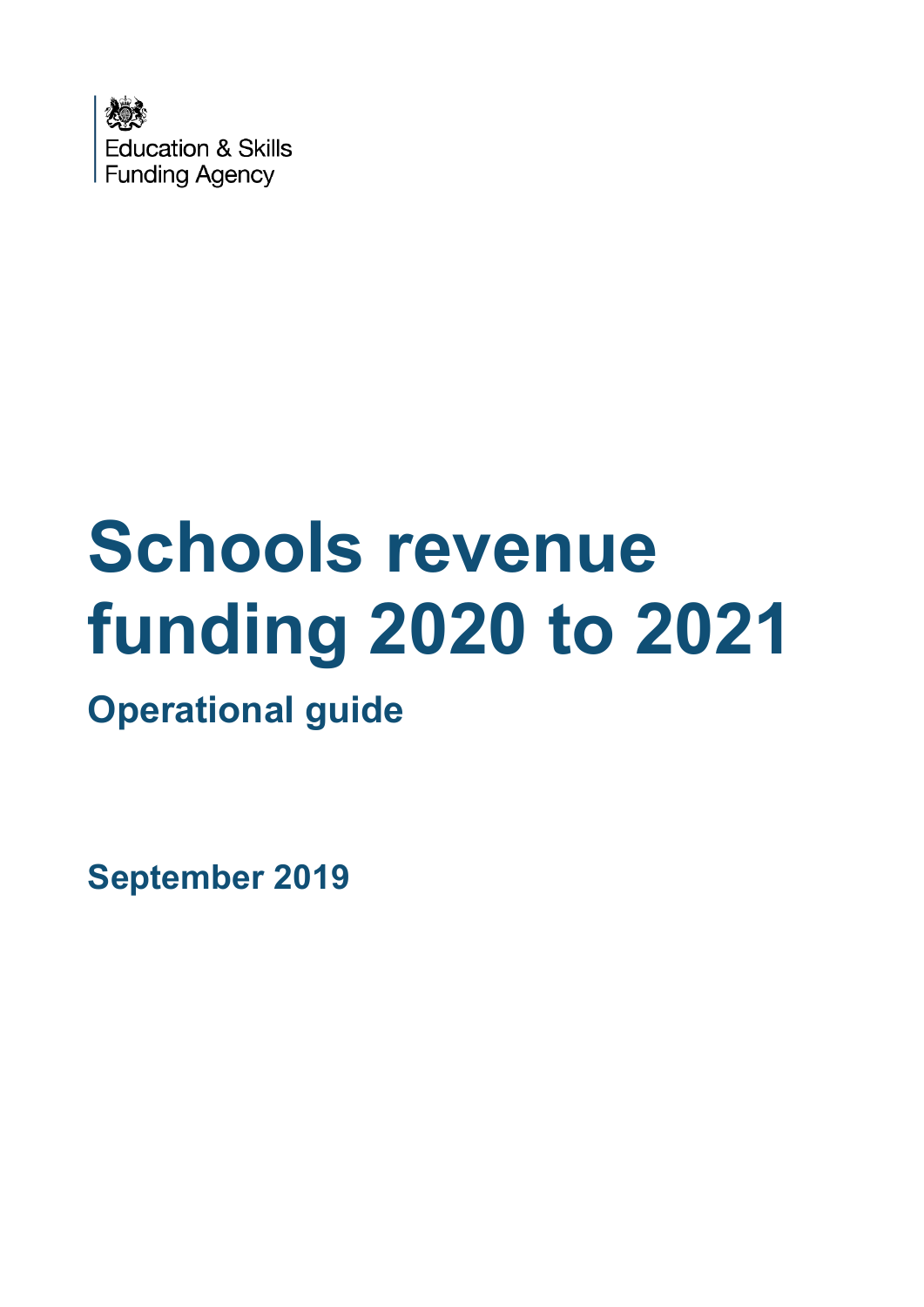# **Contents**

| Introduction                                                                   | 4  |
|--------------------------------------------------------------------------------|----|
| Expiry or review date                                                          | 4  |
| Who is this publication for?                                                   | 4  |
| Changes in 2020 to 2021                                                        | 4  |
| Reviewing and consulting on the pre-16 formula                                 | 6  |
| Delegated funding                                                              | 8  |
| Local authority funding formula factors for 2020 to 2021                       | 8  |
| Variations to pupil numbers                                                    | 22 |
| Minimum funding guarantee (MFG)                                                | 23 |
| Capping and scaling                                                            | 28 |
| Redetermination of budget shares                                               | 29 |
| Redetermination of budgets where pupils have been excluded                     | 29 |
| Growth funding                                                                 | 33 |
| Falling rolls fund                                                             | 35 |
| Movements between blocks                                                       | 37 |
| <b>DSG Balances</b>                                                            | 42 |
| Central school services block (CSSB)                                           | 44 |
| Services for maintained schools                                                | 45 |
| School improvement                                                             | 46 |
| De-delegated services                                                          | 46 |
| High needs funding                                                             | 49 |
| Completing the authority proforma tool (APT)                                   | 49 |
| Treatment in the APT of new and growing schools                                | 50 |
| Funding of academies                                                           | 52 |
| Timetable                                                                      | 54 |
| Local authority activity                                                       | 54 |
| DfE or ESFA activity                                                           | 55 |
| <b>Additional support</b>                                                      | 56 |
| Annex 1 – Funding for growing schools                                          | 58 |
| Annex 1a – Funding for growing schools (text version)                          | 59 |
| Annex 2 – Central services that may be funded with agreement of schools forums | 60 |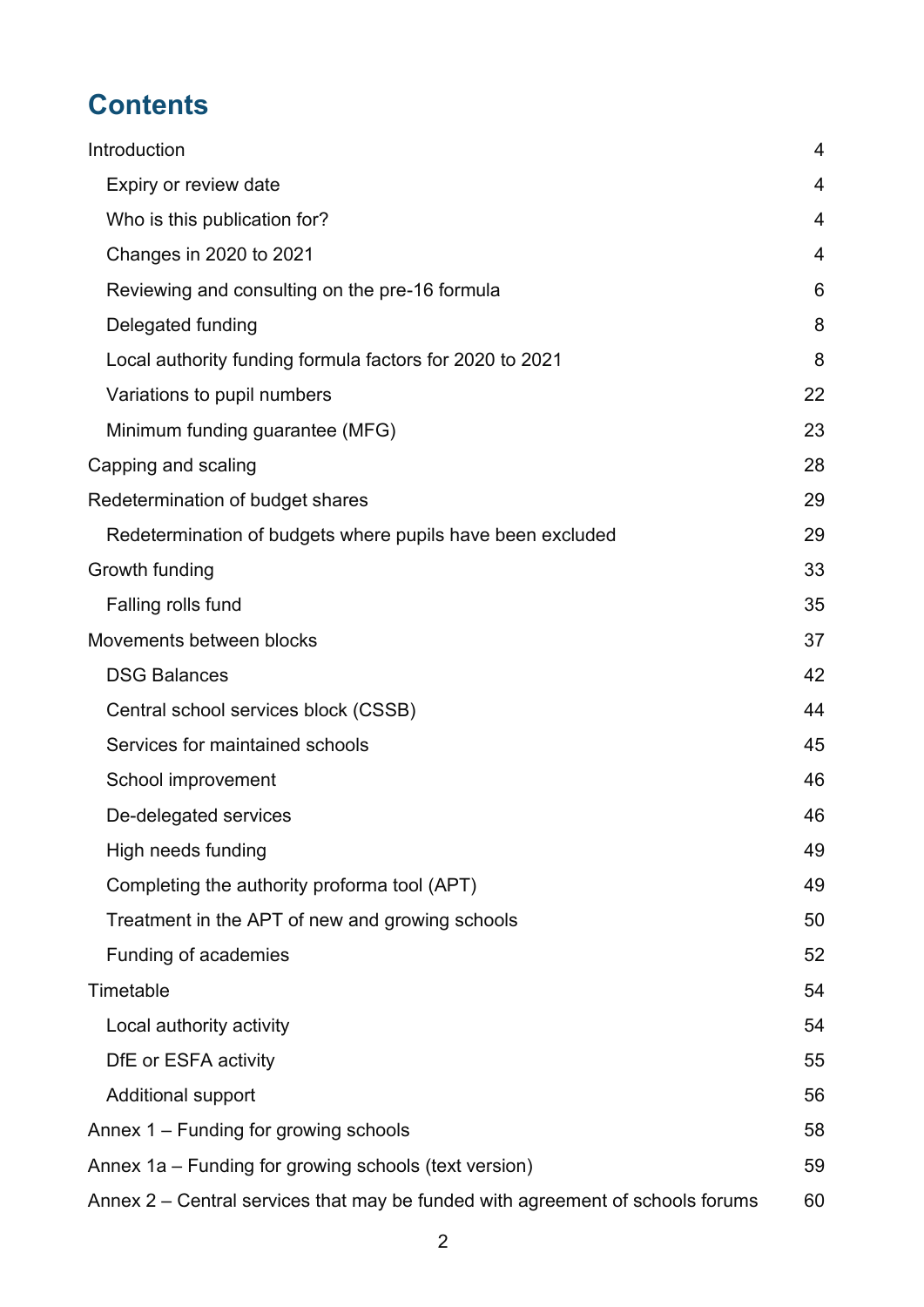| Responsibilities held for all schools                        | 60 |
|--------------------------------------------------------------|----|
| Responsibilities held for maintained schools only            | 61 |
| Annex 3 – Schools forum approvals for centrally held funding | 64 |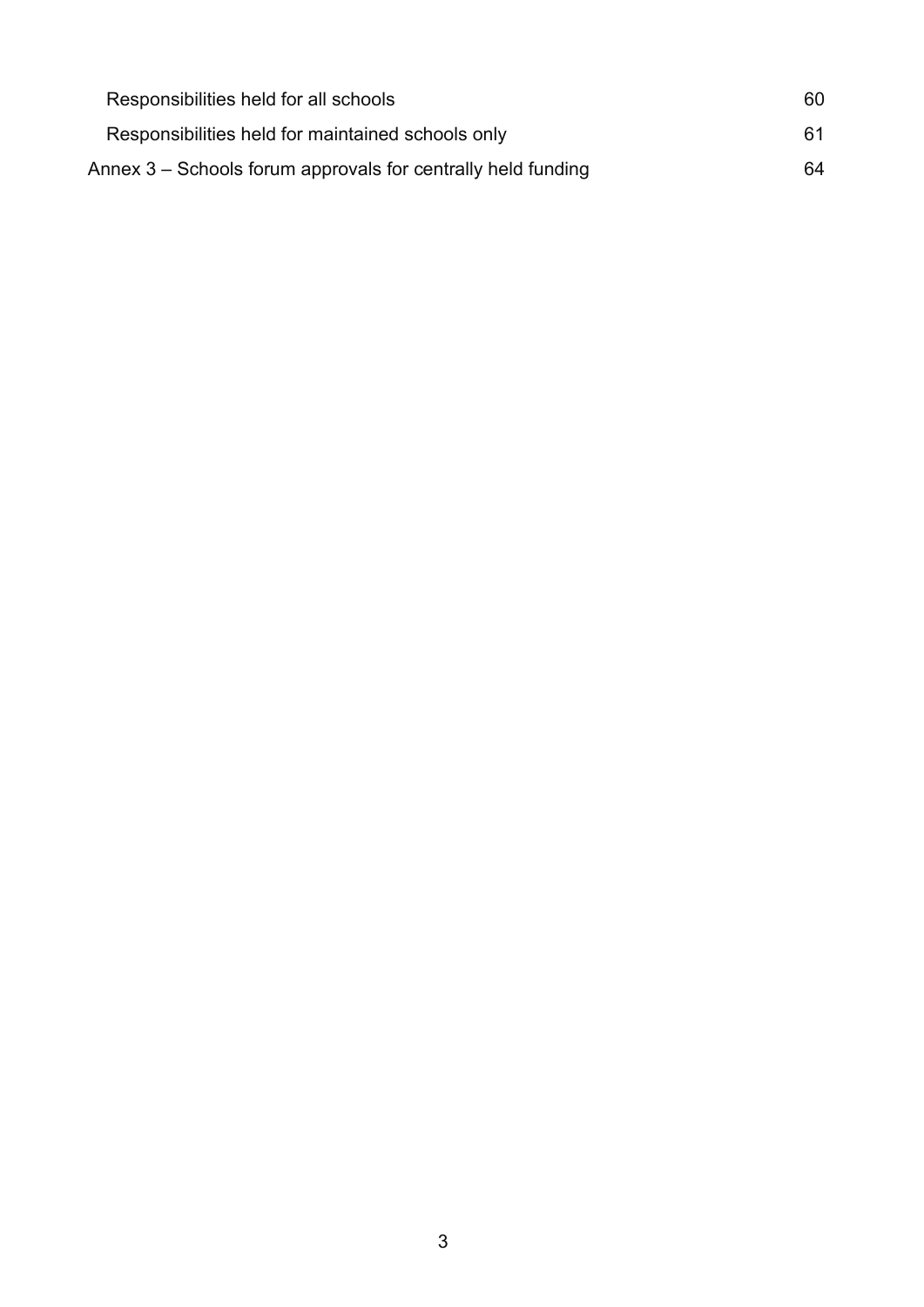# <span id="page-3-0"></span>**Introduction**

This guide helps local authorities, and their schools forums, to plan the local implementation of the funding system for the 2020 to 2021 financial year.

1. 2020 to 2021 is the third year of the national funding formulae (NFF) for schools, high needs and central school services. We will publish provisional NFF allocations at local authority level for the schools and high needs blocks in 2020 to 2021 in early October 2019, as well as notional school-level allocations. The schools block allocations will also show each local authority's final primary and secondary units of funding (PUFs and SUFs).

2. We will then use the NFF to calculate the blocks within the dedicated schools grant (DSG) that will be allocated to local authorities in December 2019. The early years block of the DSG will be determined by the separate national formula for early years.

## <span id="page-3-1"></span>**Expiry or review date**

This guidance will be reviewed before the end of December 2019.

## <span id="page-3-2"></span>**Who is this publication for?**

This guidance is for:

- local authorities
- schools forums

## <span id="page-3-3"></span>**Changes in 2020 to 2021**

3. We will update the NFF in 2020 to 2021 with new factor values and make some technical changes. These will be detailed in the NFF technical note and policy document published in October 2019. Where these affect local formula arrangements, they are also covered in this guidance.

4. At this stage, we can confirm the following key elements of the schools NFF in 2020 to 2021:

- 4.1. The minimum per-pupil levels will be set at £3,750 for primary schools and £5,000 for secondary schools. The primary level will rise to £4,000 in 2021 to 2022.
- 4.2. The funding floor will be set at 1.84%, in line with the forecast GDP deflator, to protect pupil-led per-pupil funding in real terms. This minimum increase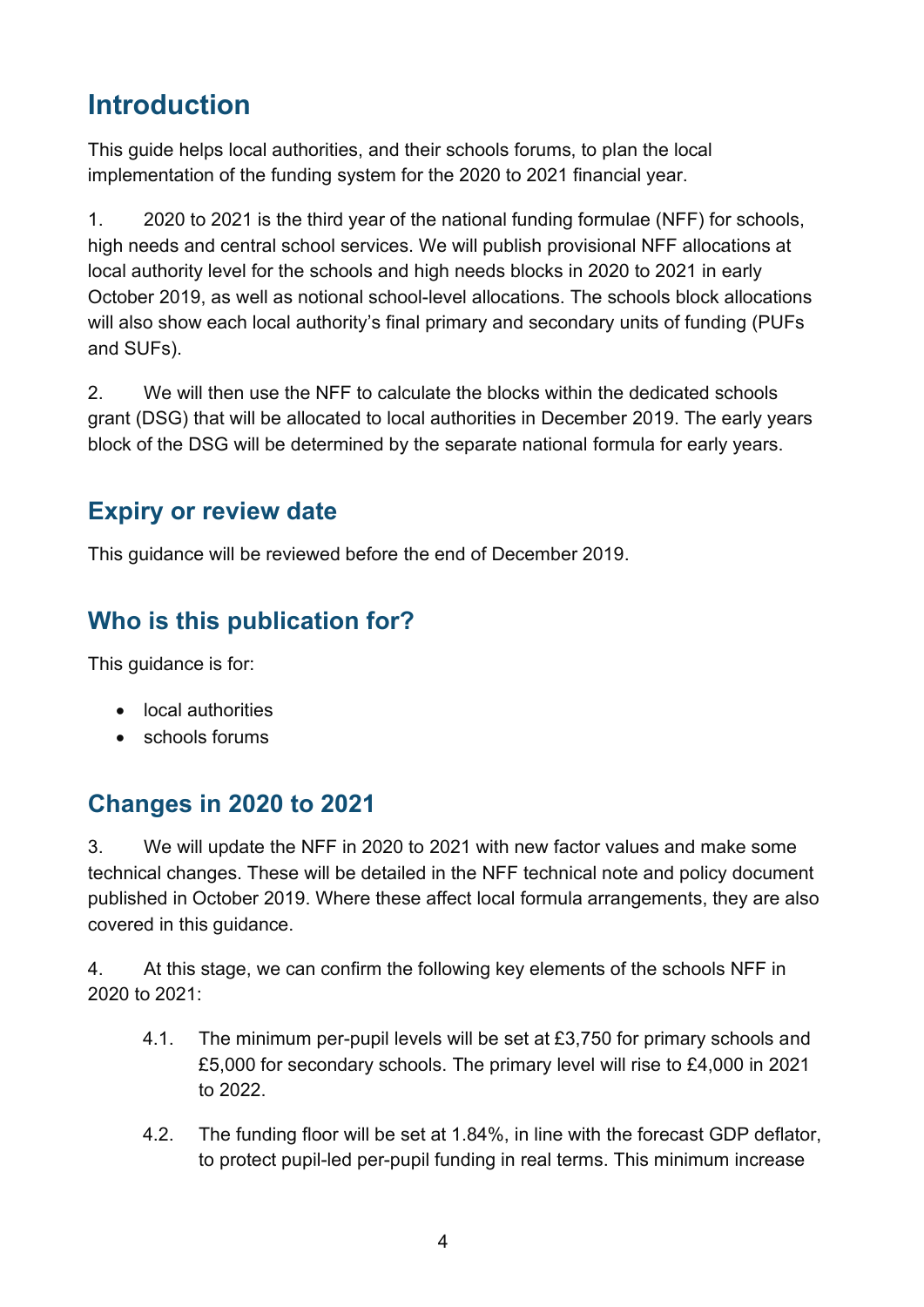in 2020 to 2021 allocations will be based on the individual school's NFF allocation in 2019 to 2020.

- 4.3. Schools that are attracting their core NFF allocations will benefit from an increase of 4% to the formula's core factors. Exceptions to this are that the free school meals factor, will be increased at inflation as it is intended to broadly reflect actual costs, and premises funding will continue to be allocated at local authority level on the basis of actual spend in the 2019 to 2020 APT, with an RPIX increase for the PFI factor only.
- 4.4. There will be no NFF gains cap, so that all schools attract their full allocations under the formula. Local authorities will still be able to use a cap in their local formulae.
- 4.5. We will introduce a new formulaic approach to the mobility factor so that it allocates this funding fairly to all authorities, rather than on the basis of historic spend.
- 4.6. Growth funding will be based on the same methodology as last year, and will have the same transitional protection ensuring that no authority whose growth funding is unwinding will lose more than 0.5% of its 2019 to 2020 schools block allocation. There will be no capping or scaling of gains from the growth factor.
- 4.7. The teachers' pay grant and teachers' pension employer contributions grant will both continue to be paid separately from the NFF in 2020 to 2021. We will publish the rates that determine the 2020 to 2021 allocations in due course.
- 5. We can confirm the following aspects of the high heeds NFF:
	- 5.1. The funding floor will be set at 8% so each local authority can plan for an increase of at least that percentage, taking into account changes in their 2 to18 population (as estimated by the ONS). This will be based on local authorities' high needs allocations in 2019 to 2020, including the additional £125 million announced in December 2018.
	- 5.2. The gains cap will be set at 17%, allowing authorities to see up to this percentage increase under the formula, again calculated on the basis of per head of population.

6. In 2020 to 2021, as in previous years, each local authority will continue to set a local schools formula, in consultation with local schools. The government has confirmed its intention to move to a single 'hard' national funding formula to determine every school's budget, and we will work closely with local authorities and other stakeholders in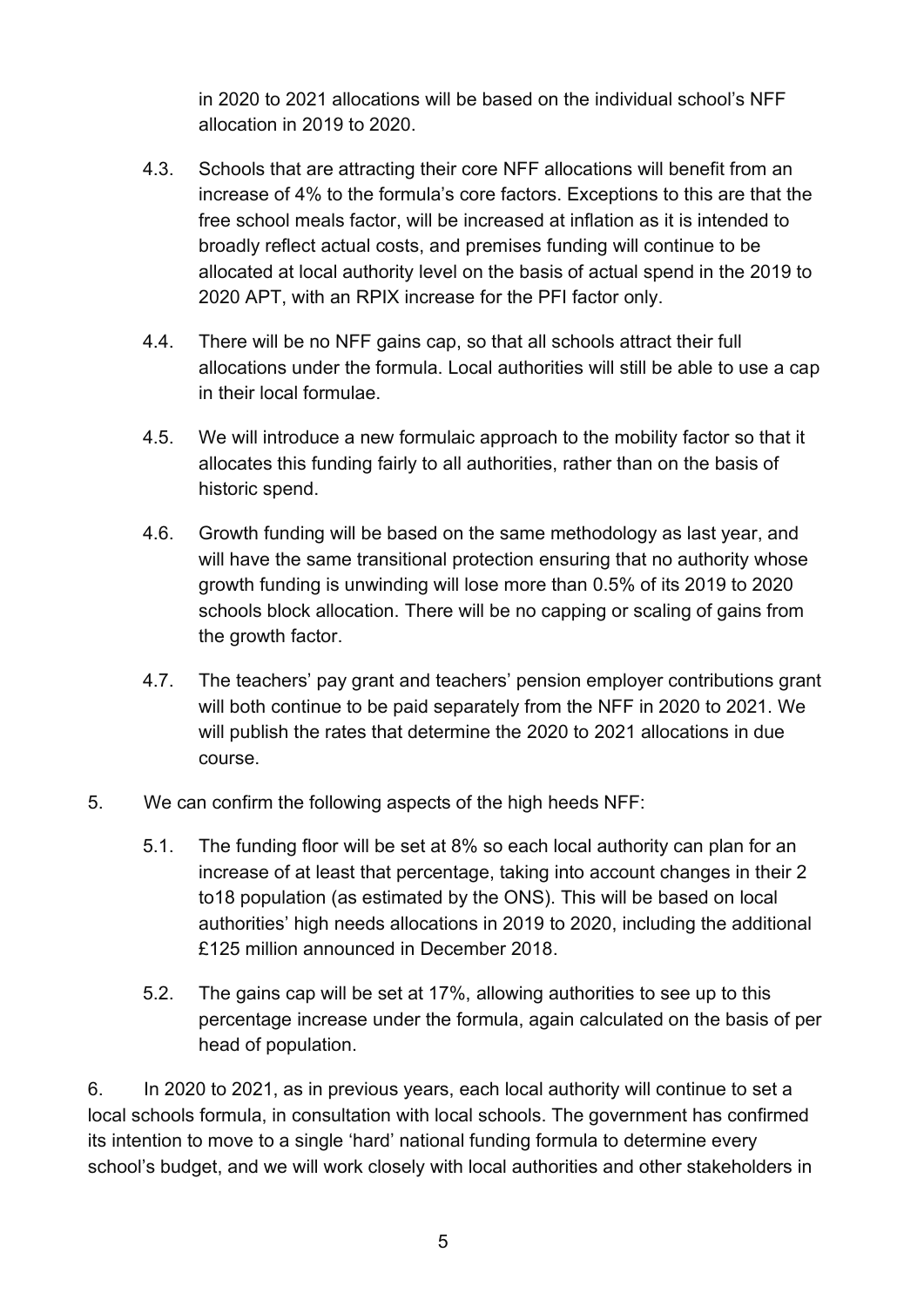making this transition in the future. Further information on that process will follow in due course.

7. In 2020 to 2021, while local authorities will continue to have discretion over the design of the majority of their funding formulae, we intend to make the minimum per-pupil funding (MPPF) levels a mandatory factor in local formulae.

8. We are running an [MPPF consultation](https://www.gov.uk/government/consultations/implementing-mandatory-minimum-per-pupil-funding-levels) on how best to implement this change, which closes on 22 October. The government response will be published in November 2019.

- 9. Other changes to local authority formulae arrangements in 2020 to 2021 are:
	- 9.1. As schools' funding floor baselines will be based on the NFF allocations in 2019 to 2020, in line with the minimum funding guarantee (MFG) methodology, we will remove the 'funding floor factor' that authorities had the option to use in 2019 to 2020 in order to mirror the protection used in the NFF against 2017 to 2018 baselines.
	- 9.2. Local authorities will have the freedom to set the MFG in local formulae between +0.5% and +1.84% per pupil, as well as to use a gains cap.
	- 9.3. Local authorities will continue to be able to transfer up to 0.5% of their schools block to other blocks of the DSG, with schools forum approval. A disapplication will be required for transfers above 0.5%, or any amount without schools forum approval; this now applies to any transfers over 0.5%, even if the minister agreed the same amount in the past two years.
	- 9.4. Further information is included in the movement between blocks section of this guidance.

## <span id="page-5-0"></span>**Reviewing and consulting on the pre-16 formula**

10. We appreciate that, with funding levels and allocations being announced later than in previous years, local authorities have less time for modelling and consultation.

11. However, local authorities must continue to engage in open and transparent consultation with all maintained schools and academies in their area, as well as with their schools forums, about any proposed changes to the local funding formula including the principles adopted and any movement of funds between blocks.

12. Any consultation should include a demonstration of the effect of modelling such changes on individual maintained schools and academies.

13. We will provide an updated authority proforma tool (APT) to reflect 2020 to 2021 local formula changes, alongside the notional NFF allocations in October 2019.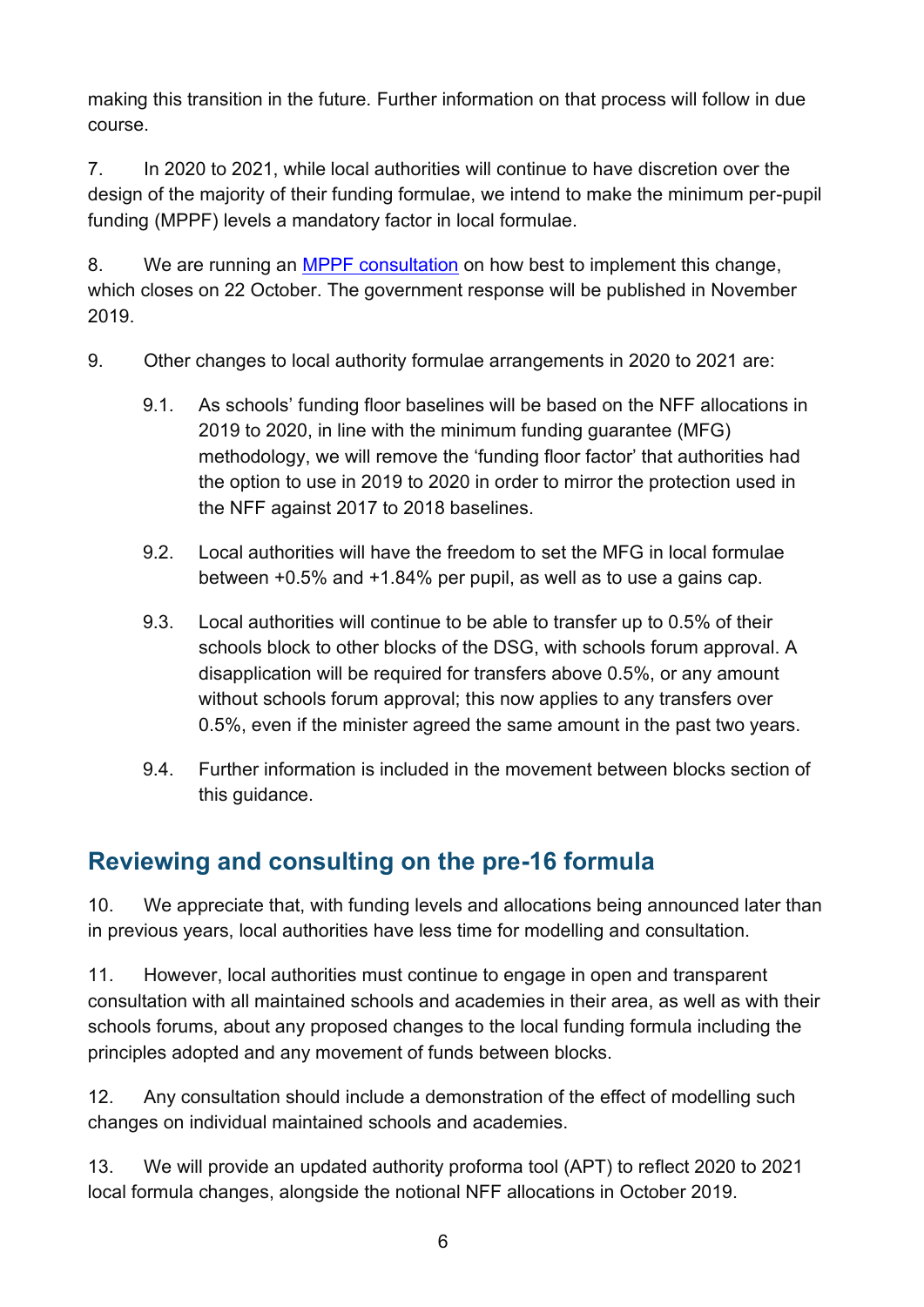14. Local authorities should communicate proposed formula changes to all bodies affected by the changes.

15. The local authority is responsible for making the final decisions on the formula, and each local authority's process must ensure that there is sufficient time to gain political approval before the APT deadline in January 2020.

16. Political ratification means approval in line with the authority's local scheme of delegation, so this may be decisions made by the council cabinet, cabinet member or full council; the schools forum does not decide on the formula.

17. Local authorities should, as much as is possible ensure that they allow sufficient time for wider consultation with schools, agreement by their schools forum, and political approval if they wish to transfer funding out of the schools block, or submit a disapplication request. We appreciate that the later than usual funding announcement will have affected the time authorities have to plan for their local formulae, and that therefore local consultations may be shorter or involve fewer meetings than usual.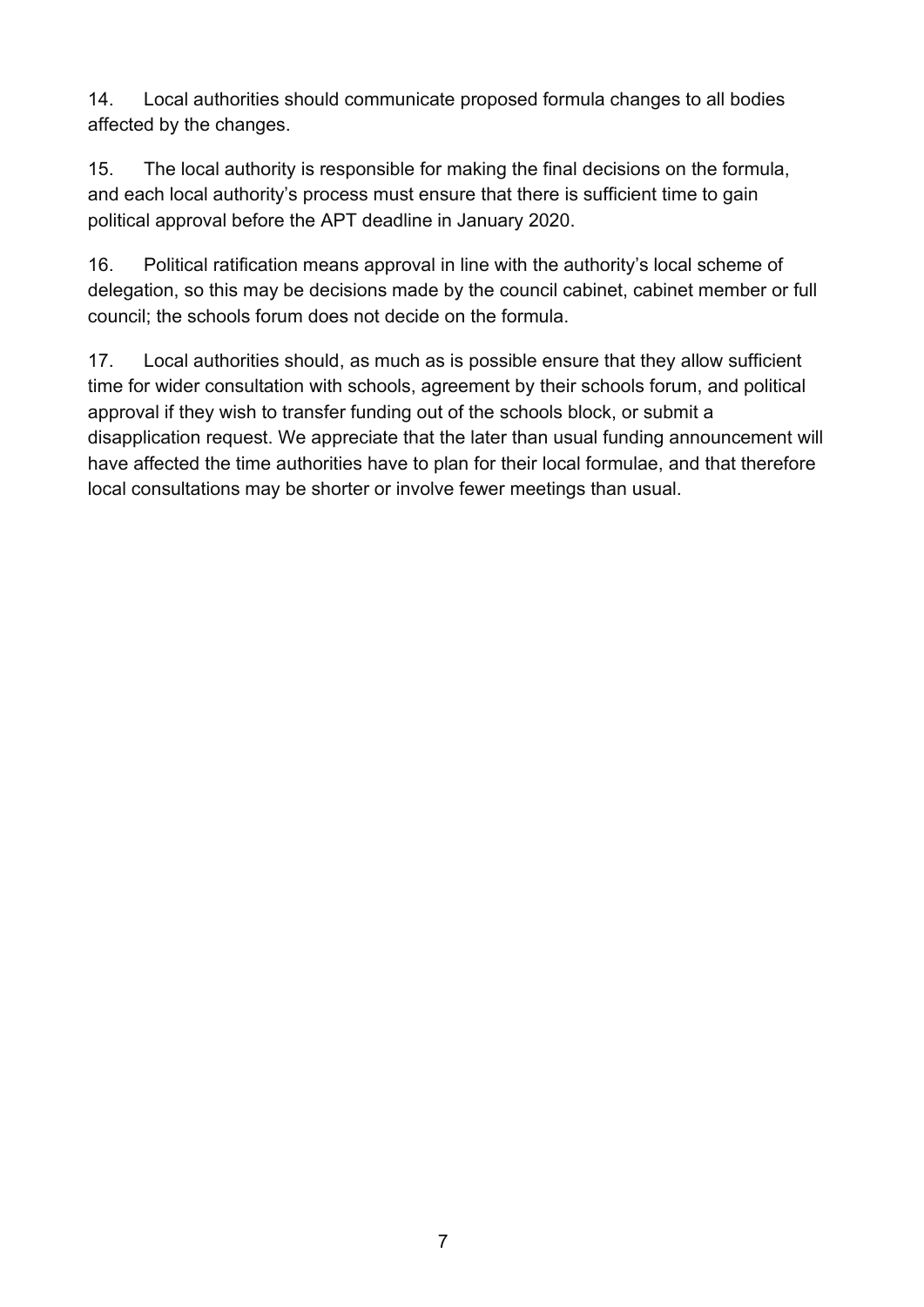# <span id="page-7-0"></span>**Delegated funding**

## <span id="page-7-1"></span>**Local authority funding formula factors for 2020 to 2021**

- 18. There are fourteen allowable funding factors in 2020 to 2021:
	- 18.1. [Basic entitlement](#page-8-0)  compulsory
	- 18.2. [Deprivation](#page-8-1)  compulsory
	- 18.3. [Minimum level of per-pupil funding for primary and secondary](#page-9-0) schools [compulsory \(subject to consultation on its implementation\)](#page-9-0)
	- 18.4. [Prior attainment](#page-10-0)  optional
	- 18.5. [Looked after children \(LAC\)](#page-11-0)  optional
	- 18.6. English [as an additional language \(EAL\)](#page-11-1)  optional
	- 18.7. [Pupil mobility](#page-12-0)  optional
	- 18.8. [Sparsity](#page-12-1)  optional
	- 18.9. [Lump sum](#page-16-0)  optional
	- 18.10. London fringe (only [for eligible authorities\)](#page-17-0)  optional
	- 18.11. [Split sites](#page-18-0)  optional
	- 18.12. Rates [optional](#page-18-1)
	- 18.13. [Private finance initiative \(PFI\) contracts](#page-19-0)  optional
	- 18.14. [Exceptional premises \(with ESFA agreement\)](#page-20-0)  optional

#### **Required proportion of funding allocated through pupil-led factors**

Local authorities must allocate at least 80% of the delegated schools block funding through pupil-led factors (factors 18.1 to 18.7 listed above).

19. DfE will publish updated schools block datasets in December 2019. Local authorities should use these datasets when setting their local funding formulae; this will ensure maintained schools and academies are funded on the same basis. We will provide a technical specification for the 2020 to 2021 schools block datasets alongside the updated datasets.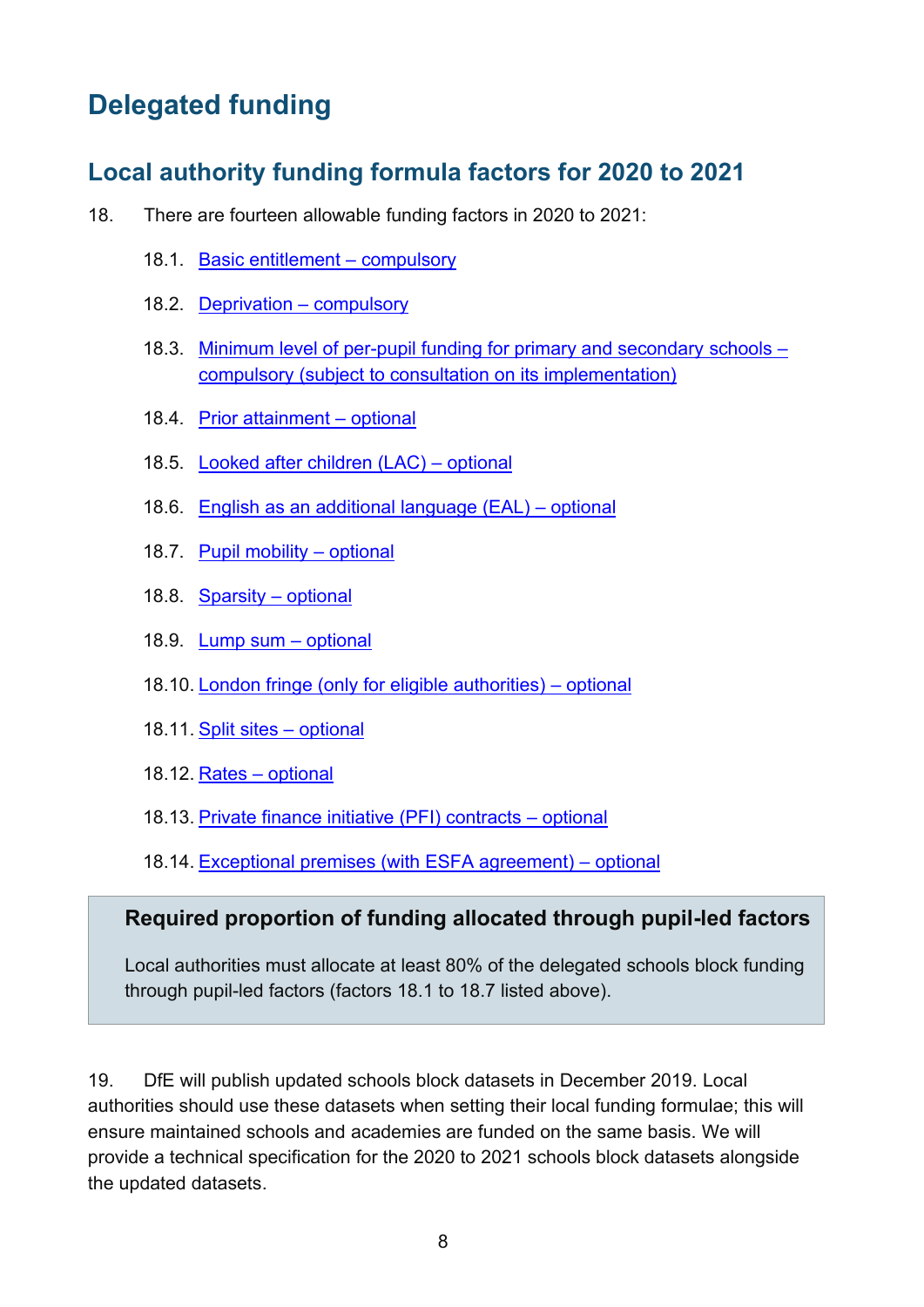## <span id="page-8-0"></span>**Basic entitlement**

20. This compulsory factor assigns funding on the basis of individual pupils, with the number of pupils for each maintained school or academy based on the October pupil census.

- 20.1. Funding is allocated according to an age-weighted pupil unit (AWPU).
- 20.2. There is a single rate for primary age pupils, which must be at least £2,000.
- 20.3. There can be different rates for KS3 and KS4, with a minimum of £3,000 for each.
- 20.4. Local authorities can choose to increase the pupil number count for schools with higher reception pupil numbers in the January 2019 census, rather than the October 2018 census.
- <span id="page-8-1"></span>20.5. We do not include reception uplift in the national funding formula; local authorities currently using a reception uplift factor should consider whether to do so in 2020 to 2021.

## **Deprivation**

This is a compulsory factor.

21. Local authorities can use free school meals (FSM and FSM6), the income deprivation affecting children index (IDACI), or both, to calculate the deprivation factor.

22. We measure eligibility for current FSM using the previous October census, and Ever6 FSM (pupils entitled to free meals at any time in the last 6 years) from the previous January census.

23. Local authorities using FSM to calculate deprivation can choose to use either current FSM, Ever6 FSM, or both.

24. The IDACI measure uses 6 bands, and different values can be attached to each band; different unit values can be used for primary and secondary within each band.

- 24.1. New IDACI data is due to be published on 26 September 2019. We will not be using this data in the APT or the NFF in 2020 to 2021, so that we have sufficient time to review the effect of any changes; we will use the existing data from 2015. Local authorities will therefore continue to use the 2015 data provided in their local formulae.
- 24.2. We plan to start using the new 2019 data for the 2021 to 2022 funding year.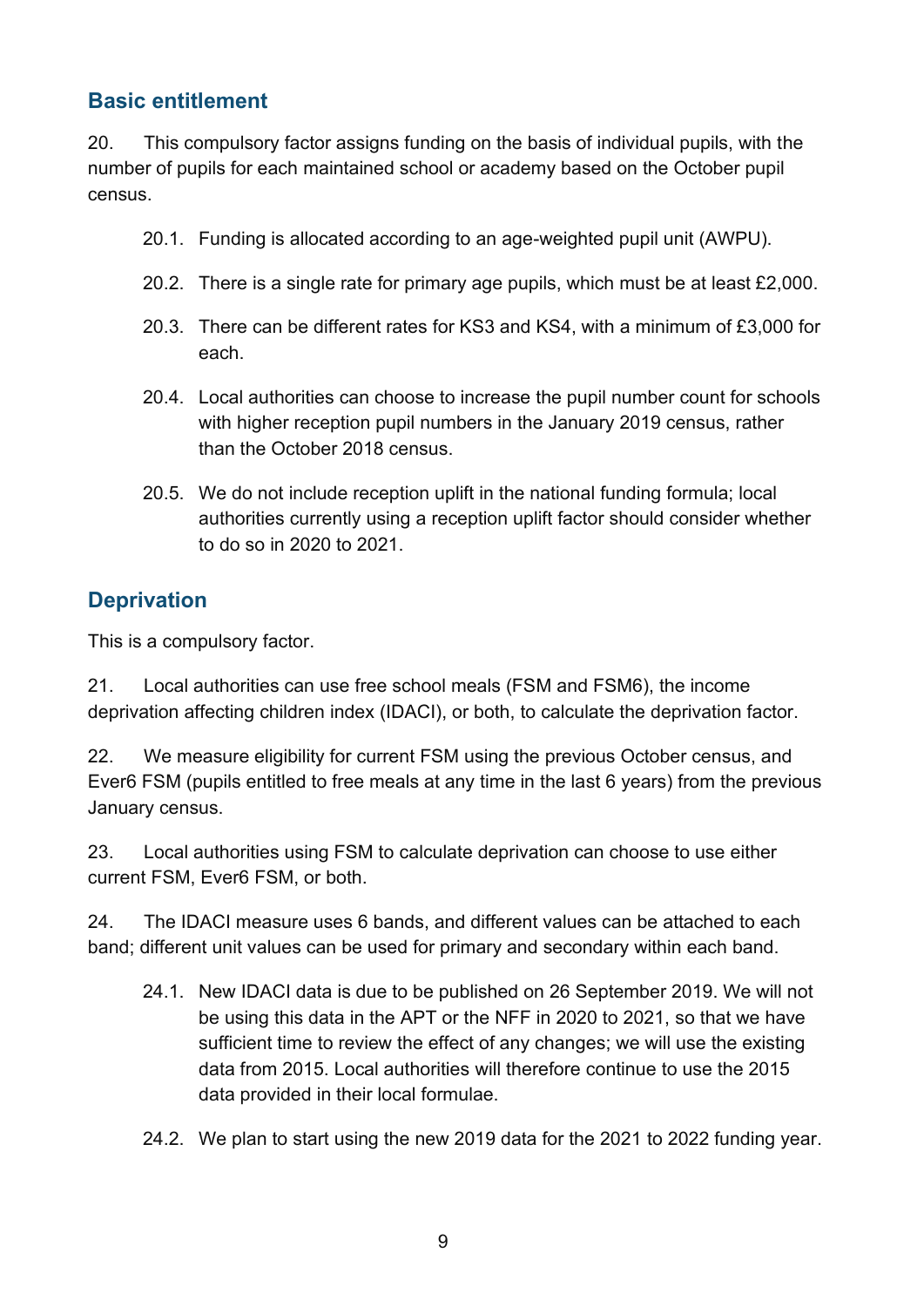25. We will automatically set the FSM Ever6 ratio equal to the current FSM ratio for schools where the FSM Ever6 rate is recorded as lower than the current FSM rate.

## <span id="page-9-0"></span>**Minimum level of per-pupil funding for primary and secondary schools**

This is a compulsory factor (subject to consultation on implementation).

26. The purpose of this factor is for local authorities to provide the NFF minimum perpupil funding levels to every school. We intend to make the use of this factor, at the NFF cash values, mandatory in local funding formulae this year. Local authorities and schools should plan on this basis, this is mandatory, although the detail of its implementation is subject to the [MPPF consultation.](https://www.gov.uk/government/consultations/implementing-mandatory-minimum-per-pupil-funding-levels)

27. As mentioned above, the minimum per pupil levels will be set at £3,750 for primary schools and £5,000 for secondary schools. Compared to the NFF of the previous two years, in 2020 to 2021 there are two technical changes which will affect the minimum per-pupil calculation.

28. Firstly, to ensure consistency for all schools, including those with non-standard year groups, this year we have simplified the calculation for a school's individual minimum per-pupil levels within the NFF. For all schools, we will now apply the following calculation:

#### **(number of primary year groups × £3,750) + (number of KS3 year groups × £4,800) + (number of KS4 year groups × £5,300)**

#### **divided by**

#### **Total number of year groups**

29. This calculation will provide per-pupil funding of at least  $£3,750$  for each primary school, and £5,000 for each secondary school with standard structures of seven and five year groups respectively. For middle schools, all-through schools and other schools with a non-standard year group structure this will produce a specific minimum per-pupil value that relates to the number of year groups in each phase.

30. When calculating the minimum per pupil funding level for individual schools, local authorities should take the number of year groups from the APT. This is the approach we will take in the NFF. When completing the APT, local authorities should only list the number of year groups in each Key Stage which have pupils in them at present, or will do so in the upcoming year. Where a school will have empty year groups in the upcoming year for example, a school which has recently opened, these should not be included in the APT.

31. Secondly, from 2020 to 2021 we are introducing a formulaic approach to the mobility factor in the NFF, rather than funding this on the basis of historic spend. For the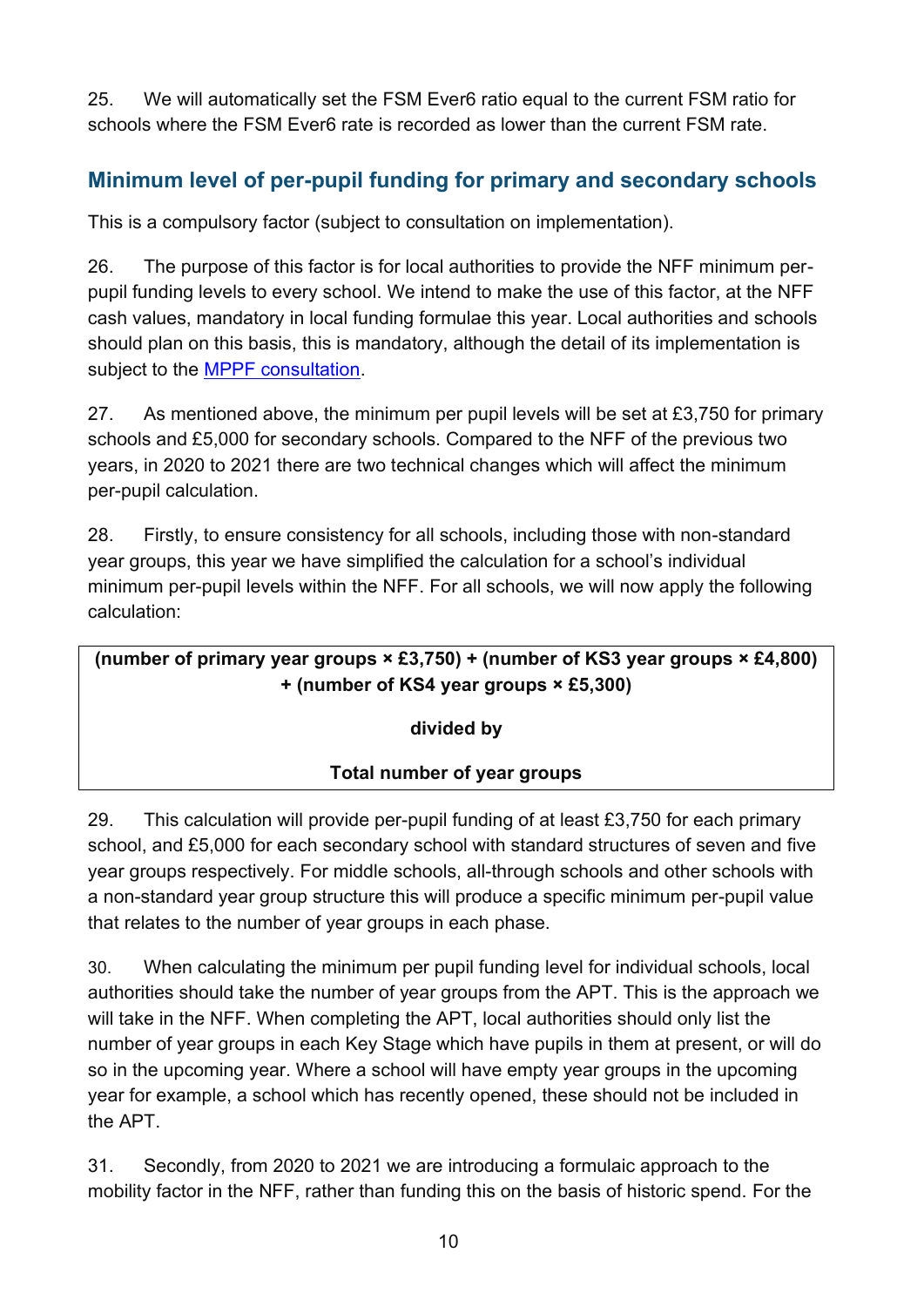purpose of the minimum per-pupil funding factor, mobility is now included in the calculation as part of per pupil funding before applying the minimum per-pupil factors and funding floor.

32. The only factors not included in per-pupil funding for the purpose of the minimum per-pupil calculation are premises and growth funding.

33. The consultation on the implementation of mandatory minimum per-pupil levels will determine the precise calculation for this factor to be used in local formulae. The proposal is that local authorities follow the NFF methodology, as set out in the consultation document. The consultation also proposes that local authorities have the option to submit a disapplication request if they make the case that they are unable to afford the factor in their formula. We will update this guidance as necessary once the consultation has closed and the government has issued its response in November 2019.

## <span id="page-10-0"></span>**Prior attainment**

This is an optional factor used by most local authorities.

- 34. Local authorities can apply this factor for:
	- primary pupils identified as not achieving the expected level of development in the early years foundation stage profile (EYFSP)
	- secondary pupils not reaching the expected standard in KS2 at either reading or writing or maths

35. Since 2017 to 2018, we have weighted the low prior attainment factor for some secondary year groups so that those who have sat the more challenging KS2 tests (introduced in academic year 2015 to 2016) do not have a disproportionate influence within the total for the prior attainment factor in the mainstream formula.

36. In 2020 to 2021, we will carry forward the weightings we used in 2019 to 2020 for the year 7 to year 9 cohorts, so they will apply to the year 8 to year 10 cohorts respectively.

37. For the financial year 2020 to 2021, the weightings<sup>1</sup> are:

- pupils in year 8 in October 2019: 64%
- pupils in year 9 in October 2019: 58%
- pupils in year 10 in October 2019: 48%

<sup>&</sup>lt;sup>1</sup> These weightings have been rounded.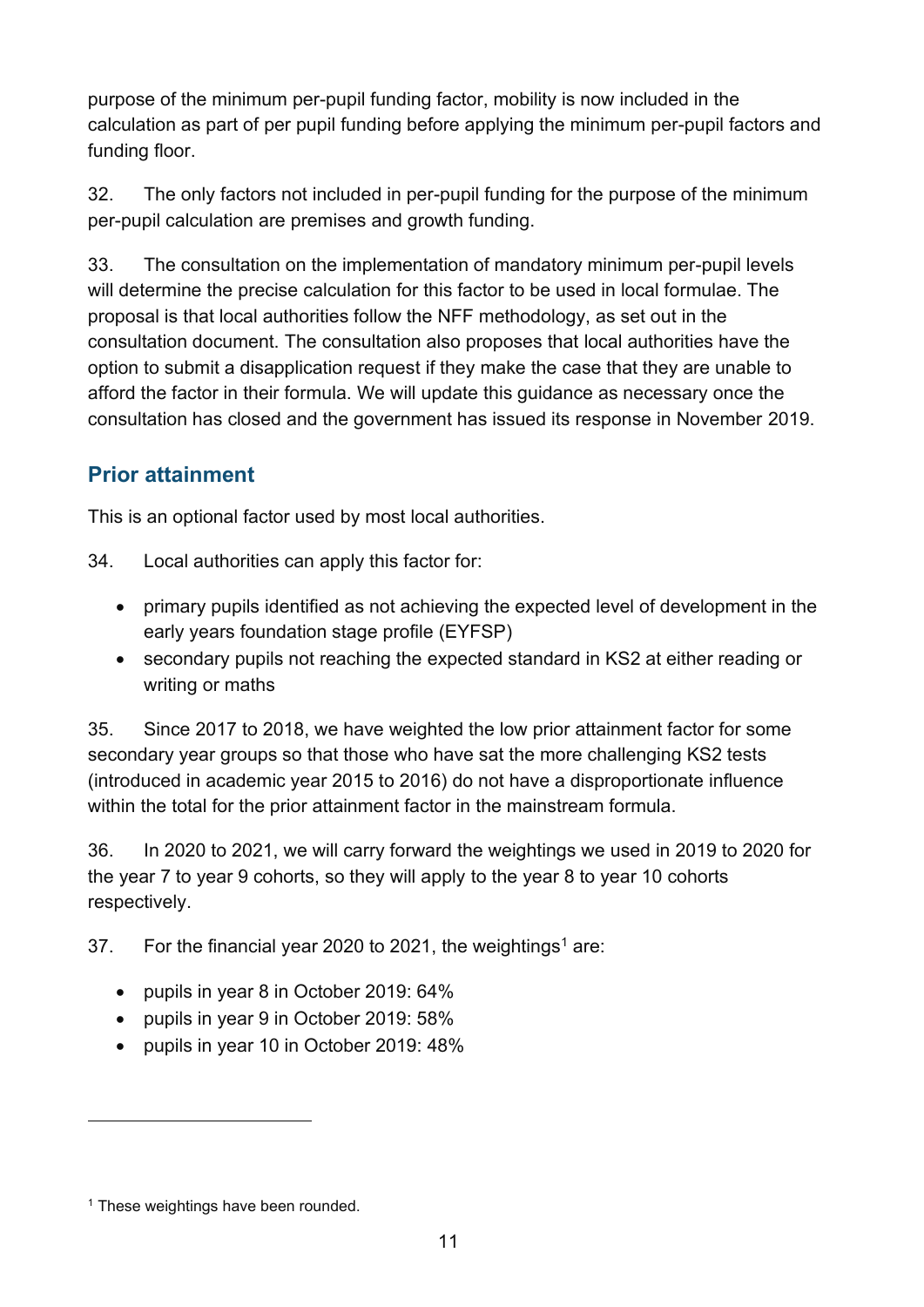38. This is included under [Schedule 3, paragraph 4 of the 2018 \(No. 2\) Regulations;](http://www.legislation.gov.uk/uksi/2018/1185/contents/made) these refer to last year's regulations and we will be updating these when the new regulations are laid.

39. A national weighting will be published for the new year 7 cohort later this year.

39.1. We will calculate this weighting in the same way, by scaling back the proportion of year 7 pupils identified as having low prior attainment (LPA) to a level commensurate with the number of secondary-age pupils identified as LPA in October 2015, before the new, more challenging KS2 test was introduced.

40. The weightings will operate in the same way as last year; the number of pupils identified as having LPA in the data will be multiplied by the relevant weighting to determine the number of pupils eligible for the factor for funding purposes.

41. Local authorities will not be able to change the weighting, but will be able to adjust their secondary LPA unit value as in previous years. This will enable local authorities, in most cases, to maintain their LPA factor at previous levels without significant turbulence.

42. LPA funding will be allocated to all pupils identified as not reaching the expected standard at the previous phase, regardless of their year group. It does not only apply to those pupils in their first year of schooling.

43. As with current funding arrangements, pupils who have not undertaken the assessment are given the overall average attainment score of their year group, so are taken into account when calculating a school's LPA rate.

## <span id="page-11-0"></span>**Looked after children (LAC)**

This is an optional factor.

44. Local authorities can apply a single unit value for any child who has been looked after for one day or more, as recorded on the LA SSDA903 return at 31 March 2019.

45. We map this data to schools using the January school census to identify the number of LAC in each school or academy.

46. We do not use a LAC factor in the national funding formula. Instead, we increased the pupil premium plus rate from 2018 to 2019 from £1,900 to £2,300. Local authorities currently using this factor should consider whether to do so in 2020 to 2021.

## <span id="page-11-1"></span>**English as an additional language (EAL)**

This is an optional factor.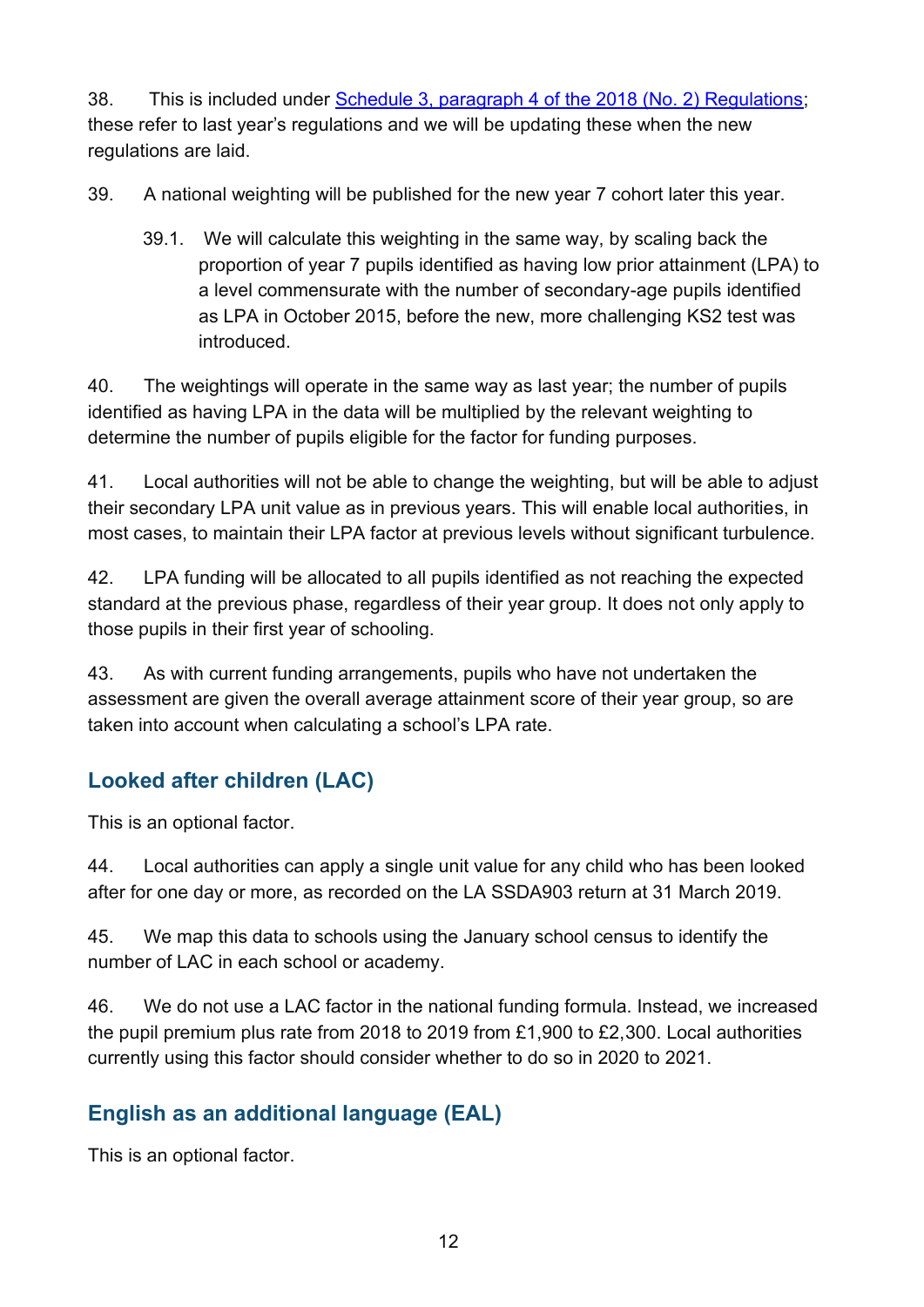47. Pupils identified in the October census with a first language other than English may attract funding for up to three years after they enter the statutory school system.

48. Local authorities can choose to use indicators based on one, two, or three years, and there can be separate unit values for primary and secondary.

49. We have used three years in the national funding formula; local authorities should consider this when setting their local formula.

## <span id="page-12-0"></span>**Pupil mobility**

This is an optional factor.

50. The mobility factor allocates funding to schools with a high proportion of pupils who first join on a non-standard date. Mobility funding was previously allocated on the basis of historic spend. However, for 2020 to 2021, we have developed a new methodology that enables us to allocate this funding on a formulaic basis.

51. Rather than relying on a single census, this new methodology involves tracking individual pupils using their unique pupil ID through censuses from the past 3 years. If the first census when the pupil was in the school was a spring or summer census, they are a mobile pupil. This excludes reception pupils who start in January. This methodology also excludes pupils who joined in the summer term after the summer census, or pupils who joined in October before the autumn census.

52. To be eligible for mobility funding, the proportion of mobile pupils a school has must be above the threshold of 6%. We will then allocate a per-pupil amount to all mobile pupils above that threshold. We will publish the NFF factor values for mobility as part of the 2020 to 2021 NFF publication.

53. Mobility will continue to be an optional factor for local authorities' formulae. We will supply local authorities with mobility data calculated according to the new method in the APT. There will be further information about this change in the forthcoming NFF policy document.

## <span id="page-12-1"></span>**Sparsity**

This is an optional factor.

- 54. Schools that are eligible for sparsity funding must meet two criteria:
	- they are located in areas where pupils would have to travel a significant distance to an alternative should the school close
	- they are small schools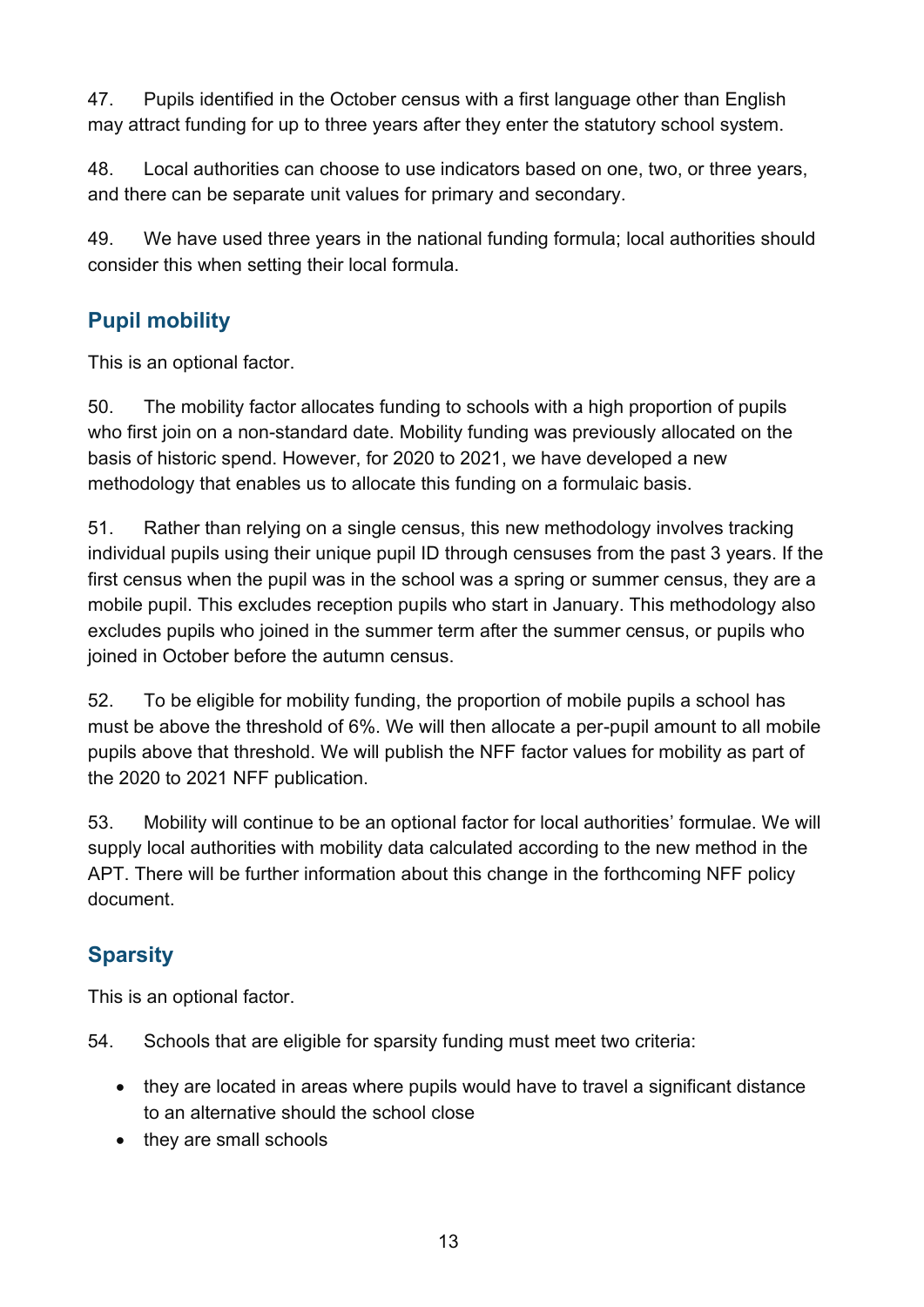55. This factor allows for a sparsity taper to mirror the methodology used as part of the NFF.

56. For the pupils for whom the school is their closest compatible school<sup>2</sup> the factor measures the distance (as the crow flies) from their home to their second nearest compatible school and the mean distance for all pupils is then calculated. As the pupil population changes each year, it is possible for a school to be eligible for sparsity funding in one year but not in the next.

| <b>School phase</b> | <b>Maximum average</b><br>number of pupils per<br>year group | <b>Minimum average</b><br>distance to second<br>nearest compatible<br>school |
|---------------------|--------------------------------------------------------------|------------------------------------------------------------------------------|
| Primary             | 21.4                                                         | 2 miles                                                                      |
| Secondary           | 120                                                          | 3 miles                                                                      |
| Middle              | 69.2                                                         | 2 miles                                                                      |
| All-through         | 62.5                                                         | 2 miles                                                                      |

57. The school eligibility criteria for sparsity funding are as follows:

58. Pupil numbers include reception to years 11 only; that is, excluding nursery and sixth form pupils.

59. The maximum value for the sparsity factor is £100,000 (including the London fringe uplift), which can be applied as a taper or as a lump sum. If a taper methodology is used, a school will attract sparsity funding in inverse proportion to its average year group size.

60. Different values and methodologies can be used for the primary, middle, allthrough, and secondary phases.

61. Local authorities can apply a full continuous taper by using the following formula:

#### **((maximum average group – actual average group) / maximum average group) x maximum lump sum**

<sup>&</sup>lt;sup>2</sup> A school is compatible if the pupil is within its age range and the school accepts pupils of this pupil's gender. Selective schools and those in Wales and Scotland are discounted when identifying the second nearest school.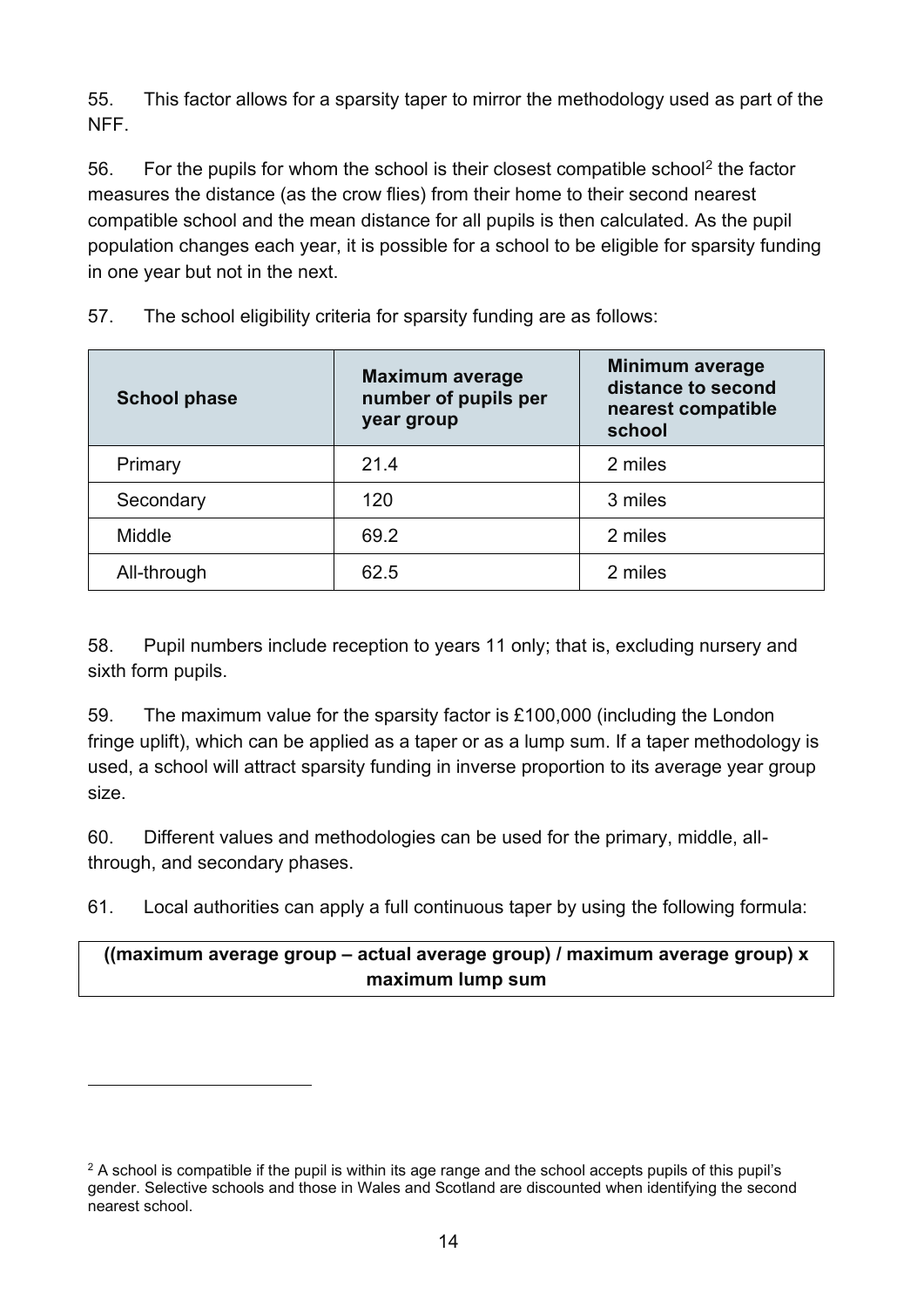62. Alternatively, the taper mirroring the methodology used in the NFF is now permissible and does not require a disapplication.

63. Under the NFF methodology, schools with an average year group size of less than half the year group threshold receive 100% of the sparsity funding for their phase.

64. Local authorities can apply this methodology by using the following formula:

#### **(1 – ((actual average group – half of maximum average group) / half of maximum average group)) x max lump sum<sup>3</sup>**

#### **Example of a school not eligible for sparsity funding**

| <b>School phase</b> | Average number<br>of pupils per<br>year group | Average<br>distance to<br>second nearest<br>compatible<br>school | <b>Eligible for</b><br>sparsity<br>funding? |
|---------------------|-----------------------------------------------|------------------------------------------------------------------|---------------------------------------------|
| Primary             | 40                                            | 2.5 miles                                                        | <b>No</b>                                   |

65. School A is an infant school with 120 pupils spread across 3 year groups; the average number of pupils per year group size is therefore 40 (120 / 3).

66. The average distance to the second nearest compatible school is 2.5 miles.

67. School A is not eligible for sparsity funding, as the average number of pupils per year group is too high.

#### **Example of a school eligible for sparsity funding**

| <b>School phase</b> | Average number<br>of pupils per<br>year group | Average<br>distance to<br>second nearest<br>compatible<br>school | <b>Eligible for</b><br>sparsity<br>funding? |
|---------------------|-----------------------------------------------|------------------------------------------------------------------|---------------------------------------------|
| Primary             | 17.14                                         | 2.2 miles                                                        | Yes                                         |

<sup>3</sup> Where actual average year group is less than 100% and more than 50% of the maximum year group.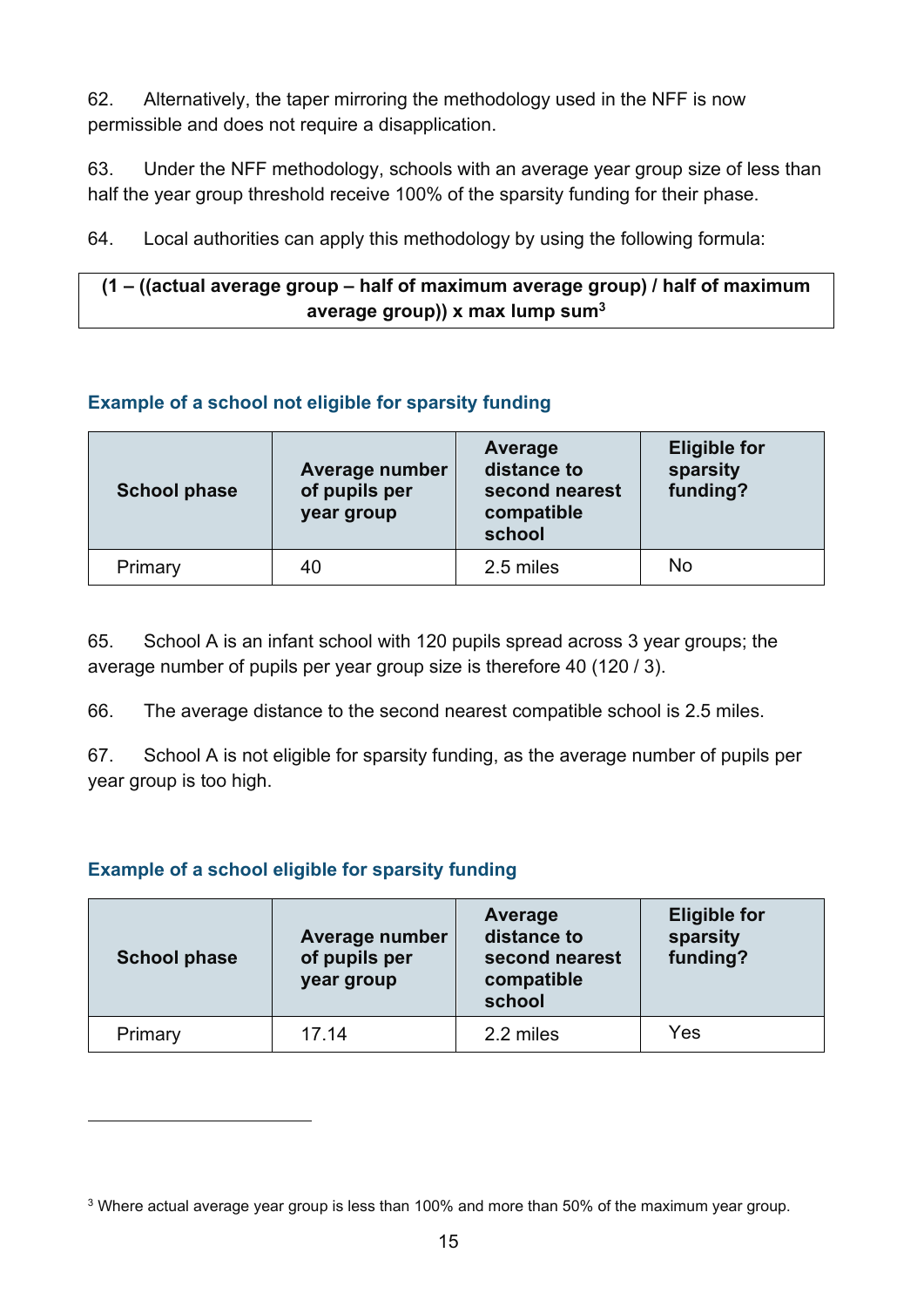68. School B is a primary school with 120 pupils, spread across 7 year groups; the average number of pupils per year group is therefore 17.14 (120 / 7).

69. The average distance to the second nearest compatible school is 2.2 miles.

70. School B is eligible for sparsity funding as the average number of pupils per year group is fewer than the maximum and the average distance is greater than the minimum.

71. If the sparsity value is £100,000, applied using the continuous taper methodology, the school will receive £20,000 (((21.4 – 17.14) / 21.4) x 100,000) (allowing for rounding).

72. These examples assume that the year group size and distance thresholds are as set out by ESFA, although local authorities can reduce the pupil numbers and increase the distance criteria if they wish.

73. The sparsity distance for each school has been calculated as a crow flies distance. Local authorities are able to make exceptional applications for schools not meeting the distance criterion where they would have significantly higher mileage if road distances had been used.

74. Local authorities can also make an application to ESFA to include an exceptional factor of up to £50,000 for very small sparse secondary schools, which would otherwise be unable to attract sufficient funding to remain viable.

75. Local authorities can only apply for an exceptional factor where schools have:

- pupils in years 10 and 11
- 350 pupils or fewer
- a sparsity distance of 5 miles or more

76. Where approval was given in 2019 to 2020 to use an exceptional factor for very small sparse secondary schools, or to the road distance for individual schools, that approval can carry forward to 2020 to 2021 if the latest pupil data has not changed significantly.

77. ESFA will produce sparsity distances for all schools in the schools block dataset and make them available to each local authority.

- 77.1. If a school opens after the sparsity distances have been calculated, the local authority can make an exceptional application for the school.
- 77.2. The process is the same for schools that are affected by neighbouring schools closing.
- 77.3. We will not recalculate the figures during the year in these situations, as it should be possible for an estimate to be made for individual schools.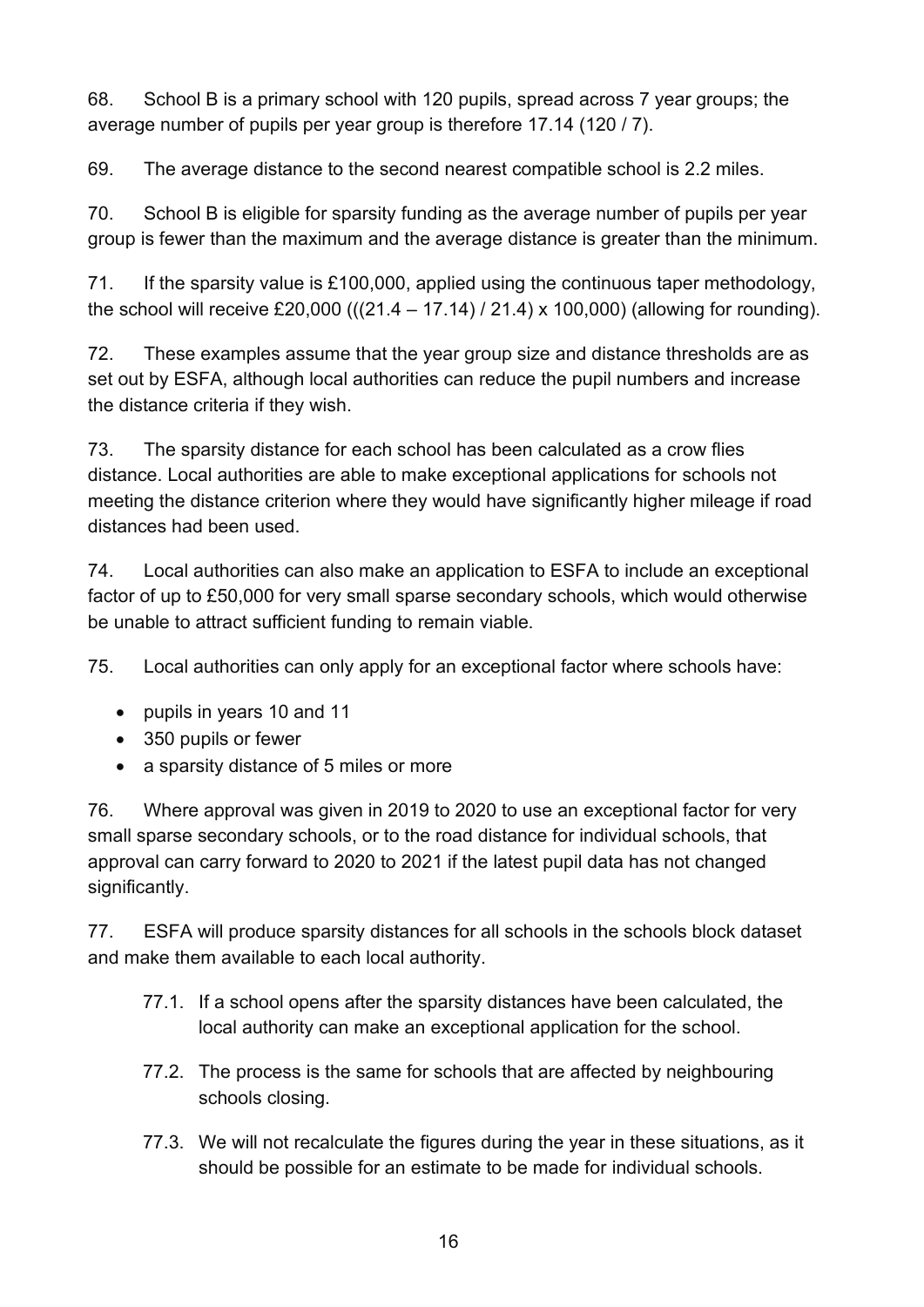77.4. An existing school, qualifying for sparsity funding, would not lose the funding in-year if a new school opened nearby.

78. Local authorities should agree exceptional applications with their schools forum before submitting to ESFA for consideration.

#### <span id="page-16-0"></span>**Lump sum**

This is an optional factor used by most local authorities.

79. Local authorities can set a flat lump sum for all phases, or differentiate the sums for primary and secondary.

- 79.1. Local authorities should give middle schools a weighted average, based on the number of year groups in each phase.
- 79.2. The maximum lump sum is £175,000, even for schools that receive a London fringe uplift.

80. The lump sum may be different for primary and secondary schools and the maximum permitted value for either phase continues to be £175,000 (including the London fringe uplift) in local formulas.

81. All-through schools will receive the secondary lump sum value and middle schools will receive an average lump sum value based on the number of primary and secondary year groups in the school.

82. This worked example shows how the lump sum amount for a middle school is calculated. In this example, the primary lump sum is set at £100,000, and the secondary lump sum is set at £120,000.

| <b>School phase rate</b>                           | Lump sum<br>amount |
|----------------------------------------------------|--------------------|
| 3 year groups at primary rate ((3/5) x £100,000)   | £60,000            |
| 2 year groups at secondary rate ((2/5) x £120,000) | £48,000            |
| Total rate for all 5 year groups                   | £108,000           |

83. This middle school has a total of 5 year groups; 3 year groups (years 4 to 6) attracting the primary rate, and 2 year groups (years 7 to 8) attracting the secondary rate.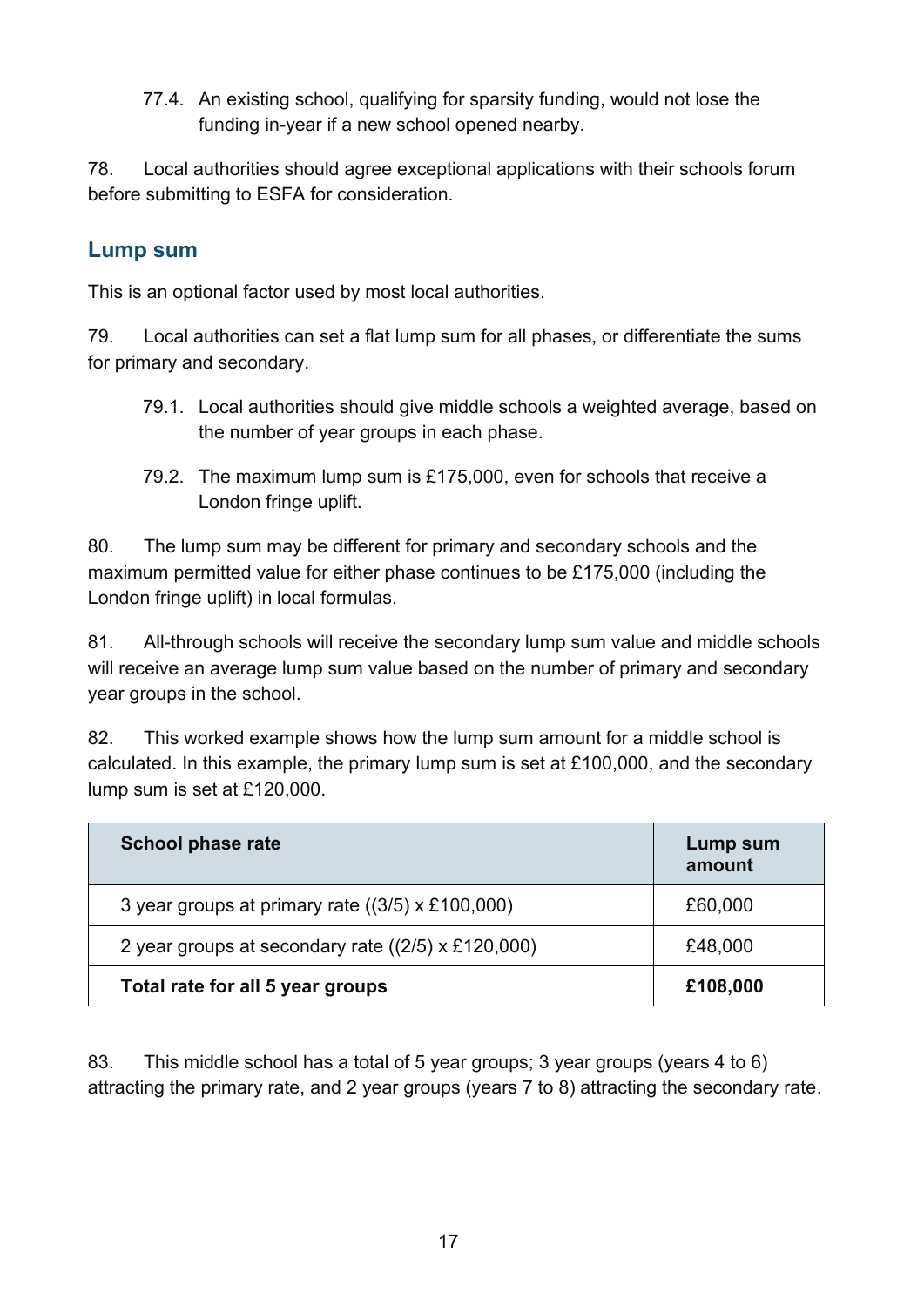Where schools have amalgamated<sup>4</sup> during the financial year 2019 to 2020, or on 1 April 2020, they will retain the equivalent of 85% of the predecessor schools' lump sums for the financial year 2020 to 2021. For example, assuming a lump sum of £100,000, the additional payment would be £70,000 ((100,000 x 2) x 85% - 100,000). Local authorities can apply to ESFA to reduce this in exceptional circumstances.

84. Where schools amalgamate after 1 April 2020, the new school will receive funding equivalent to the formula funding of the closing schools added together for the appropriate proportion of the year. This means that they receive the combined lump sum for the remainder of the year and 85% in the following year, as outlined above.

85. Local authorities may apply to ESFA to provide a second year of protection. Applications must specify the level of protection sought, although in general we would not expect the additional protection to exceed 70% of the combined lump sums. We will consider applications on a case-by-case basis.

## <span id="page-17-0"></span>**London fringe**

This is an optional factor applicable only to Buckinghamshire, Essex, Hertfordshire, Kent, and West Sussex.

86. The purpose of this factor is to support schools that have higher costs because they are in the London fringe area, and only part of the local authority is in this area. The multiplier is applied to the 7 pupil-led factors, the lump sum factor, and the sparsity factor.

87. The factor can be applied as a multiplier of 1.0156, or as a multiplier of the differential of the area cost adjustment of fringe and non-fringe zones within the local authority.

The differentials are:

- Buckinghamshire: 1.0175
- Essex: 1.0335
- Hertfordshire: 1.0302
- Kent: 1.0364
- West Sussex: 1.0561

<sup>4</sup> The definition of an 'amalgamated school' includes one that has extended its age range as a direct consequence of another closing (for example, an infant school closes and the junior school extends to become a primary school).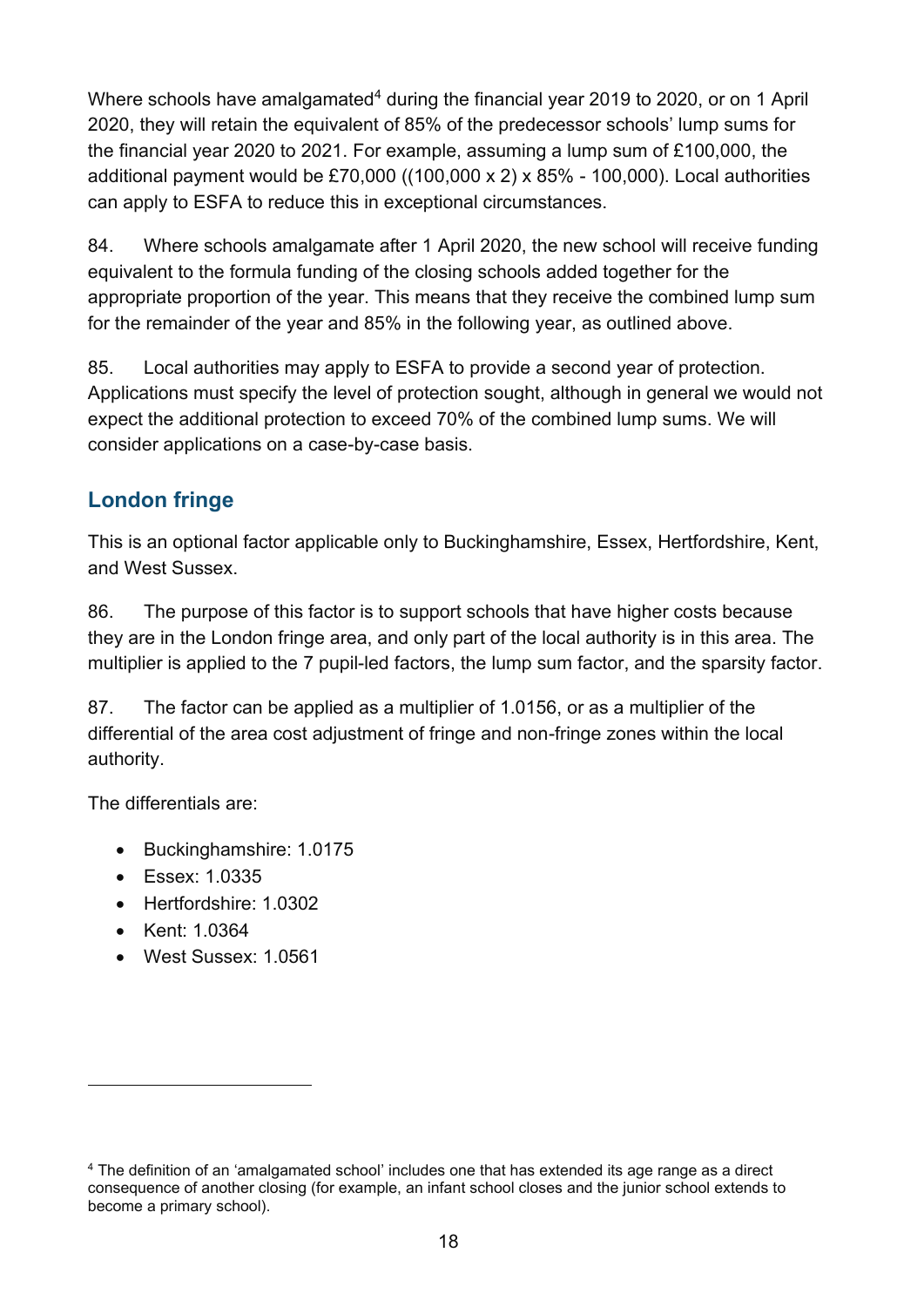## <span id="page-18-0"></span>**Split sites**

This is an optional factor.

88. The purpose of this factor is to support schools that have unavoidable extra costs because the school buildings are on separate sites. Allocations must be based on objective criteria for the definition of a split site, and for how much is paid.

89. A local authority's formula can include a factor to provide additional funding to schools that operate on more than one site.

90. Criteria for providing extra funding should be clear and transparent, incorporating clear and objective trigger points, and a clear formula for allocating additional funding. All schools and academies that meet the criteria will be eligible for split site funding.

90.1. Examples of clear trigger points are:

- the sites are a minimum distance apart, as the crow flies, and the sites are separated by a public highway
- the provision on the additional site does not qualify for an individual school budget share through the DSG
- the school has remote playing fields, separated from the school by a minimum distance, and there is no safe walking route for the pupils
- a percentage of staff are required to teach on both sites on a daily basis, to support the principle of a whole school policy, and to maintain the integrity of the delivery of the national curriculum
- a minimum percentage of pupils are taught on each site on a daily basis
- 90.2. Examples of a clear formula for funding schools with split sites are:
	- a lump sum payment
	- a per-pupil rate
	- a rate per square metre of the additional site

91. Values for primary and secondary schools may be different. There may be one rate of payment for the first additional site, and a separate rate for each additional site. Payment rates may be stepped, for example as the distance between sites increases.

92. Schools sharing facilities, federated schools and schools with remote sixth forms or remote early years provision are not eligible for split site funding.

## <span id="page-18-1"></span>**Rates**

This is an optional factor used by all local authorities.

93. Local authorities must fund rates at their estimate of the actual cost.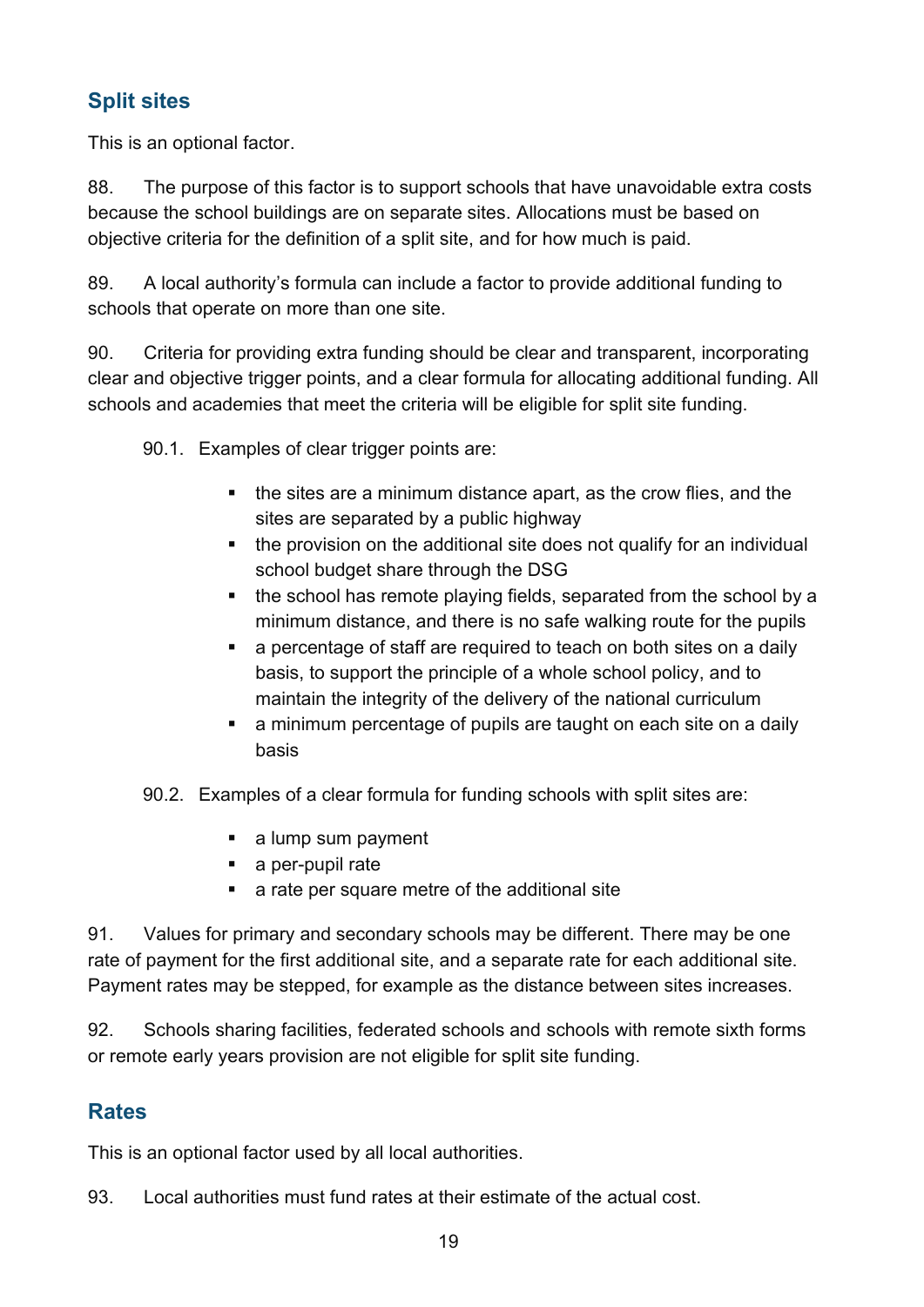- 93.1. Local authorities can make adjustments to rates during the financial year, but this must be done outside of the funding formula. For example, an additional allocation could be made to a school (funded by balances brought forward).
- 93.2. This should be reflected in the Section 251 outturn statement, and in each school's accounts.
- 93.3. The effect on the school would be zero, since any rates adjustment will be offset by a change in the cost of the rates.

## <span id="page-19-0"></span>**Private finance initiative (PFI) contracts**

This is an optional factor.

94. The purpose of this factor is to support schools that have unavoidable extra premises costs, because they are a PFI school, and to cover situations where the PFI 'affordability gap' is delegated and paid back to the local authority.

95. Methodologies for funding PFI schools must be objective and clear, and capable of being replicated for academies. The purpose of the factor is to fund the additional costs to a school of being in a PFI contract, not necessarily, the full cost, as some costs may be covered within other factors. An acceptable methodology would generally contain some of the features set out below.

96. These examples are intended to help local authorities formulate a clear process for funding; it is unlikely that a local authority would need to incorporate all of the features into its own policy. If a PFI factor is used, all PFI schools should receive it; there may be different arrangements between contracts but, within a contract, all PFI schools should receive funding on an equivalent basis. This does not necessarily mean all schools should receive the same amount per pupil, but they should be treated on a consistent basis.

96.1. Examples of a clear formula for funding PFI schools are:

- allocations are in accordance with an original governors' agreement
- allocations reflect the difference between the PFI contractual cost and the grant received by the local authority, less any local authority contribution
- 96.2. Methodologies for calculating allocations could include:
	- a percentage of the school's budget share
	- a per pupil rate
	- a rate per square metre of floor area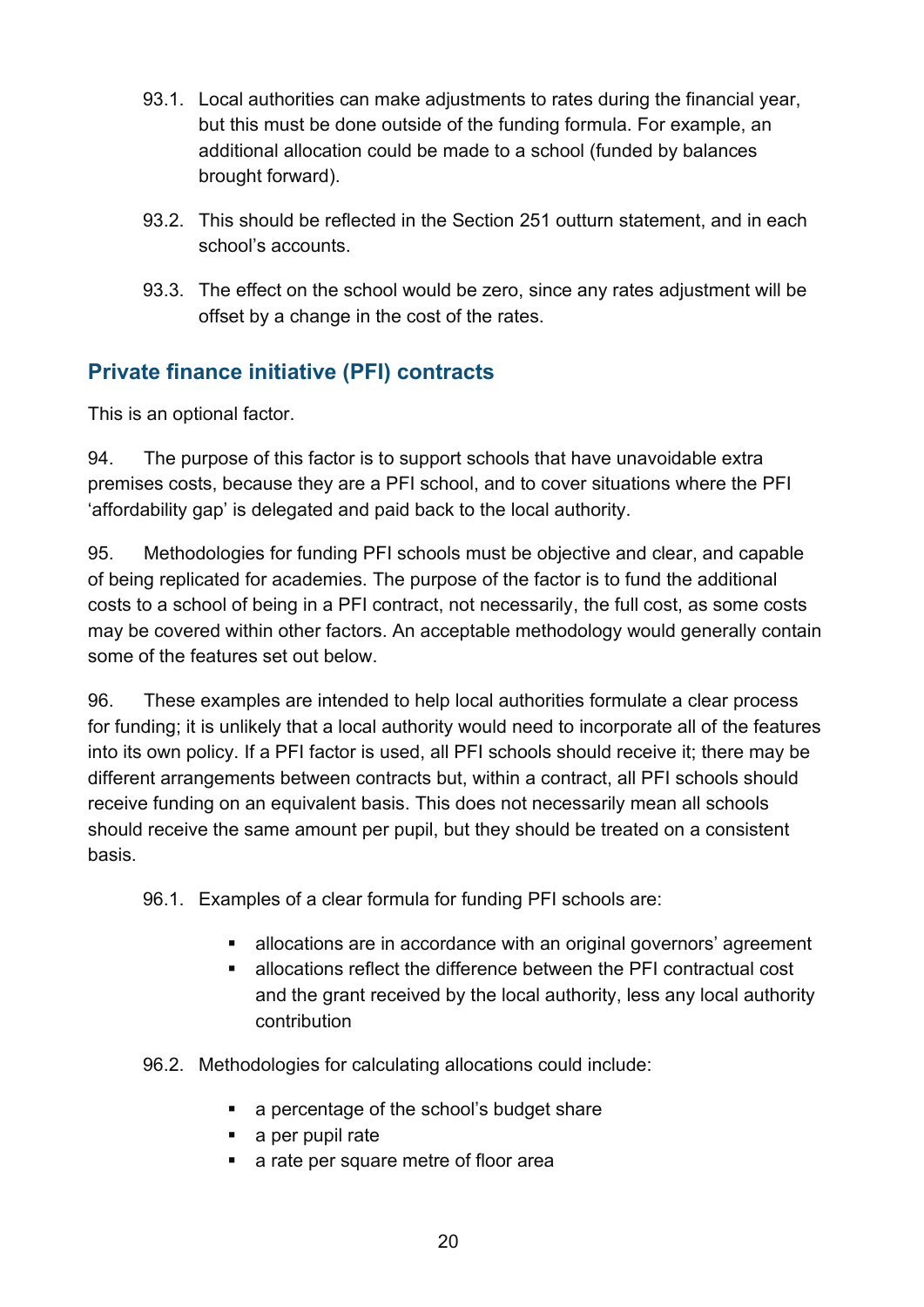■ a historical lump sum previously agreed, and indexed by a percentage per year

97. Agreements can refer to proportions or elements of the school's budget share, which, due to changes in funding arrangements, may have changed significantly. Where this situation occurs, we would expect schools and local authorities to work together to agree an alternative arrangement, so that neither party is significantly disadvantaged.

## <span id="page-20-0"></span>**Exceptional premises**

This is an optional factor.

98. Local authorities can apply to ESFA to use exceptional factors relating to school premises. These may be for rents, or joint-use sports facilities, for example.

- 98.1. Exceptional factors must relate to premises costs.
- 98.2. Local authorities should only submit applications where the value of the factor is more than 1% of a school's budget, and applies to fewer than 5% of the schools in the authority's area.
- 98.3. Local authorities can use exceptional premises factors used in 2019 to 2020 (for pre-existing, and newly qualifying schools) in 2020 to 2021, if the qualification criteria are still met.

99. Where local authorities have already received approval for exceptional premises factors in the previous six years, they can continue to use the approved factors if the criteria are still being met.

100. Where an exceptional factor has already been approved for particular schools, it's permissible for a further school or schools to receive the factor where a change in circumstances meets the existing approved criteria, providing that the cost to the additional school exceeds 1% of its budget share (as calculated through the APT), and that the factor still applies to fewer than 5% of schools in the authority.

101. Local authorities should have applied to ESFA for any new exceptional premises factors in 2020 to 2021 by the disapplication deadline dates, setting out the rationale for the factor, and demonstrating that the criteria are met.

102. The date for local authorities to submit any application for exceptional factors is 11 October 2019. The purpose of this deadline is to get decisions back to authorities before the APT is issued in December 2019. A further deadline of 20 November 2019 will enable us to ensure decisions are back to authorities prior to the APT submission deadline.

103. Exceptional factors previously approved include:

• rents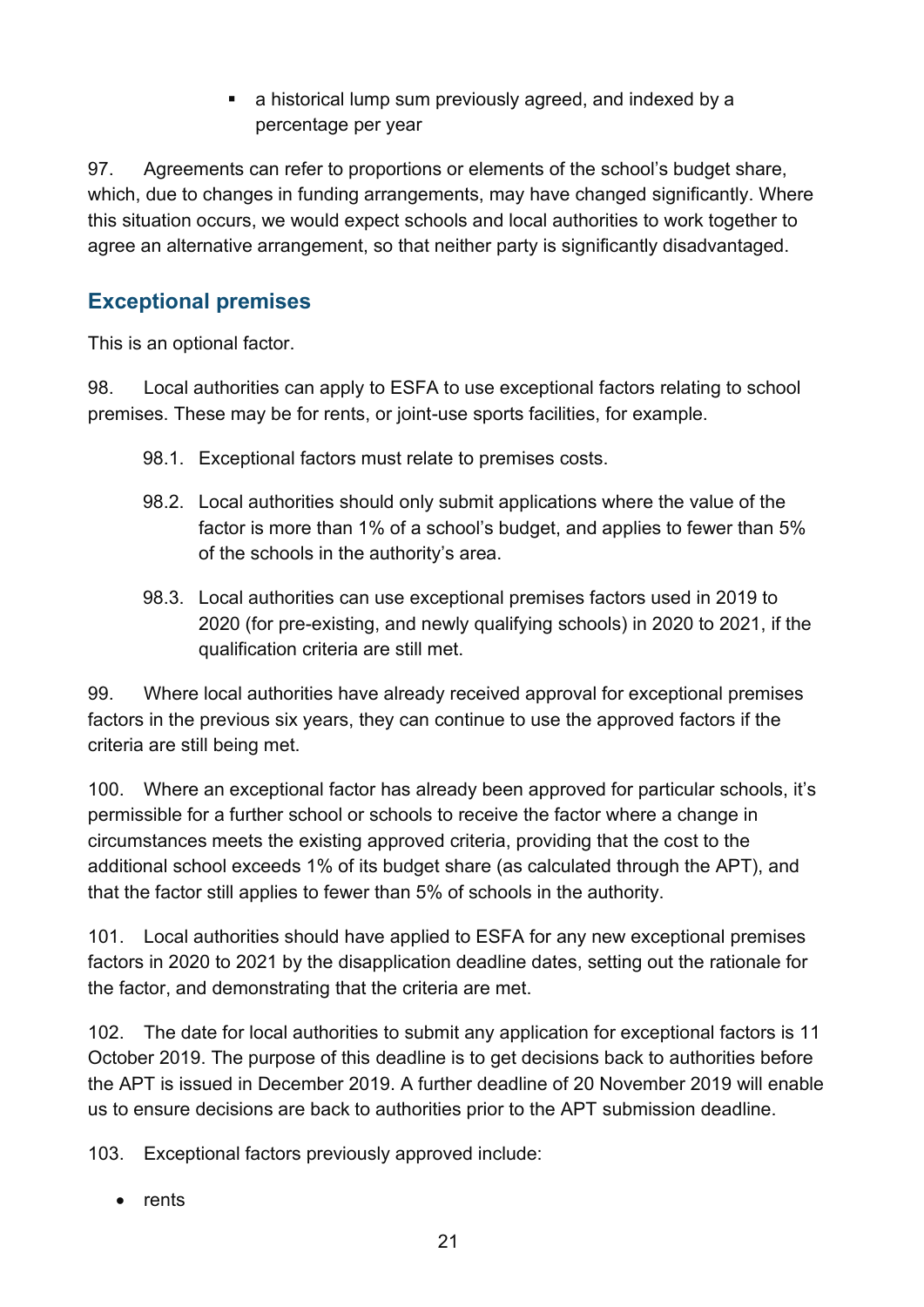- joint use of leisure facilities by contractual agreement
- building schools for the future (BSF) schemes (additional contribution to lifecycle maintenance costs)
- hire of PF facilities
- listed buildings
- school with a farm included as part of its educational provision

104. Each application is considered on its own merits and it should not be assumed that a future application would be successful simply because it falls into one of the categories shown above.

105. Local authorities are not obliged to request additional factors, but in considering whether to do so, they should look at the circumstances of academies and free schools as well as maintained schools.

106. Local authorities can apply for an exceptional factor by sending the disapplication [proforma](https://www.gov.uk/government/publications/pre-16-schools-funding-local-authority-guidance-for-2020-to-2021) to [LA.Disapplications@education.gov.uk.](mailto:LA.Disapplications@education.gov.uk)

107. For the first time in 2020 to 2021 there are two different disapplication proformas, one for block movement requests and another for all other requests. These two proformas are published alongside this guidance.

108. These specific proformas will enable the ESFA to process and understand the details of each request more quickly.

# <span id="page-21-0"></span>**Variations to pupil numbers**

109. Local authorities are no longer expected to request approval to increase the pupil numbers used for calculating funding for specific schools where:

- there has been, or is going to be, a reorganisation
- a school has changed, or is going to change, its admission limit

110. However, we expect local authorities to present any pupil variations to their schools forum, to illustrate the impact to overall funding, and on specific schools' budgets.

111. In general terms, we would wish to continue to provide protection for all schools, including those with downward trends in pupil numbers, so any request for a negative adjustment would still require a disapplication, and need to include compelling evidence as to why this should be approved. Other increases not falling within the categories above would require a disapplication.

112. Where a new school is due to open, the regulations require that local authorities must estimate the pupil numbers expected to join the school in September and fund accordingly, again explaining the rationale underpinning the estimates.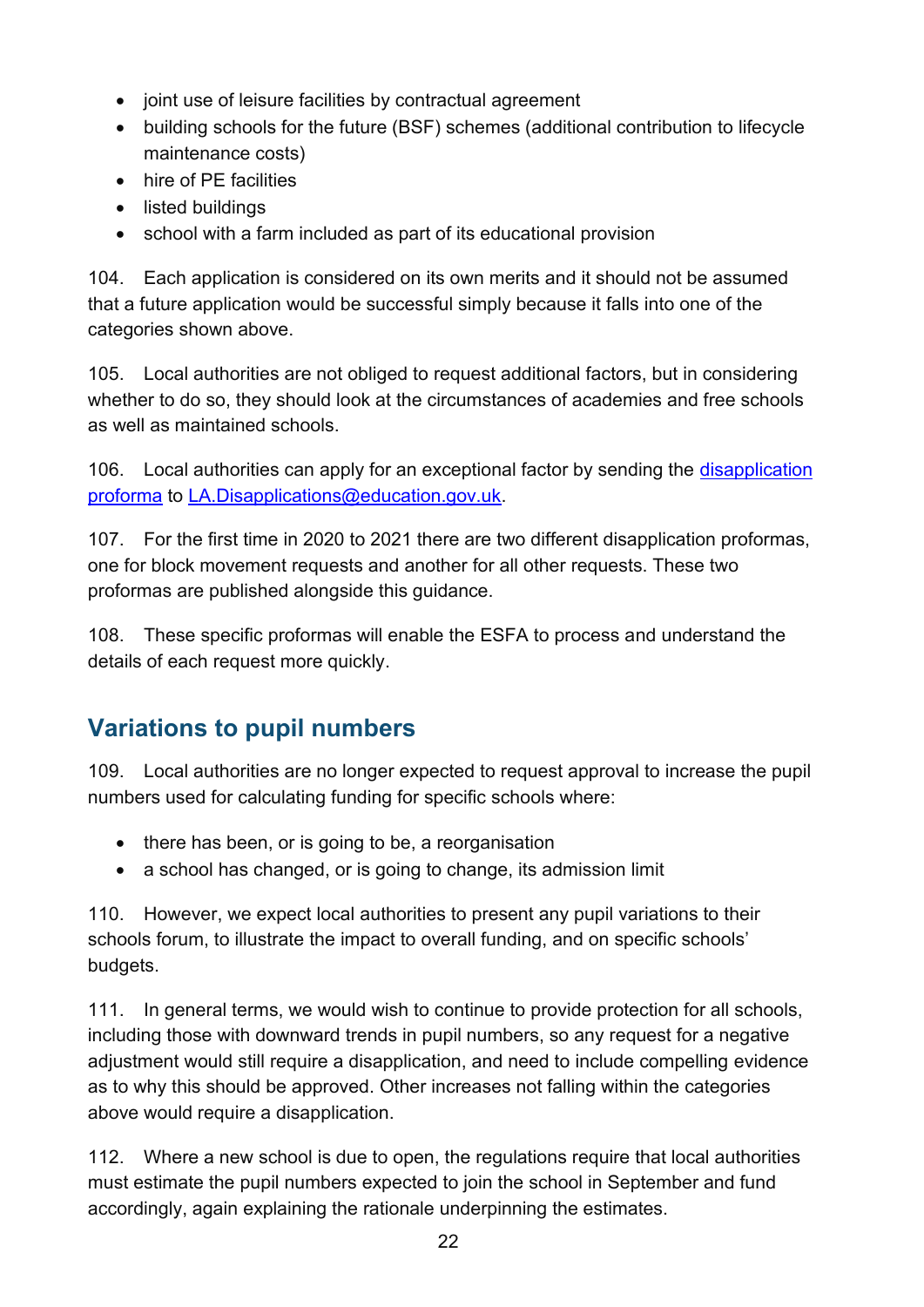113. Under these regulations, local authorities must estimate pupil numbers for all schools and academies, including free schools, where they have opened in the previous seven years, and are still adding year groups. Local authorities can adjust estimates each year, to take account of the actual pupil numbers in the previous funding period. We have included more information in the [treatment in the APT of new and growing schools](#page-49-0) section of this guidance.

114. All mainstream free schools are recoupable from the first year of opening. This means ESFA will provide funding directly to the free schools opening, and recoup the funding from local authorities from the estimated pupil numbers in the APT.

115. Whilst the growth fund is a suitable route for short-term increases in pupil numbers and bulge classes, local authorities should vary pupil numbers in situations where the scale of change in numbers is sufficiently great and permanent that it should be applied to all factors in the formula.

116. If pupil numbers are not adjusted upwards to reflect actual intake, we will adjust amounts recouped to enable us to properly fund academies and free schools affected by this.

117. We have included more information in the flowchart at [Annex 1](#page-57-0) about when to request a variation, and when to use the growth fund. A text version of the flowchart is at [Annex 1a.](#page-57-1)

## <span id="page-22-0"></span>**Minimum funding guarantee (MFG)**

118. Local authorities will continue to set a pre-16 MFG in their local formulae, to protect schools from excessive year-on-year changes and to allow changes in pupil characteristics (for example, reducing levels of deprivation in a school) to flow through.

119. Local authorities will be able to set an MFG between +0.5% and +1.84% per pupil.

120. Local authorities will need to consult on the level of the MFG, as with the rest of the formula.

121. The MFG applies to pupils in reception to year 11. Early years pupils, and post-16 pupils are excluded from the calculation. The following formula factors are automatically excluded from the MFG calculation, as not doing so would result in excessive protection, or would be inconsistent with other policies:

- 121.1. The 2020 to 2021 lump sum; this is excluded from both the baseline and 2020 to 2021 funding so that schools are protected against significant change in the lump sum between years.
- 121.2. Any higher lump sum paid under the regulations in 2019 to 2020 for amalgamated schools; this is excluded from the baseline only.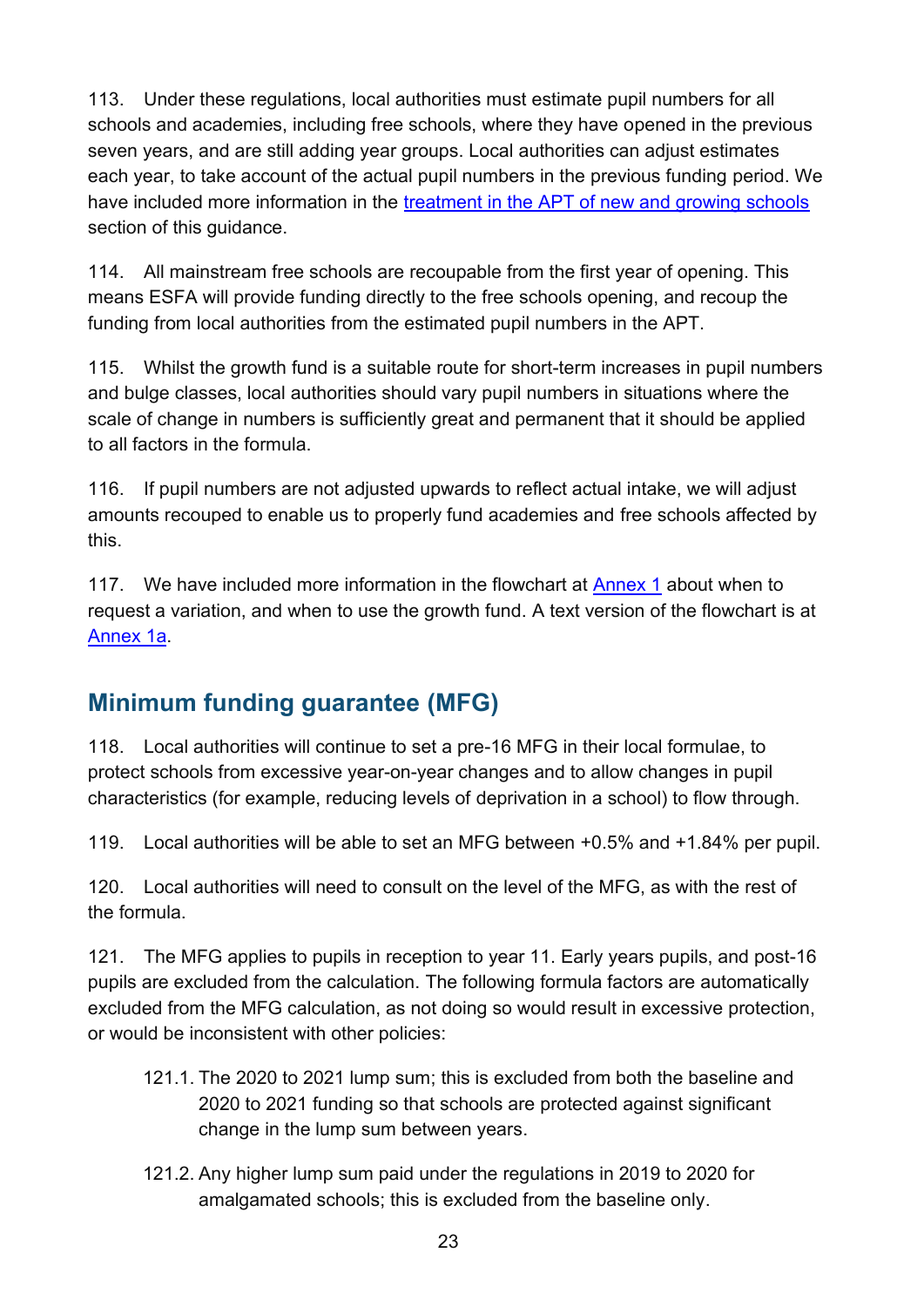- 121.3. Any higher lump sum to be paid under the regulations in 2020 to 2021 for amalgamating schools; this is excluded from the 2020 to 2021 funding only.
- 121.4. The 2020 to 2021 sparsity factor; this is excluded from both the baseline and 2020 to 2021 funding so that schools are protected against significant change in the sparsity value between years.
- 121.5. Rates these are excluded from both the baseline and 2020 to 2021 funding, at their respective values for each year.

122. The regulations relating to the MFG allow for technical adjustments. These do not need approval from the Secretary of State but will need to be shown and explained in the tables contained within the APT. They include:

- 122.1. Where a budget was held centrally in the previous financial year and has now been delegated; this could include services that were previously funded centrally but have now been delegated, or additional funding released to schools as historic commitments have ended.
- 122.2. Movement of funding from the schools block to the high needs block, but only where the high needs block is now responsible for funding amounts that had previously been met by a school's delegated budget; in other words, there is a transfer of funding responsibility, not just a transfer of funding between blocks to meet cost pressures.
- 122.3. Where a local authority has previously used the LAC factor in their local formula but is no longer doing so because the pupil premium plus funding has been increased rather than including a LAC factor in the NFF.
- 122.4. Where the local authority has found an error in the previous year's budget calculation and is correcting that error in the 2020 to 2021 budget calculation.

123. All other funding will be in the MFG baseline and there will be no other automatic adjustments. Local authorities can, however, exclude other premises factors from the MFG without a disapplication, if they wish to mirror the NFF.

124. The majority of approvals to disapply the MFG for 2019 to 2020 were specific to that year, and ESFA does not expect these to be repeated; we will not carry forward any previous approvals.

125. The deadline for local authorities to submit any applications to disapply the MFG for 2020 to 2021 is 11 October 2019. The purpose of this deadline is to get decisions back to local authorities before the APT is issued in December. Any later requests must be submitted by 20 November 2019 in order for them to be considered in order to meet the APT submission deadline.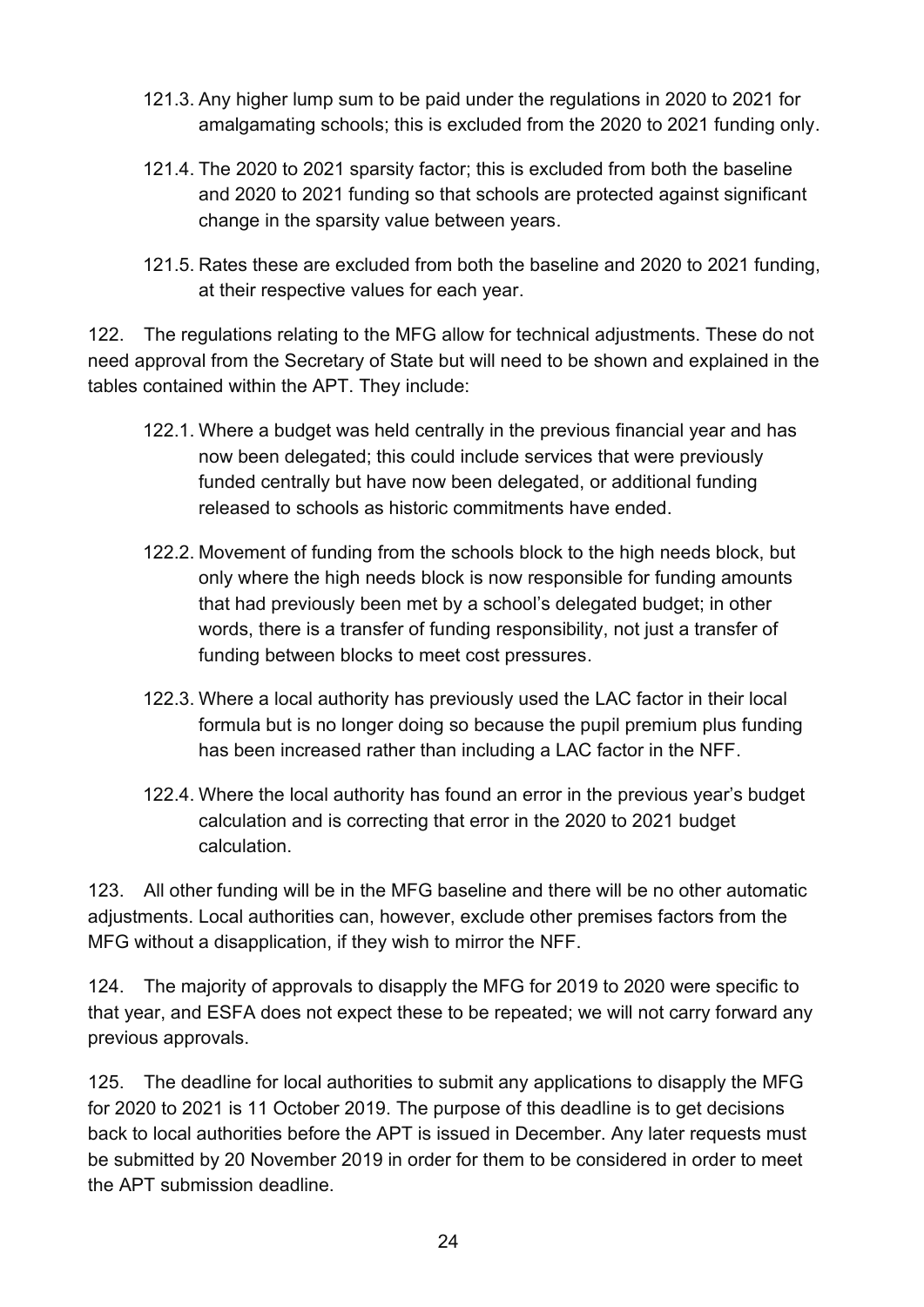126. There are now separate [proformas for block movement requests and general](https://www.gov.uk/government/publications/pre-16-schools-funding-local-authority-guidance-for-2020-to-2021)  [requests.](https://www.gov.uk/government/publications/pre-16-schools-funding-local-authority-guidance-for-2020-to-2021) It is important for local authorities to use these new proformas and send them to [LA.Disapplications@education.gov.uk,](mailto:LA.Disapplications@education.gov.uk) rather than using the old forms or system. This will enable ESFA to process and understand the details of each request more quickly.

127. Local authorities should provide information on the equality impact assessment for any disapplication request.

128. Exceptional requests to disapply the MFG will only be considered if there is a significant change in a school's circumstances or pupil numbers. ESFA will only consider applications where the inclusion of a factor in the MFG will lead to significant inappropriate levels of protection. Local authorities should provide detailed information on the financial impact of any request.

129. Examples of MFG disapplication requests that have been approved previously include:

- schools that previously qualified for a split site, PFI or exceptional factor, but are no longer eligible (or vice versa)
- where the normal operation of the MFG would produce perverse results for very small schools with falling or rising rolls
- secondary schools that are admitting primary age pupils who would otherwise be over protected at the secondary age weighted pupil unit of funding
- where over protection would otherwise occur, for example where additional funding has been distributed in the previous year and the authority can demonstrate that the funding is genuinely one-off

130. The worked example below shows how the MFG will be calculated (based on an MFG of a positive 0.5%):

| Line          | <b>Description</b>                                                                                                | <b>Items and</b><br>calculation | <b>Amount</b> |
|---------------|-------------------------------------------------------------------------------------------------------------------|---------------------------------|---------------|
|               | School budget share (SBS) 2019<br>to 2020 (inclusive of any MFG<br>and capping)                                   |                                 | £2,115,000    |
| $\mathcal{P}$ | 2019 to 2020 rates                                                                                                |                                 | £90,000       |
| 3             | 2019 to 2020 additional lump<br>sum for amalgamating schools                                                      |                                 | £70,000       |
| 4             | 2020to 2021 lump sum                                                                                              |                                 | £100,000      |
| 5             | 2020 to 2021 sparsity value<br>(including any additional sparsity<br>funding for very small secondary<br>schools) |                                 | £30,000       |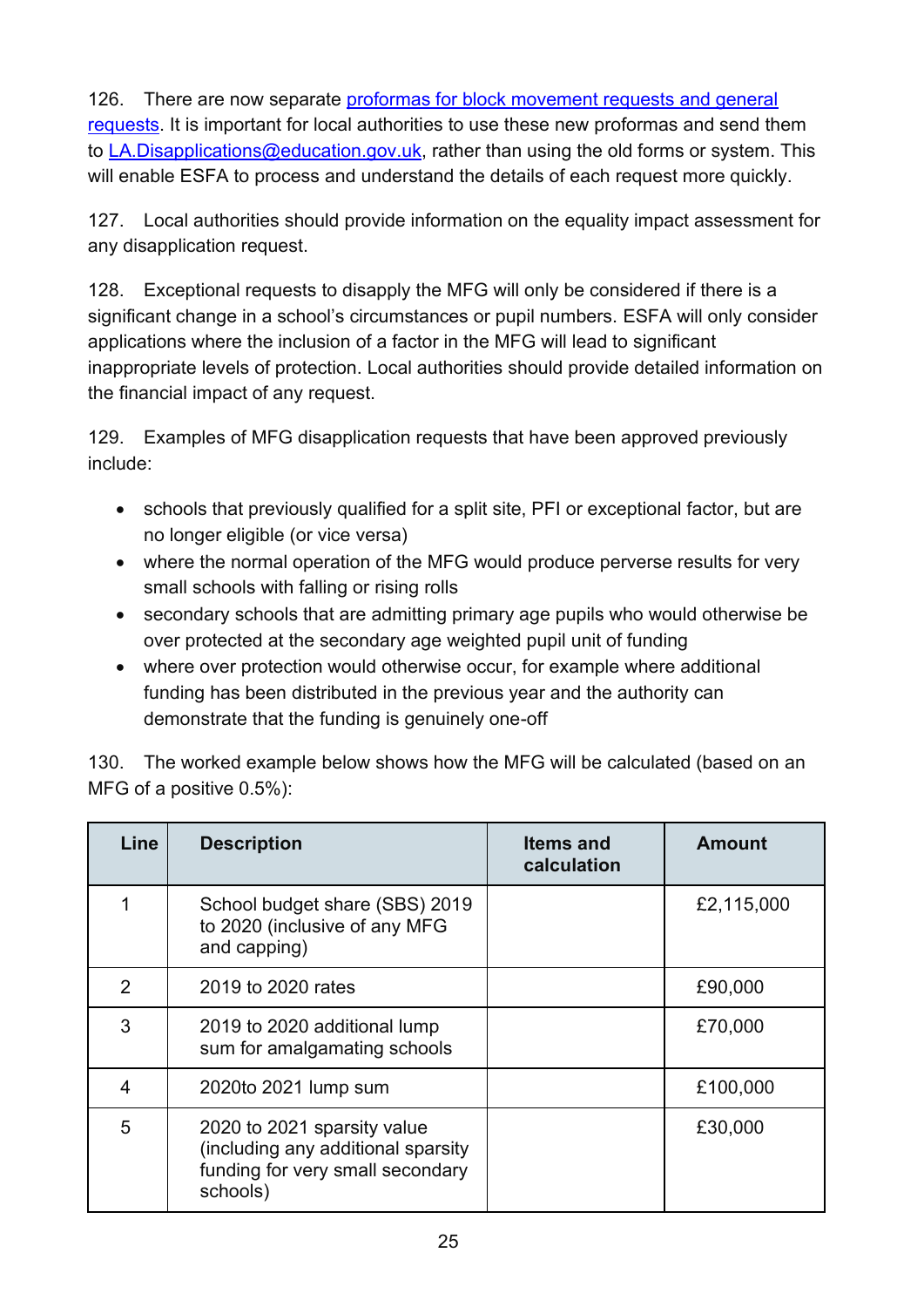| Line           | <b>Description</b>                                                                                                | <b>Items and</b><br>calculation | <b>Amount</b> |
|----------------|-------------------------------------------------------------------------------------------------------------------|---------------------------------|---------------|
| 6              | Agreed MFG exclusions and<br>technical adjustments                                                                |                                 | £0            |
| $\overline{7}$ | 2019 to 2020 MFG baseline                                                                                         | 1 -<br>$(2+3+4+5+6)$            | £1,825,000    |
| 8              | Funded number on roll at<br>October 2018                                                                          |                                 | 500           |
| 9              | MFG baseline value per pupil                                                                                      | 7/8                             | £3,650        |
| 10             | MFG protected value per pupil                                                                                     | $9 \times 100.5\%$ <sup>5</sup> | £3,668.25     |
| 11             | Formula funding 2020 to 2021                                                                                      |                                 | £1,983,200    |
| 12             | 2020 to 2021 rates                                                                                                |                                 | £95,600       |
| 13             | 2020 to 2021 lump sum                                                                                             |                                 | £100,000      |
| 14             | 2020 to 2021 sparsity value<br>(including any additional sparsity<br>funding for very small secondary<br>schools) |                                 | £30,000       |
| 15             | Agreed MFG exclusions and<br>technical adjustments                                                                |                                 | £0            |
| 16             | 2020 to 2021 base funding                                                                                         | $11 -$<br>$(12+13+14+15)$       | £1,757,600    |
| 17             | Funded number on roll October<br>2019                                                                             |                                 | 490           |
| 18             | 2020 to 2021 base funding per<br>pupil                                                                            | 16/17                           | £3,586.94     |
| 19             | Guaranteed level of funding                                                                                       | 10 x 17                         | £1,797,442.50 |
| 20             | <b>MFG</b> adjustment                                                                                             | $19 - 16$                       | £39,842.50    |
| 21             | Final 2020 to 2021 SBS                                                                                            | $11 + 20$                       | £2,023,042.50 |

131. The MFG calculation for mainstream schools applies only to schools block funding. Funding from the early years block, high needs block or from ESFA for post-16

<sup>5</sup> Assuming the local authority sets an MFG of +0.5%.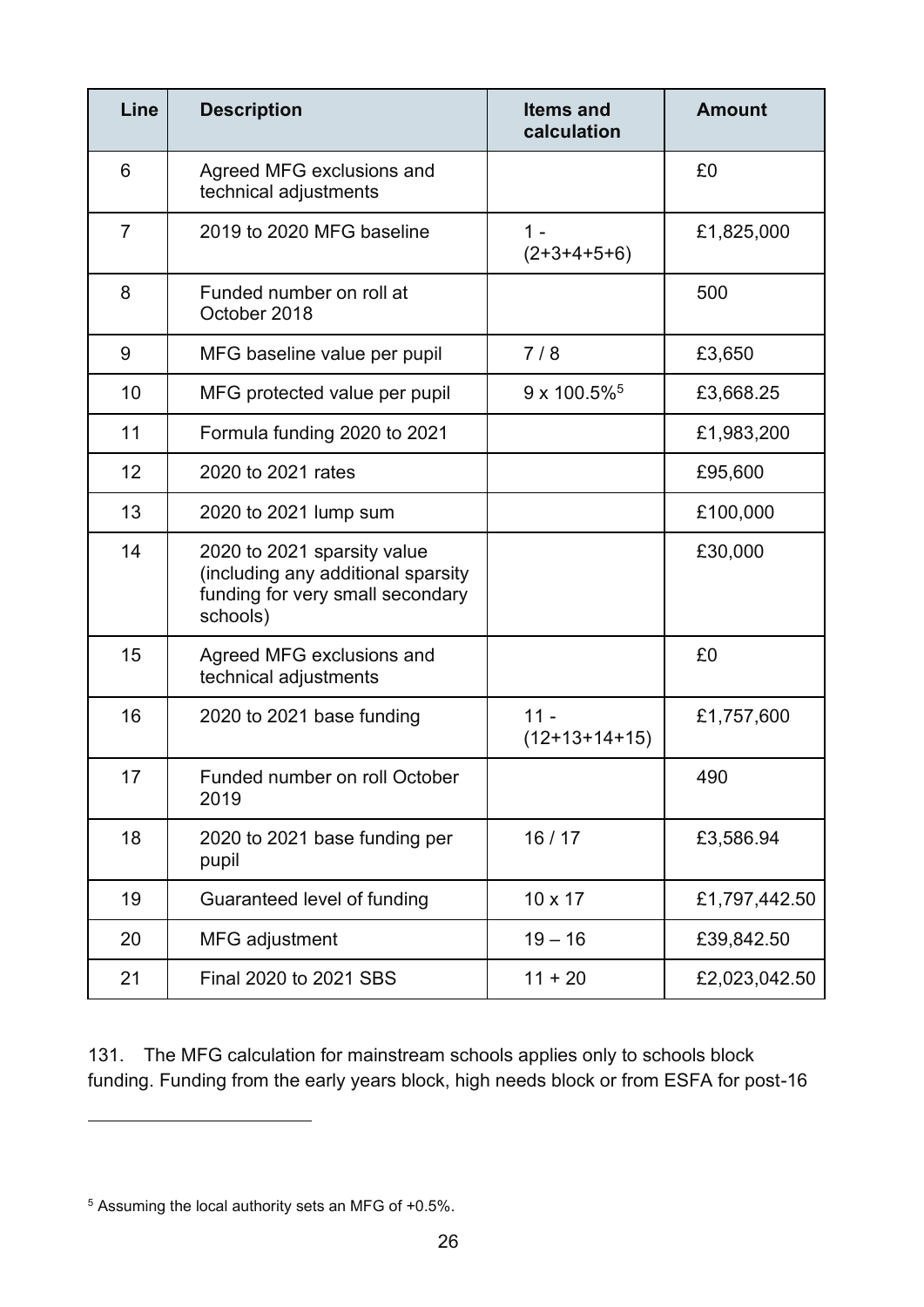pupils are excluded from the calculation, so have not been shown here as they do not form part of the schools block formula funding.

132. We will provide a consistent methodology to those local authorities that have received approval to disapply the MFG because the profile of primary and secondary age pupils in a school is changing.

133. We have removed the funding floor factor that we added in 2019 to 2020. The purpose of this factor was to allow local authorities to mirror the protection used in the NFF against 2017 to 2018 baselines.

133.1. In 2020 to 2021 we are updating the NFF funding floor to protect against illustrative 2019 to 2020 NFF allocations, in line with the MFG methodology, so the funding floor factor is no longer needed.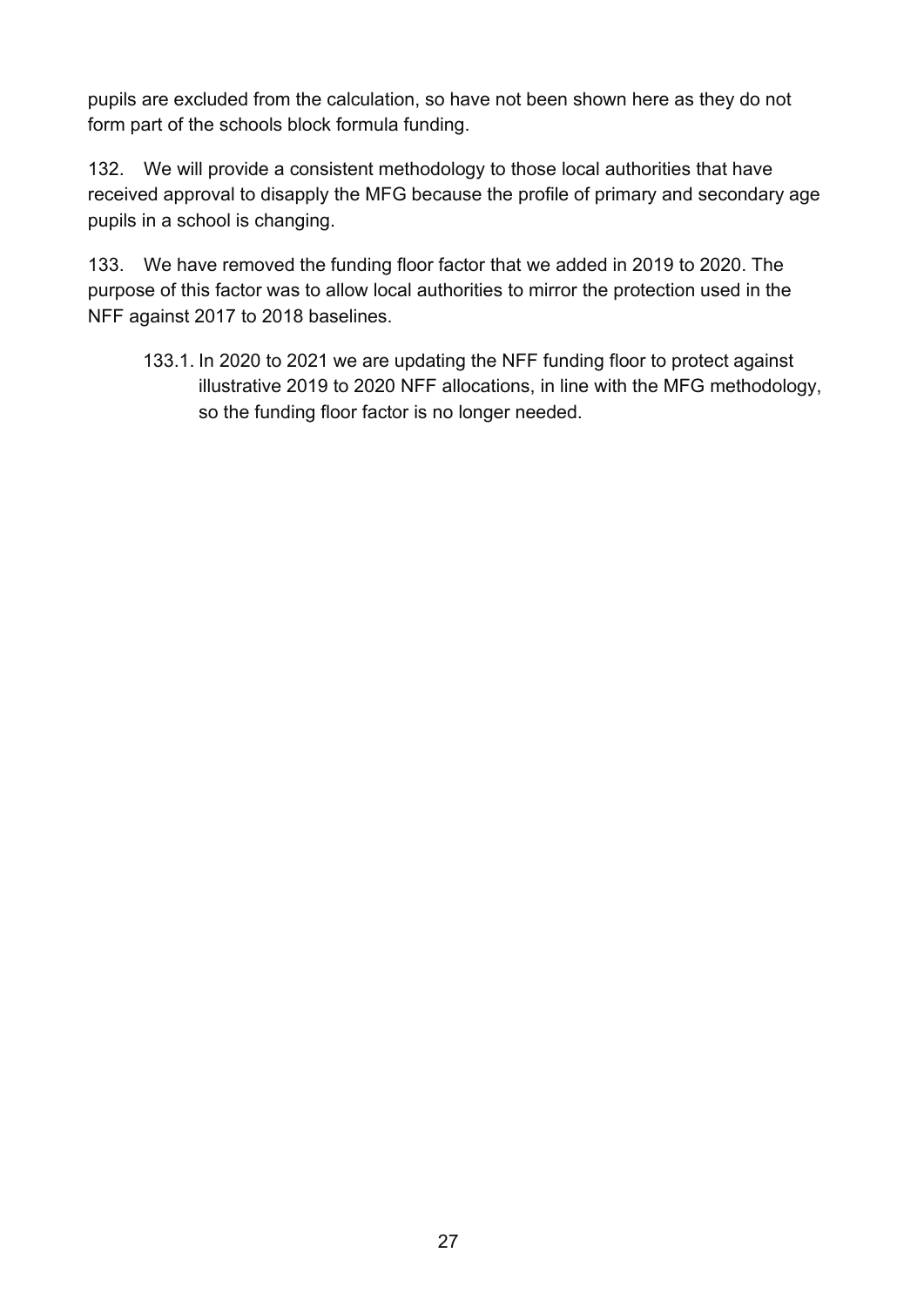# <span id="page-27-0"></span>**Capping and scaling**

134. It is likely that protection will still be required in some areas as a result of changes to formulae, so we will again allow overall gains for individual schools to be capped as well as scaled back to ensure that the formula is affordable. It is worth noting that the schools NFF will not include a gains cap or alternative gains cap in 2020 to 2021. Therefore, we will not be accepting disapplications to use the alternative gains cap, as authorities wishing to mirror the NFF will not need to use it.

135. Local authorities can continue to choose to cap any gains schools receive through the 2020 to 2021 local formula (unlike the NFF where no gains cap is applied). Capping and scaling must be applied on the same basis to all schools.

136. Local authorities and their schools forums will therefore need, as part of their formula modelling, to determine whether and how to limit gains. This remains a local decision. ESFA applies caps and scales to academy budgets on the same basis as for maintained schools, although the values may differ from those shown in the APT since the actual baseline position for the academy may not be the same as that shown in the dataset.

137. Capping and scaling factors must not be applied to schools that have opened in the last seven years, and have not reached their full number of year groups. This definition of new and growing schools does not include existing schools that are extending to include a new phase, and have empty year groups in the new phase.

138. Capping and scaling must not take a school below the minimum per-pupil funding levels. The 2019 to 2020 APT allowed negative MFG thresholds; the gains cap threshold was applied from the maximum of either zero or the MFG threshold (so if an MFG threshold of 0.5% and a cap of 0.1% was entered all schools would keep gains up to 0.6%).

139. In 2020 to 2021 should authorities elect to apply a gains cap, the cap must be set at least as high as the MFG threshold. Schools will always retain all gains up to the MFG threshold even where a cap is applied.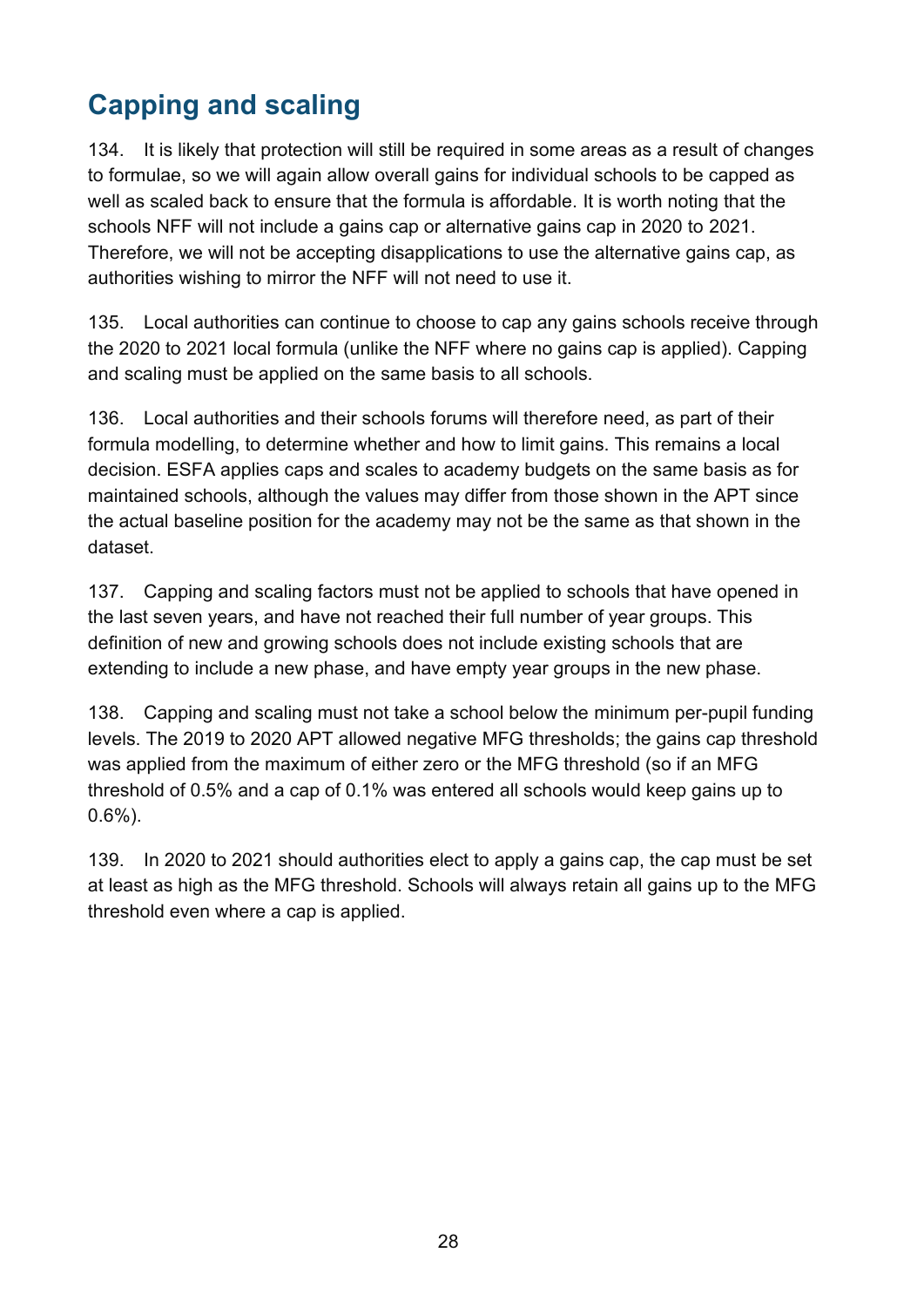# <span id="page-28-0"></span>**Redetermination of budget shares**

140. It's not permissible to make an in-year redetermination of schools' budget shares other than in the explicit circumstances allowed for within the [2018 \(No. 2\) Regulations,](http://www.legislation.gov.uk/uksi/2018/1185/contents/made) which relate to:

- sixth form funding
- early years funding
- reallocation of funding for excluded pupils
- rates

141. Therefore, any in-year underspends that are not covered by the clauses above should be carried forward to the next funding year.

142. Any DSG underspend brought forward from the previous year can be used to support the growth or falling rolls fund in the schools block, the central school services block, the high needs block, or the early years block.

143. The local authority would need to consult its schools forum, and would have to approve allocations from the underspend to any central budgets, where amounts have to be approved by the forum.

144. Alternatively, local authorities can carry forward an underspend to the next funding period and allocate it to schools via the funding formula. In this situation, the local authority would again need to consult with its schools forum. In-year reallocations to schools cannot be made as these do not comply with the [2018 \(No. 2\) Regulations.](http://www.legislation.gov.uk/uksi/2018/1185/contents/made)

145. Local authorities can adjust rates outside of the funding formula; at year-end, those adjustments must be reflected as being part of the individual schools budget (ISB) in the S251 outturn statement and in the school's accounts. The effect on the school will be zero since any change in reported funding will be offset by an equal and opposite change in the cost of the rates.

## <span id="page-28-1"></span>**Redetermination of budgets where pupils have been excluded**

146. Where pupils are excluded, funding should flow in-year from the school that has excluded the pupil to the provision that takes responsibility for the pupil. If a school subsequently admits a pupil who has been permanently excluded during that financial year, it should then receive additional funding.

147. The provisions here also apply to pupils who leave a mainstream school for reasons other than permanent exclusion, and are receiving education funded by the local authority other than at a school. The provisions also act independently of whether a particular pupil has been on the census in the first place, and whether the school has received funding for them.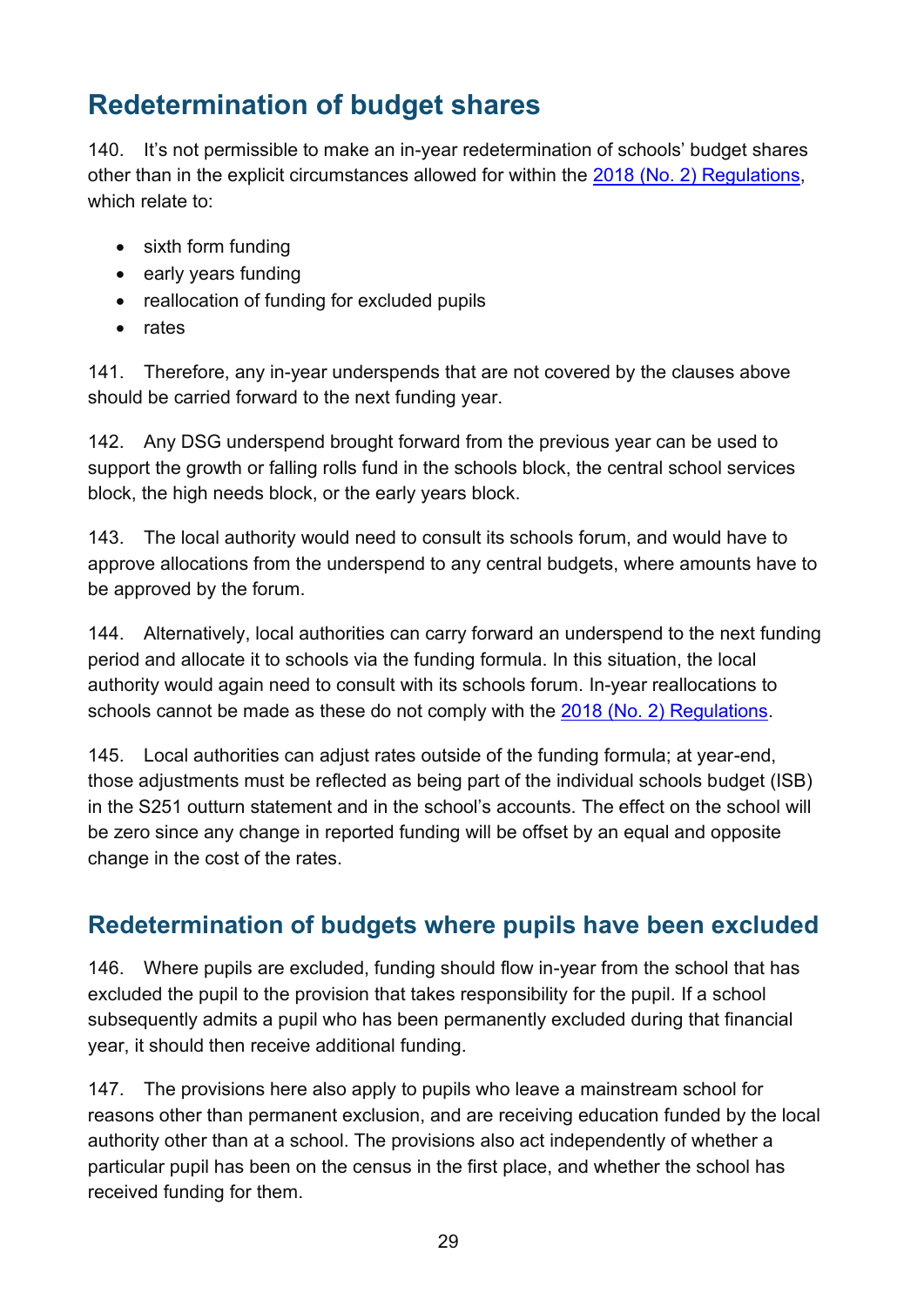## <span id="page-29-0"></span>**Deductions from the excluding school's budget**

148. The finance regulations apply specifically to mainstream maintained schools.

149. When a pupil is excluded from a mainstream maintained school, the local authority must deduct from the school's budget in-year the amount within the formula relating to the age and personal circumstances of that pupil, pro rata to the number of complete weeks remaining in the financial year from the 'relevant date'. This means the deduction should cover not just the basic entitlement but also the relevant amounts for pupil-led factors, such as free school meals or English as an additional language, where the pupil would attract funding through those criteria.

150. Where the pupil is funded according to the post-16 formula, the amount attributable to the pupil is £4,188. Therefore, £4,188 per pupil can be deducted from the excluding school's budget. The finance regulations, however only apply to mainstream maintained schools. The local authority can have an agreement with a 14 to 16 provider to pass funding from an excluded pupil to a new provider. The 'relevant date' is the sixth school day following the date of permanent exclusion.

151. The following worked example demonstrates how the deduction from the excluding school's budget should be calculated, where the 'relevant date' is 1 October, with 26 weeks remaining in the financial year.

| <b>Funding formula factor</b>               | <b>Amount</b> |
|---------------------------------------------|---------------|
| <b>Basic entitlement</b>                    | £4,000        |
| Free school meals                           | £500          |
| English as an additional language           | £300          |
| Sub-total                                   | £4,800        |
| Pro-rata total for 26 weeks                 | £2,400        |
| Deduction from excluding school's<br>budget | £2,400        |

152. The only exception to using the number of weeks remaining in the financial year is where the exclusion takes place after 1 April, in a school year where the pupil would normally have left at the end of that school year. In that case, the calculation is based just on the number of weeks left until the end of the school year.

153. Where the excluded pupil is eligible for the pupil premium, the pupil premium itself cannot be recovered from the school from which a pupil is excluded, but the budget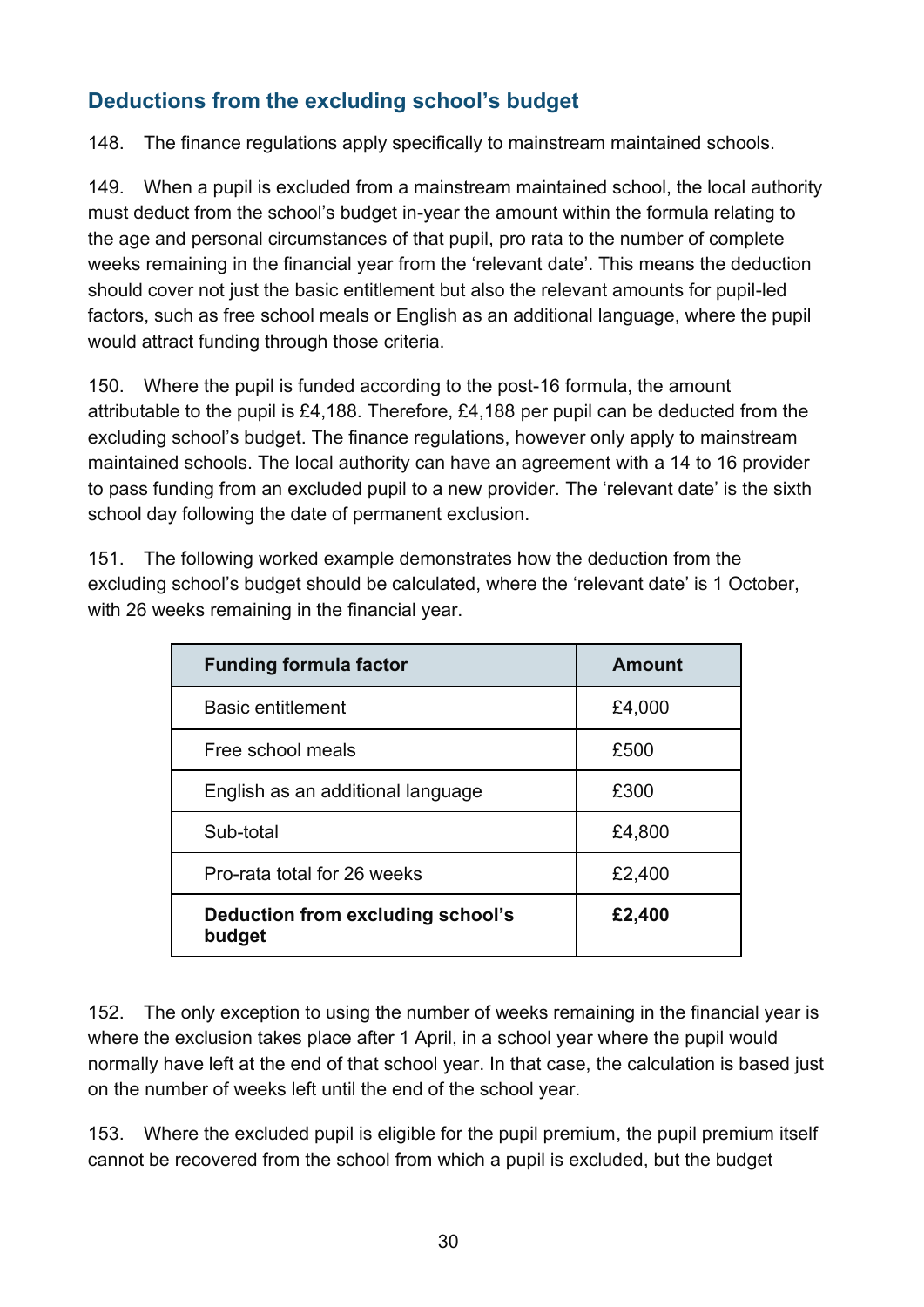share must be adjusted for the pupil premium on the same basis as the calculations above.

154. The deduction should also include the amount of a financial adjustment order as made under regulation 25(5)(b) of the [School Discipline \(Pupil Exclusions and Reviews\)](http://www.legislation.gov.uk/uksi/2012/1033/regulation/25/made)  [\(England\) Regulations 2012,](http://www.legislation.gov.uk/uksi/2012/1033/regulation/25/made) where this is relevant.

155. The adjustment for a particular exclusion relates only to the current financial year and cannot be applied to subsequent years. Under regulation 21 of the [2018 \(No. 2\)](http://www.legislation.gov.uk/uksi/2018/1185/contents/made)  [Regulations,](http://www.legislation.gov.uk/uksi/2018/1185/contents/made) any deductions or increases relating to pupil exclusions are not included in the MFG. A deduction can be made even if it reduces the budget share below the MFG and an increase will be in addition to the MFG.

## **Additions to the admitting school's budget**

156. Where a mainstream maintained school admits a pupil who has previously been permanently excluded, then the authority must increase the school's budget in-year. The increase must be at least the amount of the deduction taken off the excluding school, multiplied by the number of complete weeks remaining in the financial year, and divided by the number of complete weeks remaining in the financial year from the 'relevant date'.

157. In the example above, if a school then admitted the pupil from 1 January, this is with 13 weeks of the financial year remaining. As this is half the 26 weeks originally remaining, the admitting school should have its budget increased by at least £1,200.

158. Where the pupil is eligible for the pupil premium, the same principles apply as set out above. The principles also apply where the school's governing body subsequently reinstates a permanently excluded pupil. The increase can also include an amount up to the amount of the financial adjustment order where this was applied to the excluding school.

## **Academies**

159. Most academies have provisions in their funding agreement that require the same adjustments to their budgets if requested to do so by their local authority. The wording in model funding agreements states:

"If asked to by a local authority, the academy trust must enter into an agreement with that local authority that has the effect that where:

- the academy admits a pupil who has been permanently excluded from a maintained school, the academy itself, or another academy with which the local authority has a similar agreement; or
- the academy trust permanently excludes a pupil from the academy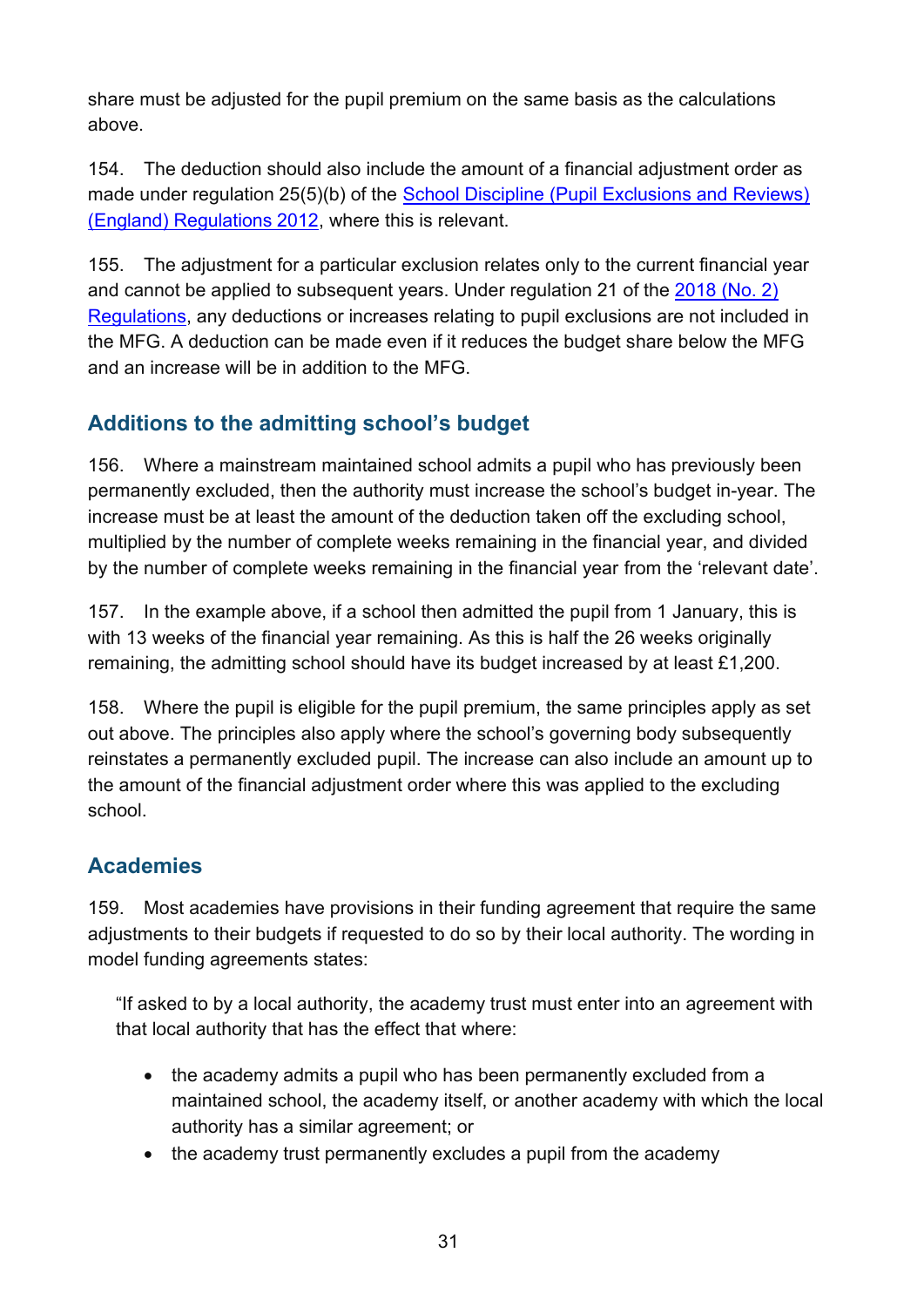the arrangements for payment will be the same as if the academy were a maintained school, under regulations made under section 47 of the School Standards and Framework Act 1998."

160. As the wording relates to the [2018 \(No. 2\) Regulations,](http://www.legislation.gov.uk/uksi/2018/1185/contents/made) these refer to last year , we will be updating these when the new regulations are laid. The adjustments should also relate to the local authority financial year; local authorities can change this to the academy financial year, by local agreement.

161. Schools forum may also agree to make adjustments in line with the school or academy's funding period, with academy adjustments being made on an academic year and maintained school's adjustments being made on a financial year, and these amounts are no greater than those specified in the operational guide, this would constitute a local agreement and would need to be agreed with individual academies.

162. Some of the oldest academies do not have any provisions in their funding agreement. In these situations, any adjustments would have to be by agreement between the local authority and academy.

## **Inter-authority funding transfers**

163. There are regulations covering the movement of excluded pupils across local authority boundaries:

- [Education \(Amount to Follow Permanently Excluded Pupil\) Regulations 1999](http://www.legislation.gov.uk/uksi/1999/495/contents/made)
- [Education \(Amount to Follow Permanently Excluded Pupil\) \(Amendment\)](http://www.legislation.gov.uk/uksi/2001/870/contents/made)  [\(England\) Regulations 2001](http://www.legislation.gov.uk/uksi/2001/870/contents/made)

164. These regulations cover situations where a pupil is excluded from a maintained school in one authority, and is either:

- subsequently provided with education in the same financial year at a maintained school, or otherwise than at school in a second authority
- subsequently provided with education in the same financial year at a pupil referral unit, or otherwise than at school in a second authority, and then at a maintained school or otherwise than at school in a third authority

165. The calculation is on the same basis described in the deductions from the [excluding school's budget](#page-29-0) section, using the number of weeks remaining in the financial year from the 'relevant date', but the payments are between the authorities concerned.

166. There would also be a proportional repayment if the pupil was subsequently reinstated by the governing body.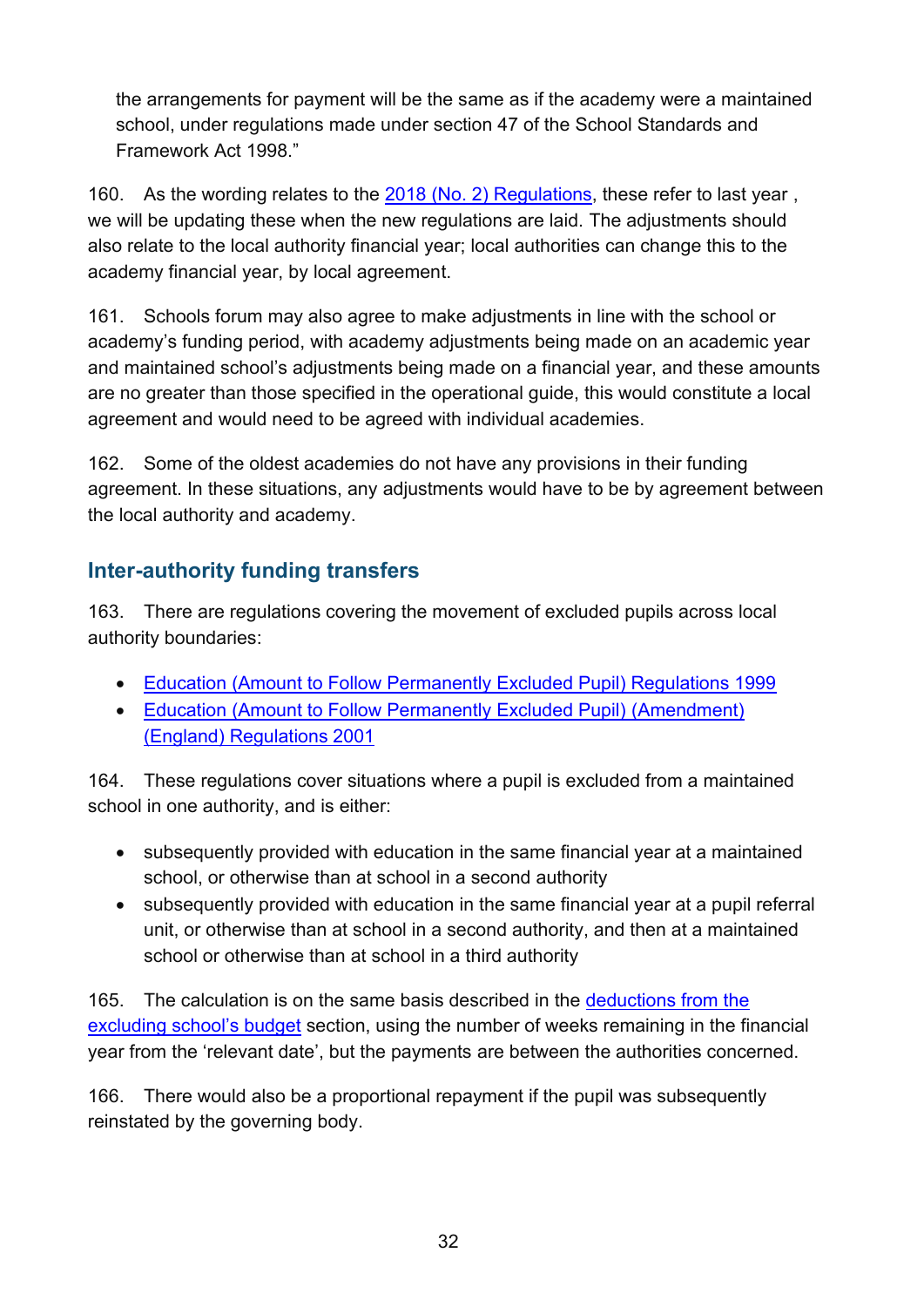# <span id="page-32-0"></span>**Growth funding**

Growth funding is within local authorities' schools block NFF allocations.

167. For 2020 to 2021, it will be calculated using the same methodology as in 2019 to 2020, based on the growth in pupil numbers between the October 2018 and October 2019 censuses. This will be detailed in the NFF technical note published in October.

168. To support local authorities to plan ahead of their growth allocation in the DSG settlement, local authorities will also be sent information by the end of October allowing them to input their own forecast of pupil numbers in the October 2019 census and estimate the growth funding they can expect to receive in 2020 to 2021.

169. As it is within the schools block, a movement of funding from the schools formula into the growth fund would not be treated as a transfer between blocks. The schools forum still needs to agree the total growth fund.

170. As well as uplifting the per-pupil and new school rates used on the growth factor, the only difference to the methodology in 2020 to 2021 is the removal of the gains cap on growth funding allocations. This means local authorities will no longer see gains above 50% from the previous year scaled back.

171. Local authorities that received growth funding protection in 2019 to 2020 will continue to receive protection in 2020 to 2021, meaning the maximum reduction in growth funding for these local authorities will be set at -0.5% of their total DSG schools block allocation in 2019 to 2020.

172. The growth fund can only be used only to:

- support growth in pre-16 pupil numbers to meet basic need
- support additional classes needed to meet the infant class size regulation
- meet the costs of new schools

173. Local authorities are responsible for funding these growth needs for all schools in their area, for new and existing maintained schools and academies. Local authorities should fund all schools on the same criteria, discussed below. Where growth occurs in academies that are funded by ESFA on estimates, ESFA will use the pupil number adjustment process to ensure the academy is only funded for the growth once.

174. The costs of new schools will include the lead-in costs, for example to fund the appointment of staff and the purchase of any goods or services necessary in order to admit pupils. They will also include post start-up and diseconomy of scale costs. These pre and post start-up costs should be provided for academies where they are created to meet basic need.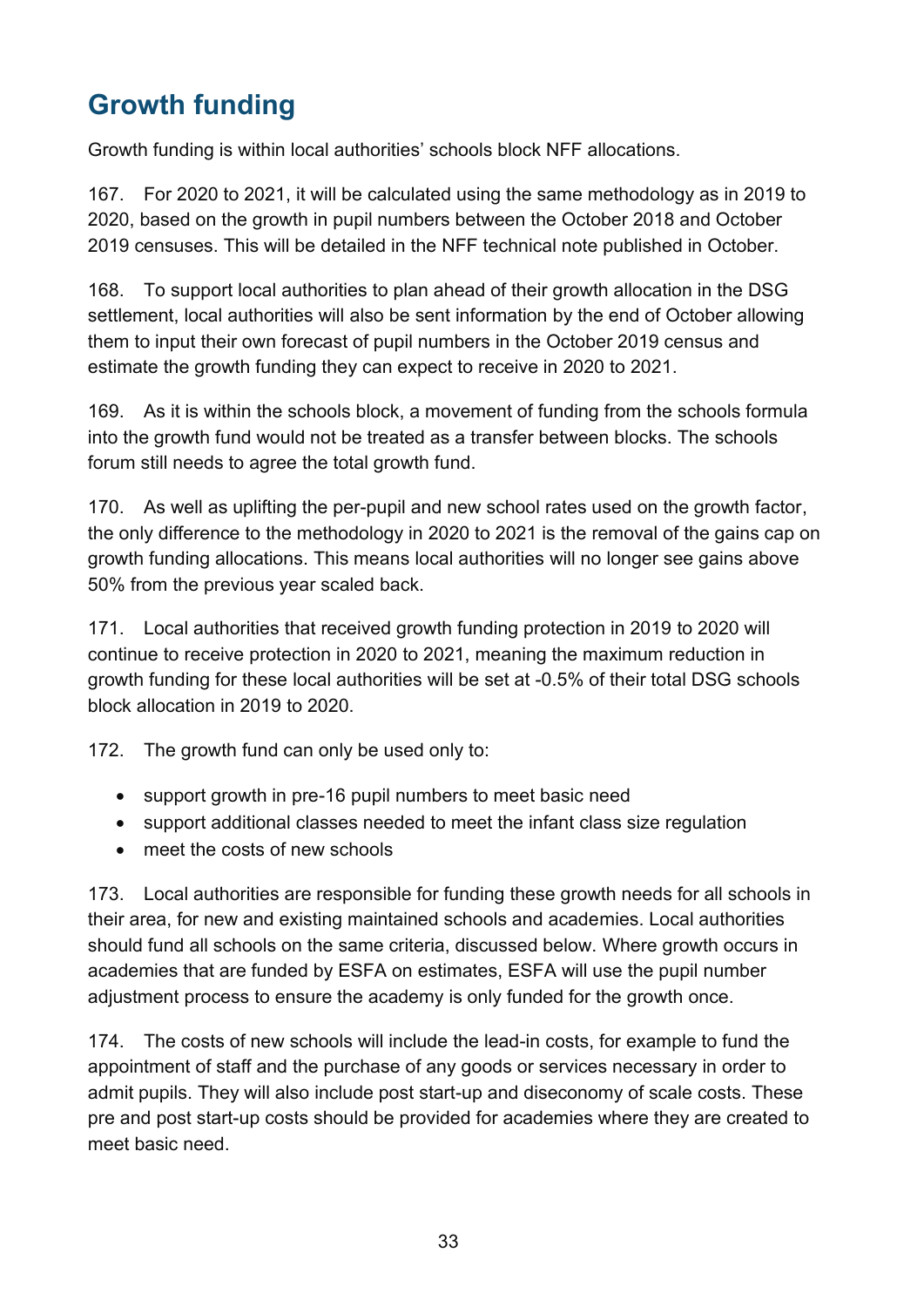175. ESFA will continue to fund start-up and diseconomy costs for new free schools where they are not being opened to meet the need for a new school as referred to in [section 6A of the Education and Inspections Act 2006.](http://www.legislation.gov.uk/ukpga/2011/21/schedule/11/crossheading/amendments-to-part-2-of-eia-2006)

176. The growth fund must not be used to support:

- $\circ$  schools in financial difficulty; any such support for maintained schools should be provided from a de-delegated contingency
- o general growth due to popularity; this is managed through lagged funding

177. The growth fund may not be the most appropriate source of funding for growing schools and we expect local authorities to use varying pupil numbers where there is a more permanent and significant change to numbers, and where it's appropriate for the change to be reflected in the funding formula.

178. Local authorities will not need to submit a disapplication request for an increase to numbers where this is due to a change to the admission limit or a local reorganisation. Local authorities are required to produce criteria on which any growth funding is to be allocated, which must be agreed by the schools forum.

179. The schools forum must also be consulted on the total size of the growth fund from each phase, and should receive regular updates on the use of the funding.

180. ESFA will check the criteria for compliance with the [2018 \(No. 2\) Regulations.](http://www.legislation.gov.uk/uksi/2018/1185/contents/made) The criteria should provide a transparent and consistent basis for the allocation of funding, which may be different for each phase.

181. Criteria for allocating growth funds should contain clear objective trigger points for qualification, and a clear formula for calculating allocations with these criteria applying to all schools on the same basis. Compliant criteria would generally contain some of the features set out below:

- support where a school or academy has agreed with the authority to provide an extra class in order to meet basic need in the area (either as a bulge class or as an ongoing commitment)
- additional support where a school has extended its age range (the majority of funding would be paid through the funding formula where the local authority should seek a variation in pupil numbers)
- support where a school has temporarily increased its pupil admission numbers (PAN), by a minimum number of pupils, in agreement with the authority
- support for KS1 classes where overall pupil numbers exceed a multiple of 30, by a minimum number of pupils
- pre-opening costs, initial equipping allowance, or diseconomy of scale allowance, for new maintained schools and academies; including new academies where the school is opening in response to basic need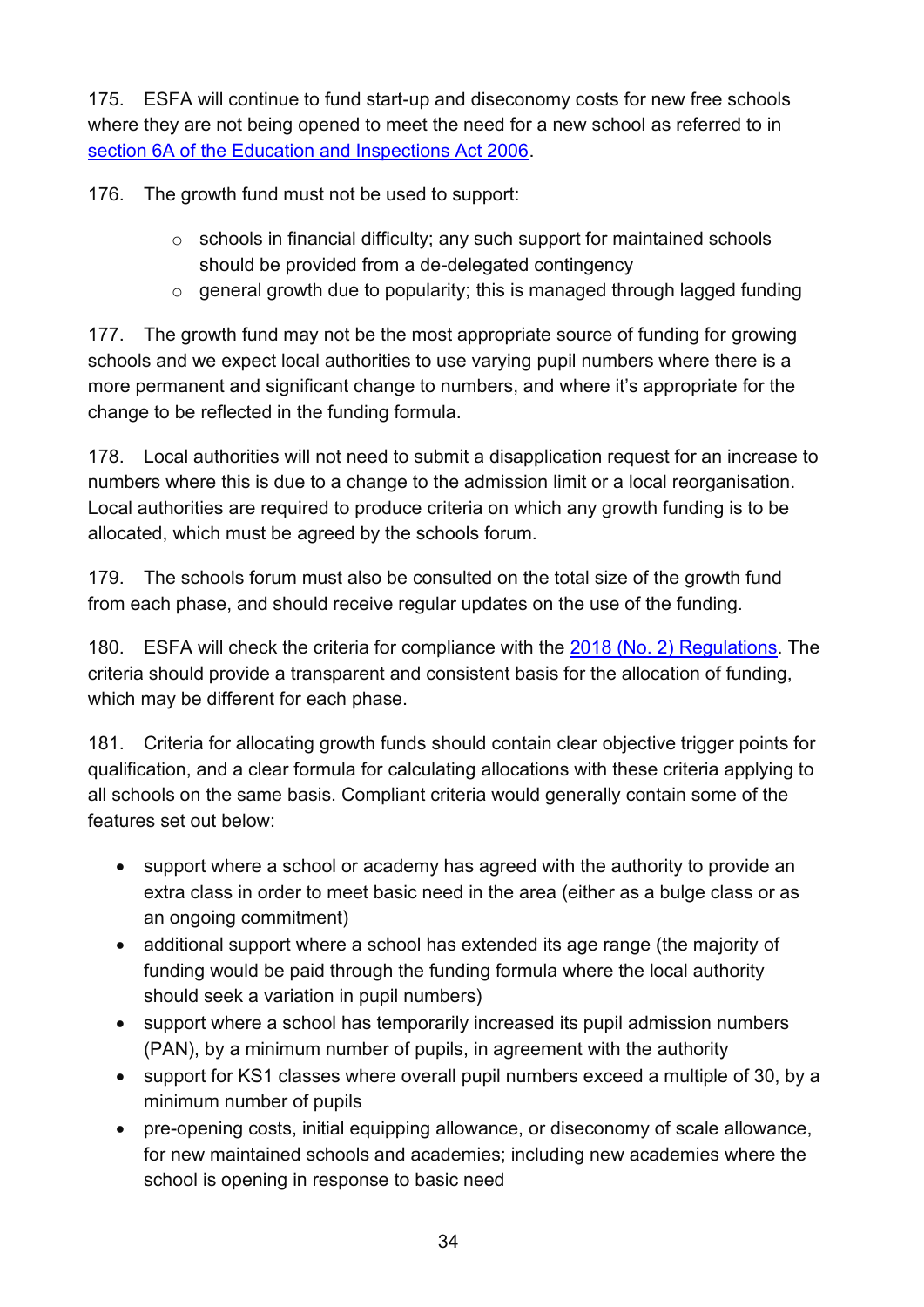182. Methodologies for distributing funding could include:

- a lump sum payment with clear parameters for calculation (usually based on the estimated cost of making additional provision for a new class, or the estimated start-up costs)
- a per-pupil rate (usually based on AWPU, and reflecting the proportion of the year which is not funded within the school's budget share)
- a per-pupil rate, with a maximum ceiling

183. Where growth funding is payable to academies, the local authority should fund the increase for the period from the additional September intake through until the following August. Local authorities should enter the cost of growth funding for the April to August period, along with appropriate justification, on the recoupment tab of the APT so that the recoupment calculation can be adjusted accordingly.

184. ESFA will not make growth fund recoupment adjustments for diseconomy of scale, or start-up funding; local authorities should not enter these on the recoupment tab of the APT. This funding will continue to be met from the local authority's growth fund.

185. Where schools have agreed an expansion in pupil numbers with the local authority, the school should ensure that they understand the methodology for funding the increase and are content that the expansion is deliverable within the funding available.

186. Local authorities should report any unspent growth funding remaining at the yearend to the schools forum. Funding may be carried forward to the following funding period, as with any other centrally retained budget, and local authorities can choose to use it specifically for growth. Any overspent growth funding will form part of the overall DSG surplus or deficit balance.

## <span id="page-34-0"></span>**Falling rolls fund**

187. Local authorities may set aside schools block funding to create a small fund to support good schools with falling rolls, where local planning data shows that the surplus places will be needed within the next three financial years. The schools forum should agree both the value of the fund and the criteria for allocation, and the local authority should regularly update the schools forum on the use of the funding. As with the growth fund, the falling rolls fund is also within the NFF schools block.

188. Criteria for allocating falling rolls funding should contain clear objective trigger points for qualification, and a clear formula for calculating allocations. Differences in allocation methodology are permitted between phases.

189. Compliant criteria would generally contain some of the features set out below: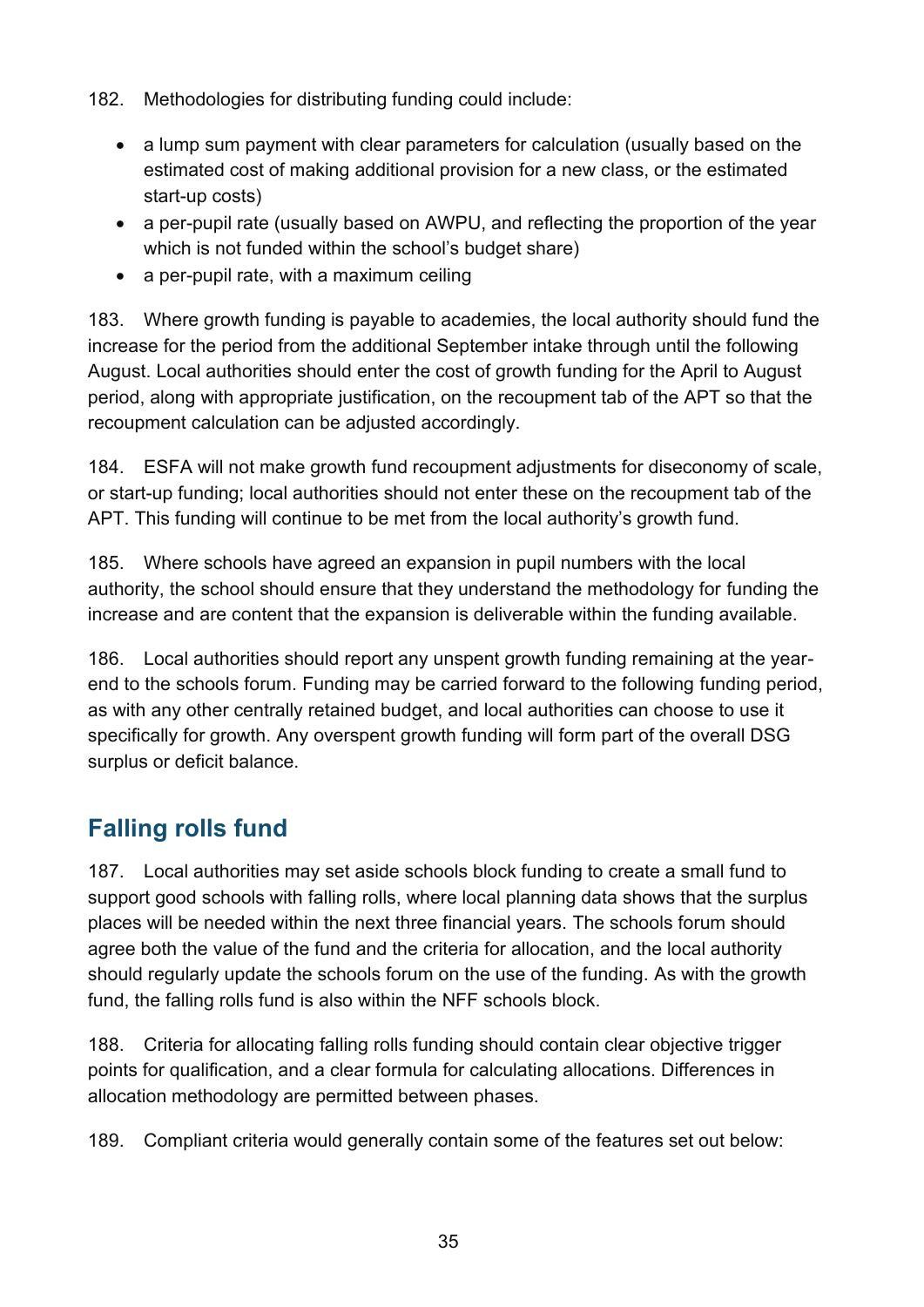- support is available only for schools judged good or outstanding at their last Ofsted inspection (this is a mandatory requirement)
- surplus capacity exceeds a minimum number of pupils, or a percentage of the published admission number
- local planning data shows a requirement for a minimum percentage of the surplus places within the next three years
- formula funding available to the school will not support provision of an appropriate curriculum for the existing cohort
- the school will need to make redundancies in order to contain spending within its formula budget

190. Methodologies for distributing funding could include:

- a rate per vacant place, up to a specified maximum number of places (place value likely to be based on AWPU)
- a lump sum payment with clear parameters for calculation (for example, the estimated cost of providing an appropriate curriculum, or estimated salary costs equivalent to the number of staff who would otherwise be made redundant)

191. We will publish a document detailing best practice examples of falling rolls (and growth funding) criteria in October 2019.

192. Where falling rolls funding is payable to academies, the local authority should fund the increase for the period from the additional September intake through until the following August.

193. Local authorities should report any falling rolls funds remaining at the end of the financial year to the schools forum.

194. Funding may be carried forward to the following funding period, as with any other centrally retained budget, and local authorities can choose to use it specifically for falling rolls.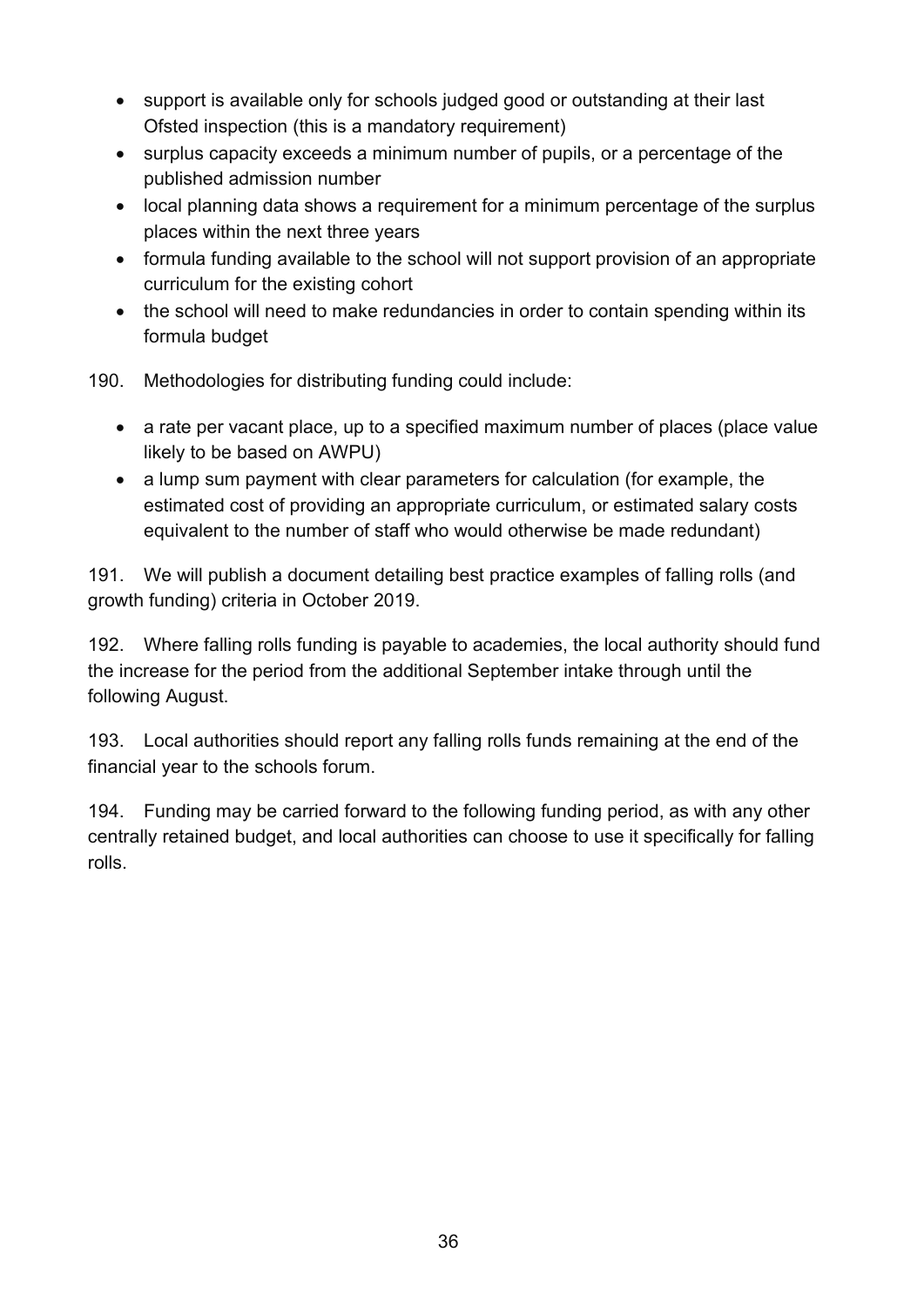# <span id="page-36-0"></span>**Movements between blocks**

195. Local authorities' DSG consists of 4 blocks of funding:

- schools block
- central school services block
- high needs block
- early years block

#### **Movements from the schools block**

196. The schools block will again be ring-fenced in 2020 to 2021, but local authorities will retain limited flexibility to transfer funding as outlined below. Local authorities may transfer up to 0.5% of their schools block funding into another block, with the approval of their schools forum.

197. In 2019 to 2020 local authorities were able to transfer more than 0.5% out of the schools block in cases where an amount greater than 0.5% had been approved by ministers in 2018 to 2019 and the local authority wanted to transfer up to that amount in 2019 to 2020 with schools forum approval. Due to the increases in funding to the high needs block which all local authorities will receive, this will now require a disapplication.

198. In cases where local authorities would like to make any transfer for 2020 to 2021, we would expect to see evidence of new discussions with schools forum. This includes cases where schools forums have agreed recovery plans, submitted to the department, assuming future year transfers. Any requests to transfer above 0.5% therefore require a disapplication, regardless of any previously agreed transfer amounts.

199. Local authorities wishing to make a transfer should consult with all local maintained schools and academies, and the schools forum should take into account the views of the schools responding before making their decision. It is important that any consultation sets out the full amount of the proposed transfer, not just further transfers in addition to 0.5% or previous years' transfers.

200. Further to this, local authorities should consider the impact of such a transfer in relation to other factors in the local formulae, specifically the mandatory per pupil levels. Any exclusions of the minimum per-pupil level factor would require a parallel disapplication and we would expect this to be reflected in the consultation with schools and discussions with schools forum.

201. Local authorities must submit a disapplication request using the disapplication proforma to the Secretary of State in cases where:

• the local authority wishes to move more than 0.5% of the schools block, even in cases where the schools forum approve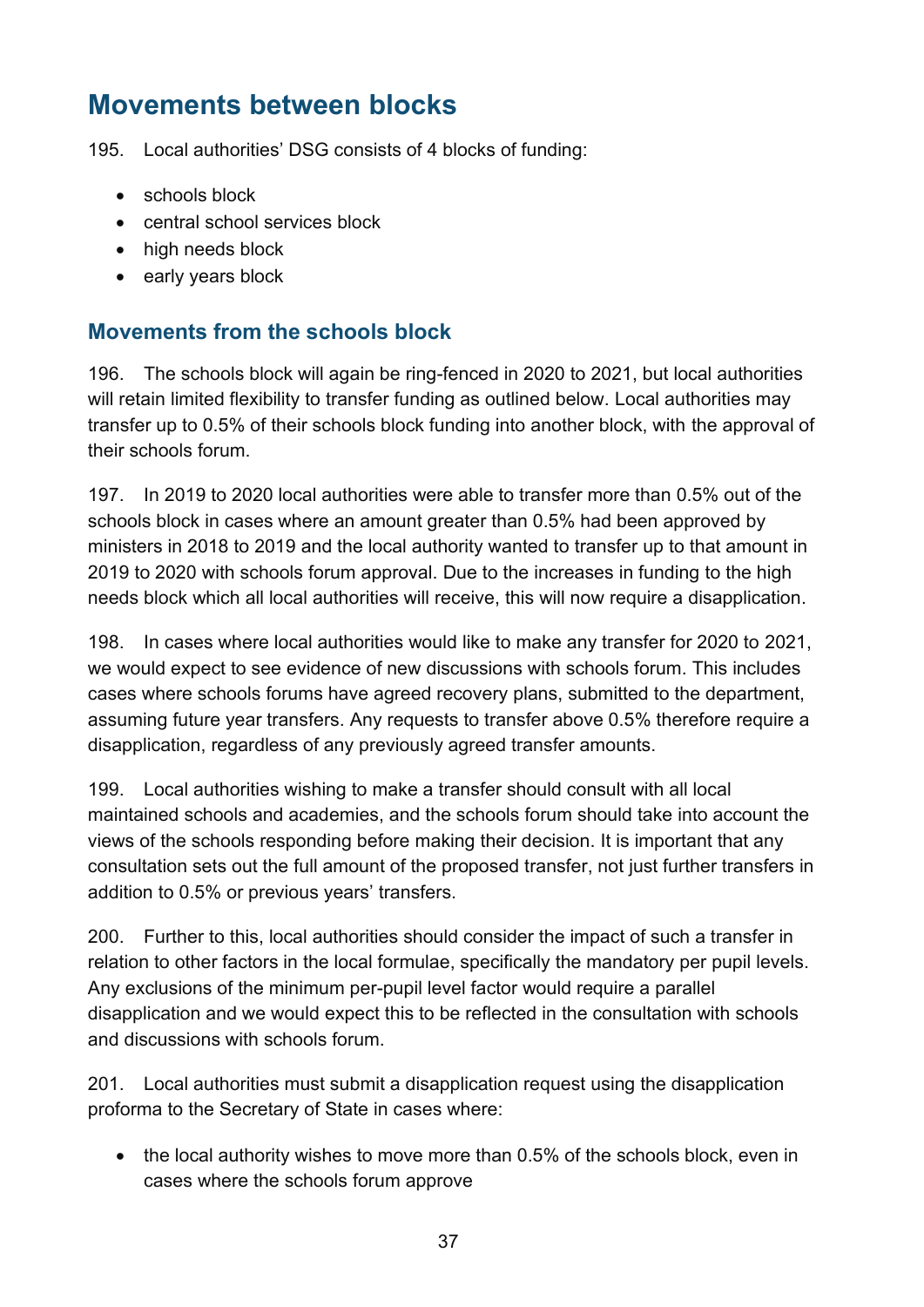• the schools forum has turned down a proposal from the authority to move any amount of funding out of the schools block, but the authority wishes to proceed with the transfer

202. Local authorities can apply for a block movement transfer by sending the [disapplication proforma](https://www.gov.uk/government/publications/pre-16-schools-funding-local-authority-guidance-for-2020-to-2021) to [LA.Disapplications@education.gov.uk.](mailto:LA.Disapplications@education.gov.uk) A block movement proforma has been published alongside this guidance. The deadline for local authorities submitting a schools block movement disapplication is 28 November 2019.

203. The purpose of this deadline is to enable us to communicate decisions back, in time for local authorities to submit the APT within the deadline, and provide maintained schools with their budget shares. Schools forum meetings should be arranged so that requests can be considered prior to the deadline for submission.

204. It's possible that there may be exceptional situations where authorities need to amend their request, for example:

• the demand for high needs provision has changed significantly and unexpectedly the final pupil numbers in the October census are significantly different from the expected numbers

205. Local authorities will therefore be allowed to amend disapplication requests already submitted where there are significant changes. We have included more information on the implications for APT submissions in the [completing the authority](#page-48-1)  [proforma tool](#page-48-1) section of this guidance.

206. In the scenarios detailed above local authorities should submit the amended disapplication request by 16 January 2020 at the latest.

207. In these circumstances, local authorities will need to consider how they manage the timetable for setting their school budgets so that the notifications to schools of their budget shares, and the parallel ESFA process for notification of academy grants, are not delayed. We suggest timetabling schools forum meetings to discuss budgets in November, December, and January, in case of any amendments to disapplications that need to be made.

208. This is to ensure time for schools forum to be informed and vote on proposed changes. Further to this, arrangements for political ratification should be timetabled to take account of this later date for amended requests. We will only consider new disapplication requests in exceptional circumstances.

209. We expect most proposals by local authorities to move funding from their schools block will arise as a result of pressures on their high needs budgets. Local authorities should take the additional high needs funding announced into consideration in those decisions and ensure that this is appropriately discussed at schools forum meetings.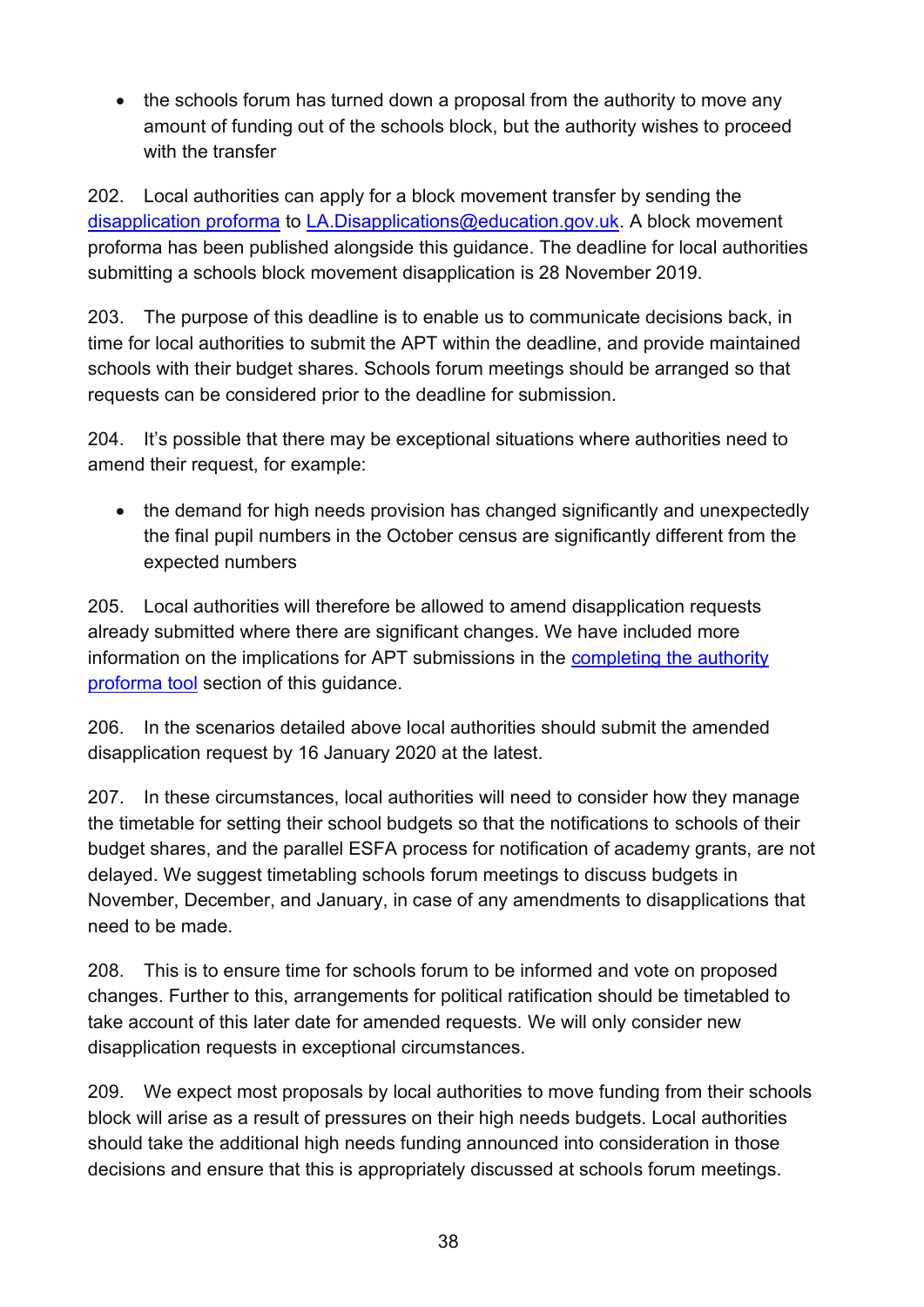210. All local authorities are expected to keep their local offer of special provision under review, and to plan ahead strategically to ensure good quality provision can be developed and sustained in line with available resources.

211. Therefore, we would expect to see updated strategic high needs plans, in light of additional high needs funding, when proposing block movement transfers. It is particularly important that mainstream schools are clear about how they contribute to the local offer, and how the extent of that contribution can affect the need for more specialist provision and the costs that local authorities consequently have to meet from their high needs budgets.

212. Further help and guidance has been offered, including capital funding, the opportunity to express interest in opening new special free schools, and a benchmarking tool to facilitate a better understanding of how a local authority's expenditure on high needs compares with that of other authorities, and to prompt local discussion of how current spending patterns might need to change.

213. Any proposal to transfer funding from the schools block should be presented along with a range of evidence both to schools as part of the local consultation and to the schools forum in seeking their approval.

214. For authorities that have submitted a DSG recovery plan this should be referenced in the proposal; however, we would expect to see updated plans and financial forecasts in light of the substantial additional high needs funding announced in August.

215. Block movement assumptions made as part of the recovery plans may not now be appropriate following the funding announcement. We would expect to see evidence that updated plans have been presented both to schools and voted upon at schools forum.

216. We would expect to see evidence of schools forum discussions which include appropriate representation from special schools and other specialist providers. We expect the evidence presented to the schools forum to include:

- 216.1. Details of any previous movements between blocks, what pressures those movements covered, and why those transfers have (together with the increased high needs funding for 2019 to 2020 and future years) not been adequate to counter the new cost pressures; for example, if mainstream school exclusions have increased leading to more expenditure on alternative provision.
- 216.2. A full breakdown of the specific budget pressures that have led to the requirement for a transfer.
	- 216.2.1 This should include the changes in demand for special provision over the last three years, and how the local authority has met that demand by commissioning places in all sectors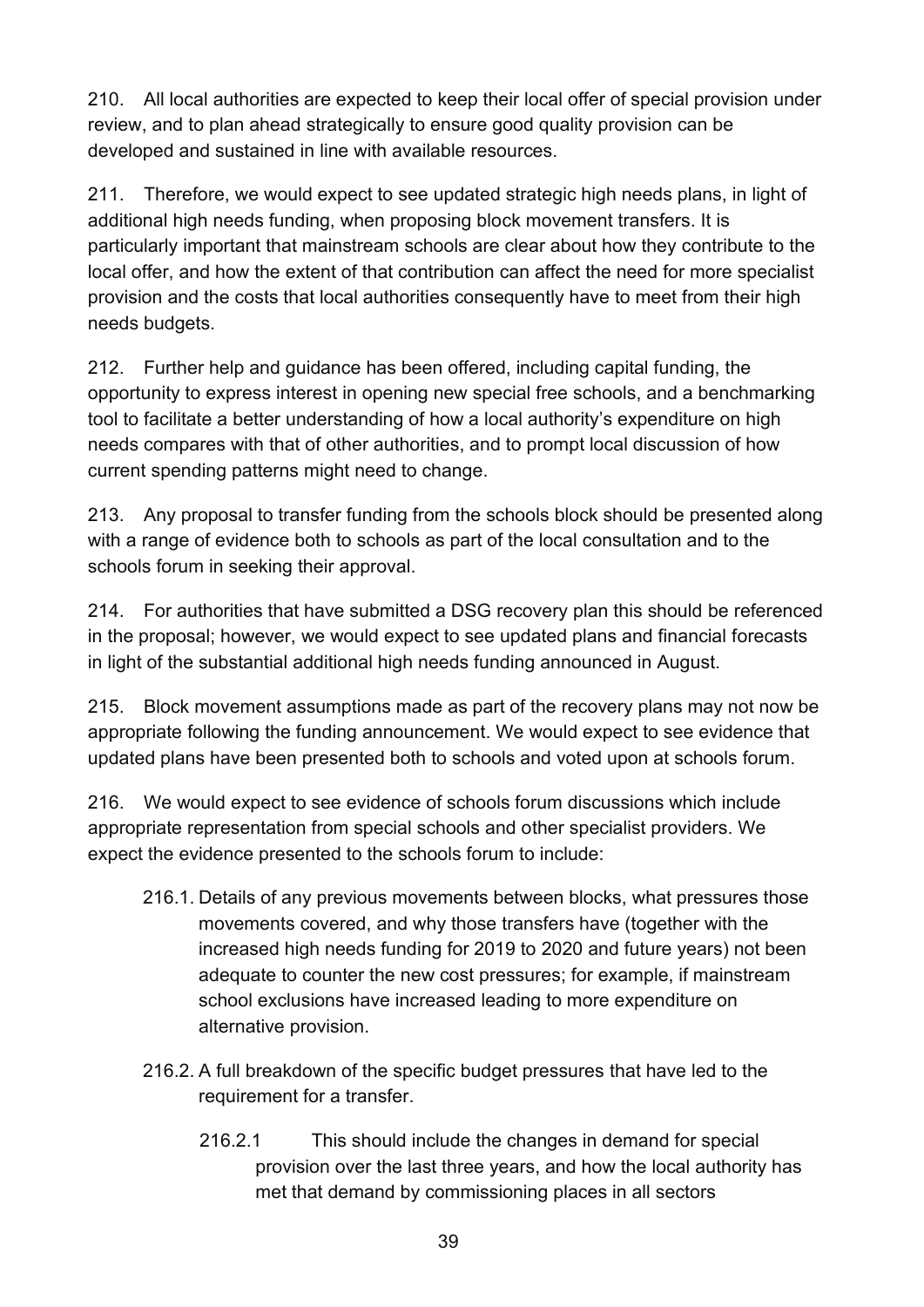(mainstream and special schools, further education and sixth form colleges, independent specialist provision and alternative provision).

- 216.2.2 It's particularly important that any changes in the provision for mainstream school pupils with high needs are highlighted so that those schools can understand both why a transfer of funds from the schools block might be needed, and how future transfers might be avoided.
- 216.3. A strategic financial plan setting out how the local authority intends to bring high needs expenditure to levels that can be sustained within anticipated future high needs funding levels.
	- 216.3.1 The local authority should demonstrate an assessment and understanding of why the high needs costs will be at a level that exceeds the increased levels of high needs funding that all local authorities will receive in 2020 to 2021, and that can be anticipated in subsequent years, and that plans are in place to change the pattern of provision where this is necessary, as well as to achieve greater efficiency in other ways.
	- 216.3.2 The schools forum can only give approval for a one-off transfer of funding out of the 2020 to 2021 schools block.
	- 216.3.3 The local authority should give details of whether the cost pressure is such that they would anticipate the need to seek schools forum approval for a transfer in subsequent years, if this is permitted, and how they are planning ahead to avoid such transfers in the longer term.
- 216.4. As part of the review and planning process, the extent to which collaborative working is being developed as a means of securing suitable high needs placements at a cost that can be afforded.
	- 216.4.1 We expect effective partnership between the local authority, those institutions offering special and alternative provision (including mainstream schools), and parents; and between the local authority and neighbouring authorities.
- 216.5. Any contributions from health and social care budgets towards the cost of specialist places.
- 216.6. How any additional high needs funding would be targeted to good and outstanding primary and secondary schools that provide an excellent education for a larger than average number of pupils with high needs, or to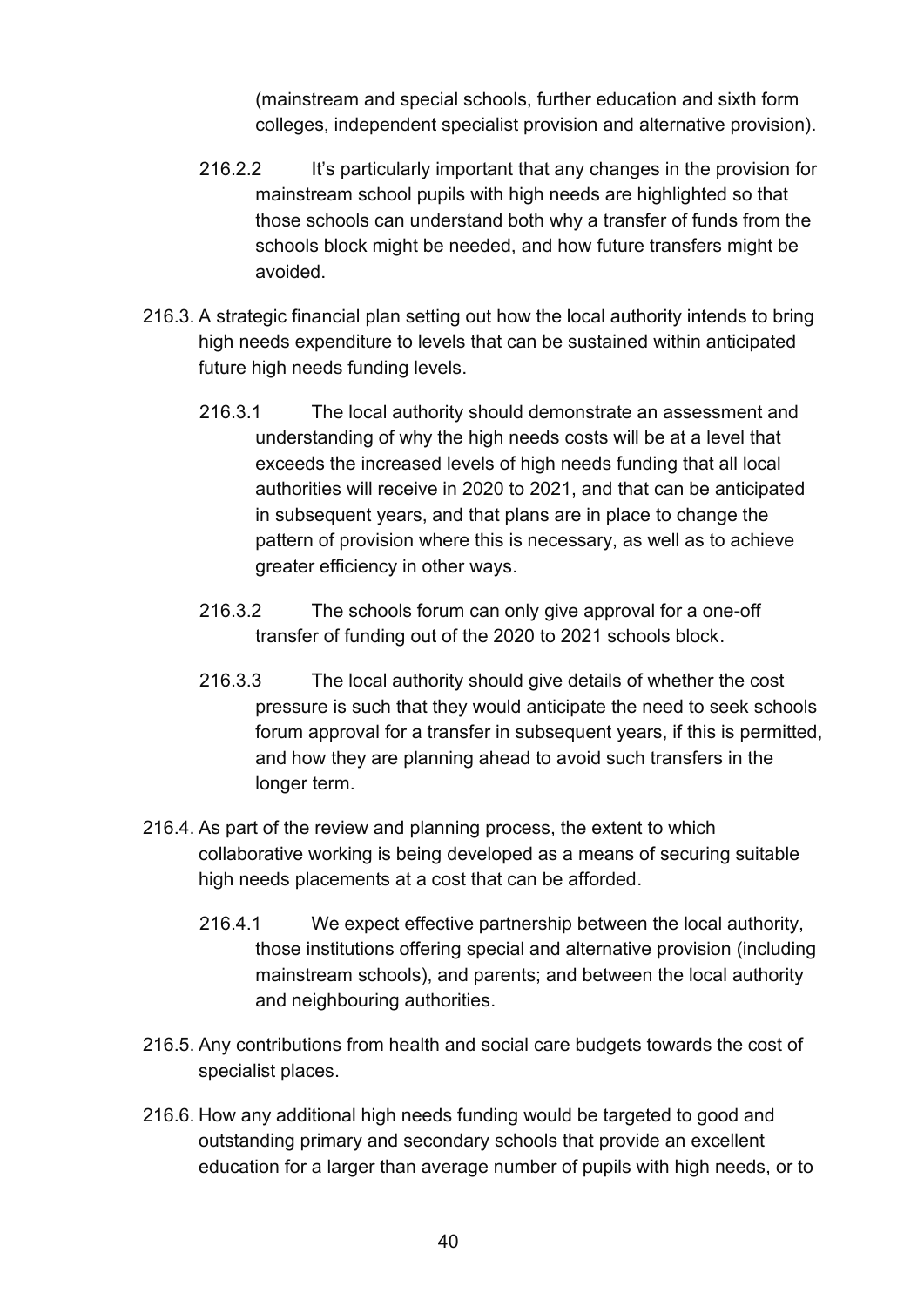support the inclusion of children with special educational needs in mainstream schools.

- 216.6.1 Examples of schools that illustrate how the local authority would support such inclusive practice are also useful.
- 216.7. Details of the impact of the proposed transfer on individual schools' budgets as a result of the reduction in the available funding to be distributed through the local schools funding formula.
- 216.8. The extent to which schools more generally support the proposal, including details of the outcome of local school consultations, the options or proposals that were subject to consultation, how many schools agreed, disagreed or did not respond.

217. Any disapplication request to the Secretary of State, seeking approval either to exceed the 0.5% transfer limit or to continue with a transfer that the school forum oppose, should be accompanied by the information outlined above. This information should be as presented in published papers considered by the schools forum, alongside the published minutes of relevant schools forum meetings, recording the discussion at the meetings, and details of the vote leading to the forum decision.

218. The department will take the following into account:

- 218.1. The information presented to schools in the consultation and the details of how schools responded to the consultation.
- 218.2. The information presented to the schools forum, and how they responded to what the local authority was seeking.
- 218.3. Any evidence of a marked and recent transfer of responsibility for children with high needs from mainstream schools to the local authority. Such evidence could be a significant increase in school exclusions requiring more alternative provision, or a significant decrease in the proportion of children with education, health and care plans in mainstream schools. If the local authority can quantify the additional pressure on their high needs budget, this may strengthen the case for transferring funds.

219. Local authorities are required to comply with the duty under section 149 of the [Equality Act 2010](http://www.legislation.gov.uk/ukpga/2010/15/section/149) when making decisions about disapplication proposals. Section 149 places a duty on local authorities to have due regard to how their proposal will have the impacts specified in section149. We expect local authorities to have considered, consulted and explained the specific impacts their proposals might have in the disapplication request.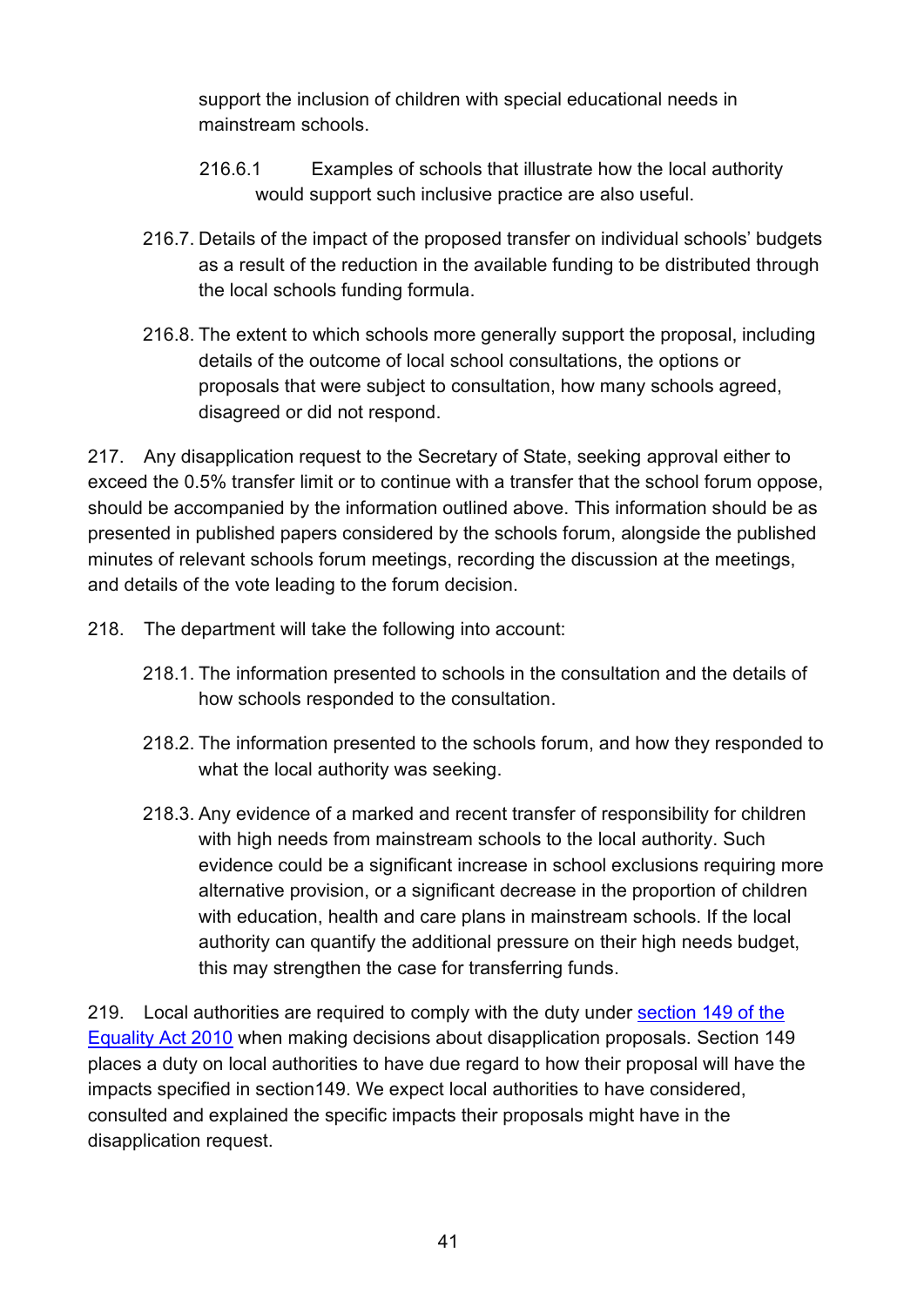## **Movement from other blocks**

220. Movements from the central school services block or high needs block to any other block, are not subject to any limit and can be made in consultation with the schools forum. Movement from the early years block can be made in compliance with the early years pass through rate conditions, and in consultation with the schools forum.

221. Any local authority considering a transfer of funding out of the high needs block should ensure adequate consultation, both with the relevant representatives on the schools forum (including any relevant sub-groups), and with any providers likely to be affected by the transfer.

## <span id="page-41-0"></span>**DSG Balances**

222. An increasing number of local authorities have been incurring a deficit on their overall DSG account, largely because of overspends on the high needs block.

223. With effect from 2019 to 2020, the department has tightened up the rules under which local authorities have to explain to us their plans for bringing the DSG account back into balance.

224. This is the second year in which we will require a report from any local authority that has a cumulative DSG deficit of more than 1% at the end of the financial year – in this case as at 31 March 2020. The 1% calculation will be based on the latest published DSG allocations for 2019 to 2020, gross of recoupment, as at the end of the 2019 to 2020 financial year, compared with the deficit shown in the authority's published draft accounts.

225. Whilst the increased high needs funding announced for 2020 to 2021 will ease current high needs pressures however we anticipate that some local authorities will have a deficit of over 1% at the end of March 2020.

226. Recovery plans will need to be discussed with the schools forum and should set out the authority's plans for bringing the DSG account back into balance. The Chief Finance Officer (CFO) must also review and sign off the report before submitting to the Department.

227. Where a local authority has a cumulative overspend of more than 1%, producing a deficit on its DSG reserve, its recovery plan should look to bring the overall DSG account into balance within a timely period. We recognise that this may prove difficult for some local authorities; particularly where authorities are accelerating moving their schools to mirror the NFF allocations in full. Where this is the case, we would be open to receipt of evidence explaining the pressures, and may consider a recovery plan that leaves some or all of the deficit accumulated to date outstanding. This means that the local authority would carry forward the amount agreed as a deficit, but we would not require this to be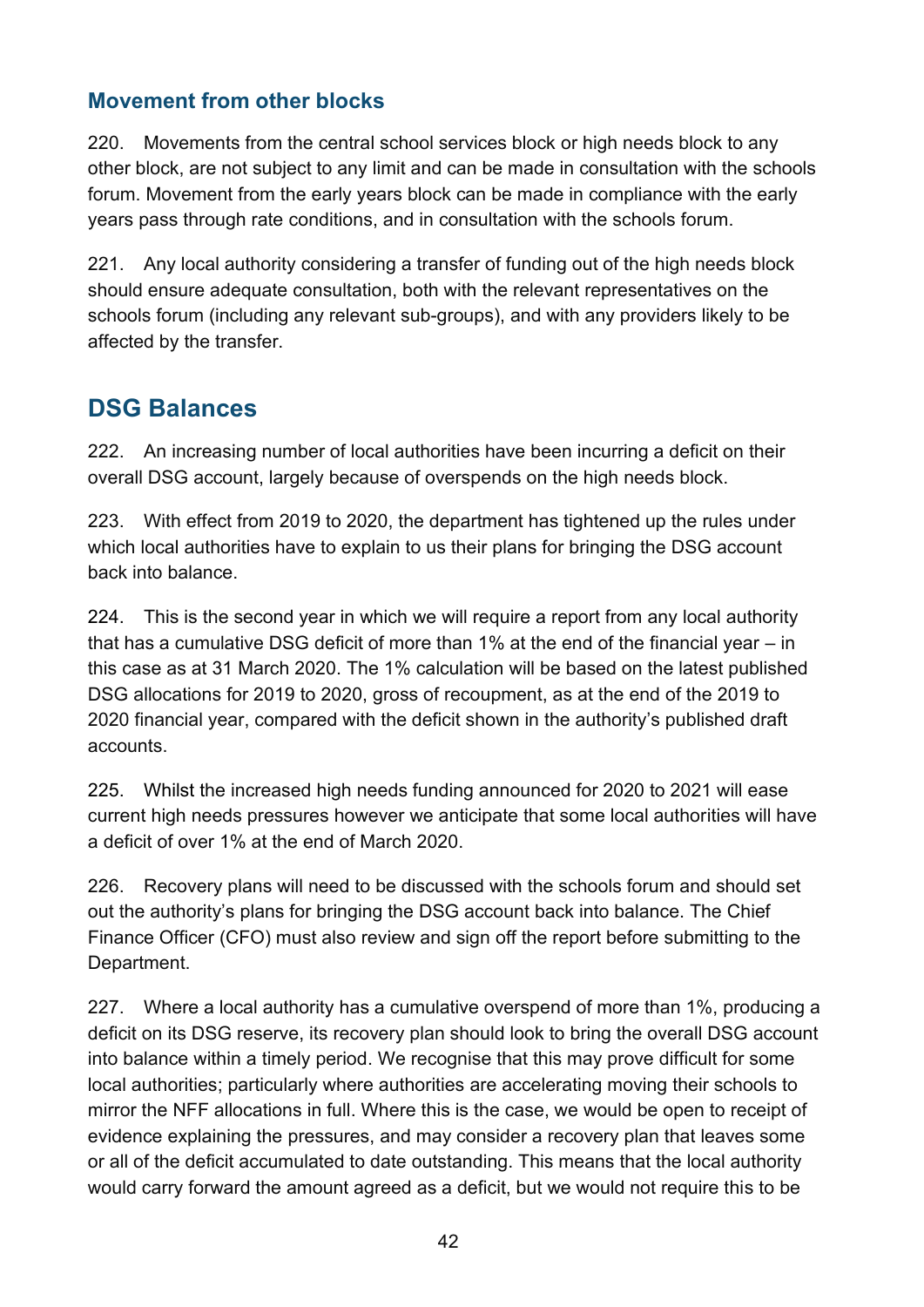recovered within a three-year period. In all cases, we will expect local authorities' recovery plans to demonstrate how they will bring in-year spending in line with in-year resources within three years at most.

228. Any authorities that propose to leave part or all of their accumulated DSG deficit outstanding will need to provide a clear explanation as to why their deficits could not be recovered in the short term and provide thorough evidence to support their proposals. They will also need agreement from their CFO.

229. We expect a range of evidence to support local authority recovery plans. We will be reviewing how the format and process worked this year and will take this into account in updating guidance. We would expect this to have already been presented to schools forums. We are aware that DSG deficits are usually caused by high needs pressures, and in these cases the evidence required in the recovery plans will typically include what we already look for in block movement disapplication requests. Authorities will, however, need to address whatever the main causes of overspending on the DSG have been.

230. The evidence should include:

- 230.1. A full breakdown of specific budget pressures locally that have led to the local authority incurring a cumulative DSG deficit of over 1%. Where this has resulted from high needs pressures, information should include the changes in demand for special provision over the last three years, how the local authority has met that demand by commissioning places in different sectors (mainstream and special schools, further education and sixth form colleges, independent specialist provision and alternative provision), and if there have been any reductions in the provision for mainstream school pupils with high needs.
- 230.2. Where the deficit has resulted from high needs pressures, an assessment and understanding of the specific local factors that have caused an increase in high needs costs to a level that has exceeded the local authority's high needs funding allocations; and a plan to change the pattern of provision where this is necessary, as well as to achieve greater efficiency and better value for money in other ways; together with evidence of the extent to which the plan is supported by schools and other stakeholders.
- 230.3. A detailed recovery plan showing how the authority intends to bring its DSG account back into balance within a timely period, showing clearly how expenditure will be contained within future funding levels. This should also show how the additional funding provided in 2020 to 2021 is intended to be spent and why it has not been sufficient to bring the authority back into balance.
- 230.4. If the authority judges that it cannot recover the whole of its cumulative DSG deficit within a timely period, it must explain the reasons for this. If the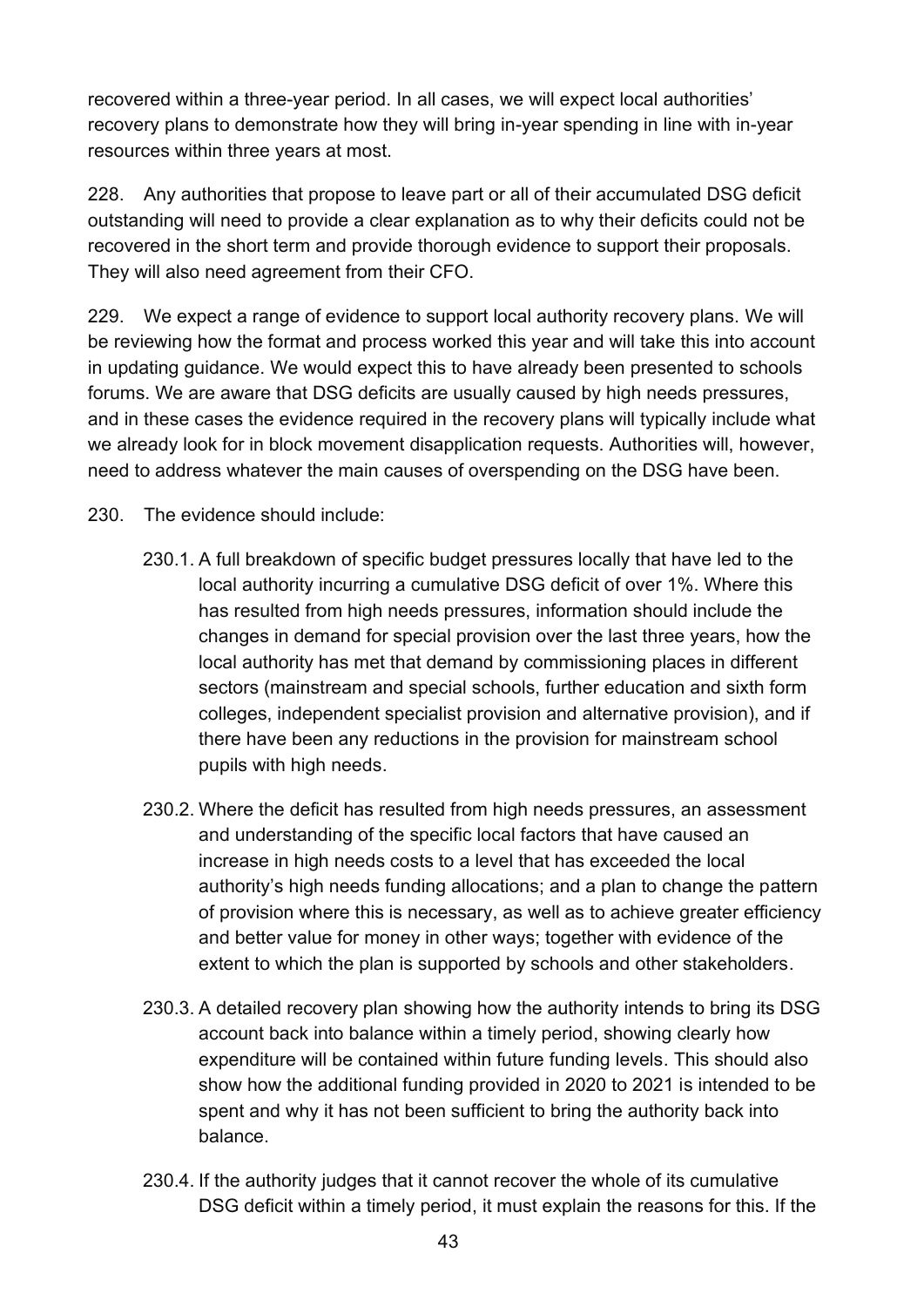authority wishes to defer recovery of some of the cumulative deficit, it must show in its recovery plan that it is able to at least contain its expected in year expenditure within its expected in year DSG income by the end of the three-year period.

230.5. Details of any previous movements between blocks, what pressures those movements covered, and why those transfers have not been adequate to counter the new cost pressures. Further information is included in the movement between blocks section of this guidance.

## <span id="page-43-0"></span>**Central school services block (CSSB)**

231. The government has not yet confirmed the level of funding for the CSSB in 2020 to 2021. We will, however, publish provisional NFF allocations for the CSSB in October, alongside allocations for the schools and high needs blocks. At the same time, we will publish technical documents setting out the formula for the ongoing responsibilities element of the block. As stated previously, we expect to start to reduce the historic commitments element of the block from 2020 to 2021 and detail of our approach will follow in due course. We will update this guide where appropriate as further detail is announced.

232. We are not proposing any changes to the regulations, which require authorities to have the approval of the schools forum for such expenditures.

233. The duties included in the CSSB are set out at [Annex 2.](#page-59-0) Annex 2 also includes maintained school only functions.

234. Where local authorities hold duties in relation to all schools (as set out in schedule 2, parts 1 to 5 of the [2018 \(No. 2\) Regulations\),](http://www.legislation.gov.uk/uksi/2018/1185/contents/made) all schools must be treated on an equivalent basis.

235. Local authorities should not treat voluntary aided schools, foundation schools or academies, differently from maintained schools in the services they provide to them; this is set out in the DSG conditions of grant. Schools such as voluntary aided schools, foundation schools and academies, cannot therefore be charged for services that are provided free of charge to community and voluntary controlled schools, and paid for out of the centrally held DSG.

236. For example, although admissions appeals are not a duty that the local authority holds in relation to all schools, we would still expect all schools to be treated fairly and equitably by the local authority. This does not include funding that has been retained centrally from maintained school budgets only (as set out in schedule 2, parts 6 and 7), where some statutory duties relate to community and voluntary controlled schools only. However, in these situations local authorities should not charge voluntary aided and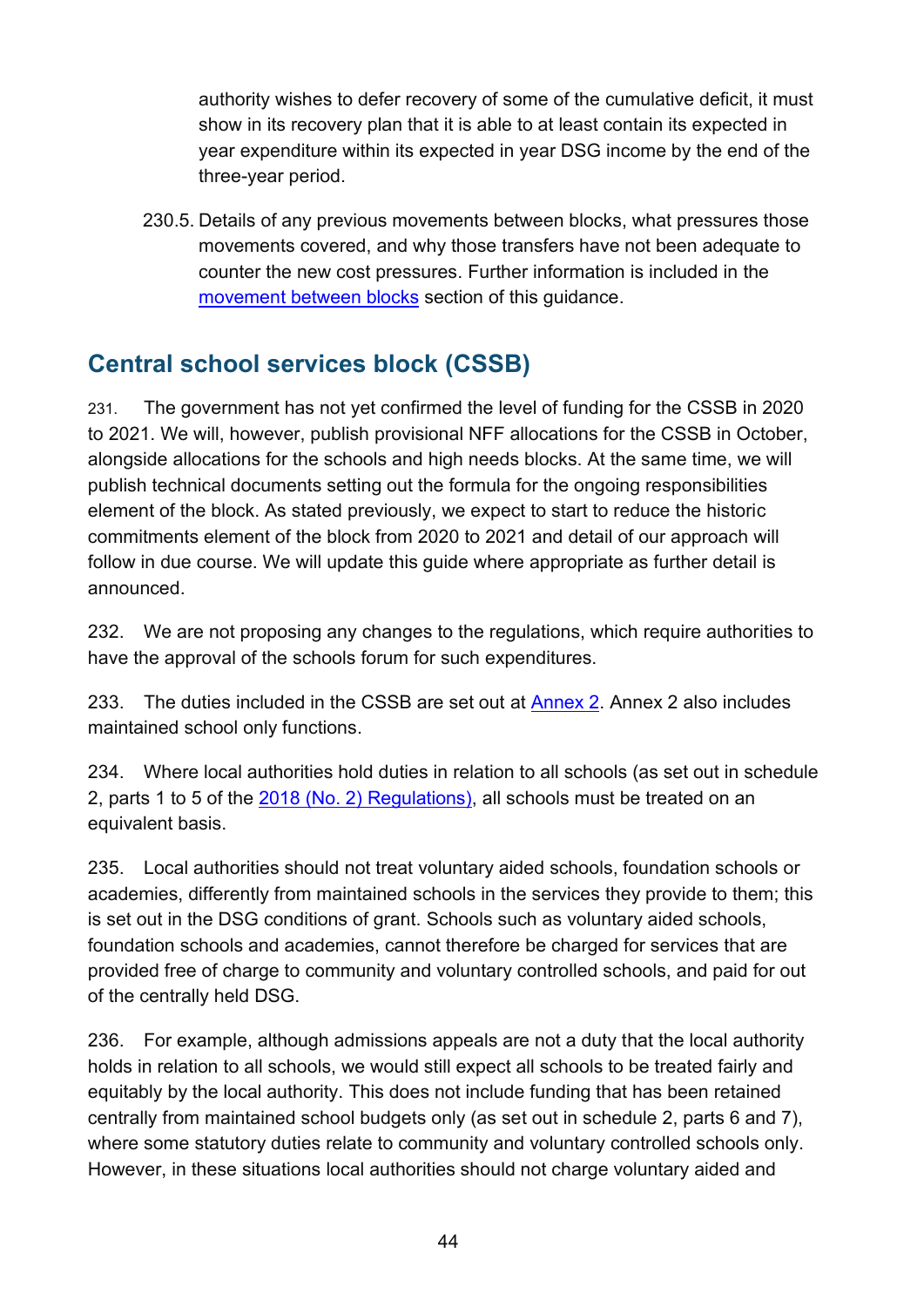foundation schools if requested to provide services to these schools and where there is no charge to community and voluntary controlled schools for the same service.

## <span id="page-44-0"></span>**Services for maintained schools**

237. Local authorities can fund some services relating to maintained schools only from maintained school budget shares, with the agreement of maintained school members of the schools forum. The relevant maintained schools members of the schools forum (primary, secondary, special, and pupil referral units (PRUs)) should agree the amount the local authority will retain. If the local authority and schools forum are unable to reach a consensus on the amount to be retained by the local authority, the matter can be referred to the Secretary of State.

238. Local authorities should set a single rate per 5- to 16-year-old pupil for all mainstream maintained schools, both primary and secondary; in the interests of simplicity, this should be deducted from basic entitlement funding. We will not allow adjustments to other factors, and the rate will not include early years or post-16 pupils, who are funded through different formulas. Local authorities can choose to establish differential rates for special schools and PRUs if the cost of fulfilling the duty is substantially different for these schools. The rate will be expressed per-place rather than per-pupil for special schools and PRUs<sup>6</sup>.

239. As with de-delegation, the amount to be held by the local authority will be determined after MFG has been applied. If a school converts to academy status, ESFA will recoup the amount retained for that school from the local authority's DSG for the remaining months of the financial year that the school is an academy. The academy will be reimbursed in its monthly general annual grant (GAG) payment from the point of conversion.

240. Unlike for de-delegated services, there will be no phased transfer of funding following conversion so there will be immediate recoupment of this part of the budget. For example, if a school converts on 1 January 2020 (three months prior to the end of the financial year), ESFA will recoup three twelfths of the retained amount relating to that school.

241. Local authorities should provide sufficient evidence to their schools forum to enable them to make an informed decision on the amount of funding to be held centrally. This could include:

<sup>&</sup>lt;sup>6</sup> The multipliers used in ESG previously were 3.75 for PRUs, and 4.25 for special schools.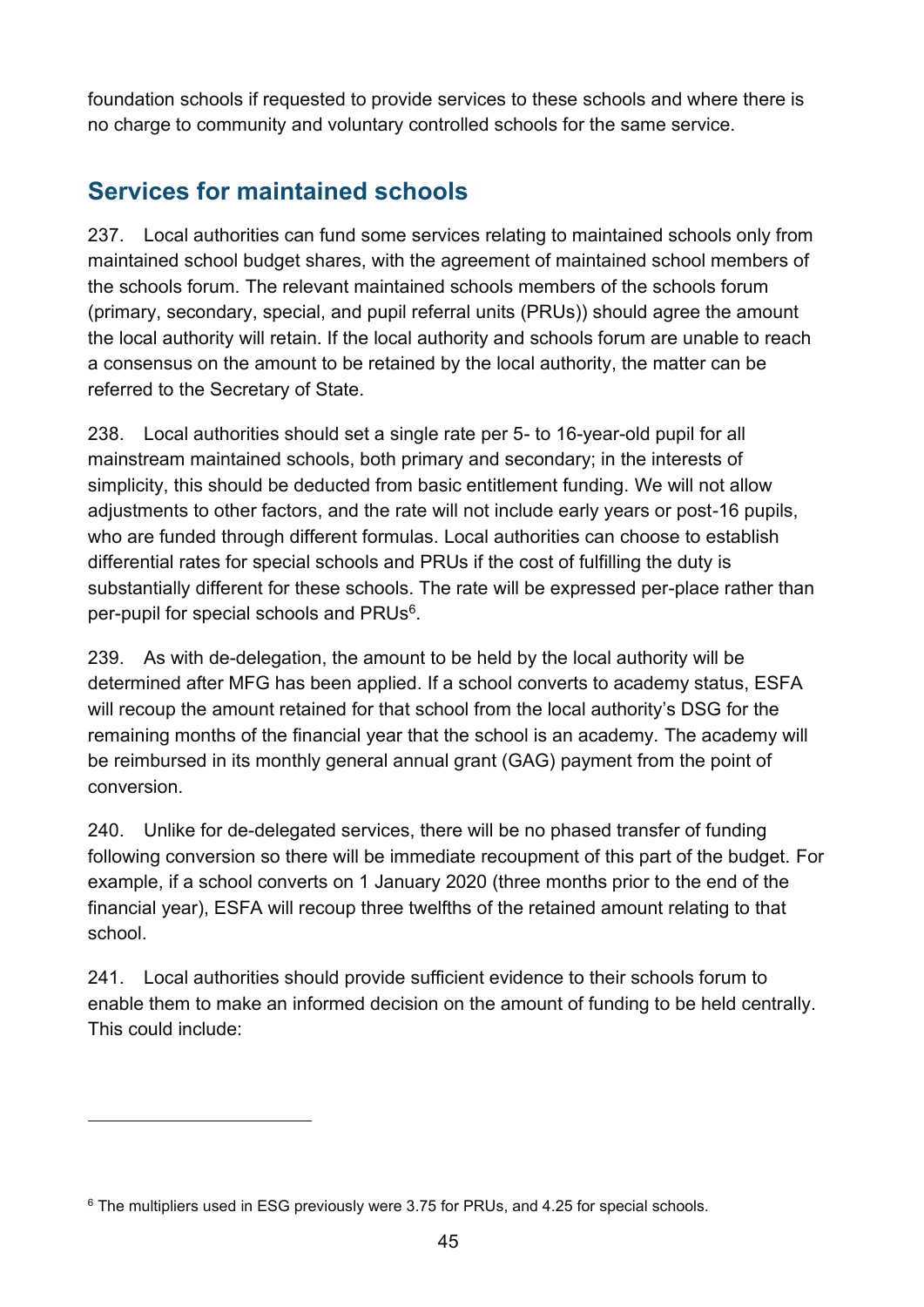- planned total spending for 2020 to 2021 on each of the headings set out at **Annex** [3](#page-63-0) which also covers all central expenditure
- spending shown to at least the level of detail provided in the 2020 to 2021 section 251 budget statement
- comparable figures for previous years' spending, split where relevant between those relating to all schools, and those for maintained schools only
- consequences for the funding and delivery of each of the services provided, if the request was not approved
- the impact on individual school budgets, and their overall financial position
- the impact on the local authority if the amount was not held centrally
- detail of the results of the equalities impact assessment carried out to assess the impact of the central retention/education functions of the funding on children or other people who have one or more of the protected characteristics under the Equality Act 2010

## <span id="page-45-0"></span>**School improvement**

242. School improvement is not included in the arrangements set out above; local authorities currently receive the school improvement monitoring and brokering grant covering their statutory intervention functions and monitoring and commissioning of school improvement support. In October 2019 we will allocate £30 million to local authorities for the school improvement monitoring and brokering grant for the period September 2019 to March 2020. We will confirm funding beyond March 2020 in due course.

243. Further information on this fund is available in the published school improvement [monitoring and brokering grant](https://www.gov.uk/government/publications/school-improvement-monitoring-and-brokering-grant-allocations) guidance.

244. Schools forums can agree to de-delegate further funding for additional school improvement provision in 2020 to 2021.

## <span id="page-45-1"></span>**De-delegated services**

245. De-delegated services are for maintained schools only; funding for de-delegated services must be allocated through the formula but can be passed back, or 'dedelegated', for maintained mainstream primary and secondary schools with schools forum approval.

246. De-delegation does not apply to special schools, nursery schools, or PRUs. Where de-delegation has been agreed for maintained primary and secondary schools, our presumption is that the local authority will offer the service on a buy-back basis to those schools and academies in their area which are not covered by the de-delegation.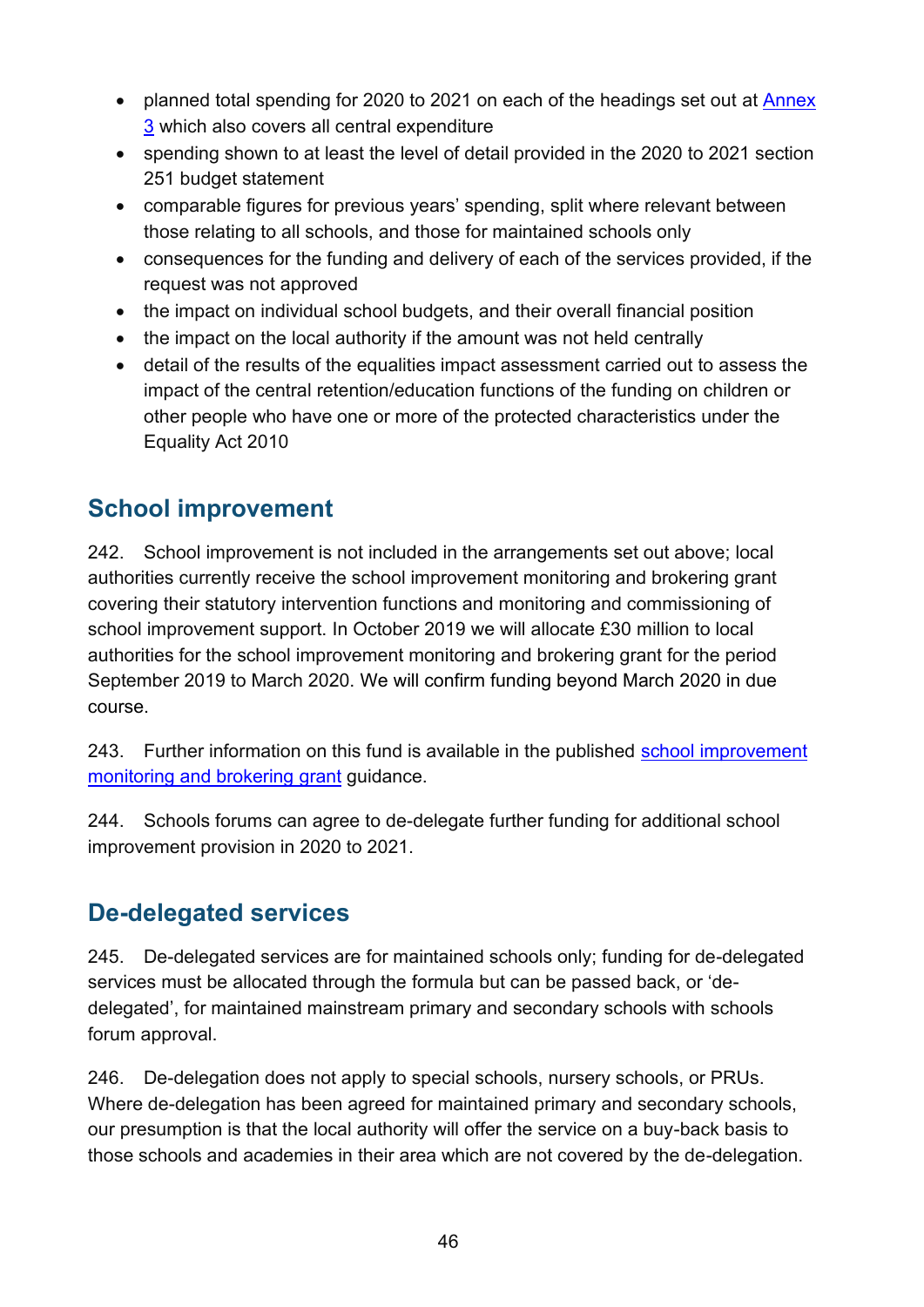247. In the case of special schools and PRUs, the funding to buy such services will be included in any top-up payments. Any decisions made to de-delegate in 2019 to 2020 related to that year only, new decisions will be required for any service to be dedelegated in 2020 to 2021. From 2017 to 2018, schools forums have been able to agree to de-delegate further funding for additional school improvement provision for maintained schools.

248. This provision sits alongside the [school improvement monitoring and brokering](https://www.gov.uk/government/publications/school-improvement-monitoring-and-brokering-grant-allocations)  [grant](https://www.gov.uk/government/publications/school-improvement-monitoring-and-brokering-grant-allocations) for statutory local authority intervention functions. This grant commenced in September 2017.

249. Schools forum members for primary maintained schools and secondary maintained schools must decide separately for each phase whether the service should be provided centrally; the decision will apply to all maintained mainstream schools in that phase. They must decide on fixed contributions for these services so that funding can then be removed from the formula before school budgets are issued. There may be different decisions for each phase.

250. The services which may be de-delegated are:

- additional school improvement services
- contingencies (including schools in financial difficulties and deficits of closing schools)
- behaviour support services
- support to underperforming ethnic groups and bilingual learners
- free school meals eligibility
- insurance
- museum and library services
- staff costs supply cover (for example, long-term sickness, maternity, trade union and public duties)
- licences and subscriptions; except for the following, which are paid for by DfE:
	- o Christian Copyright Licensing International (CCLI)
	- o Copyright Licensing Agency (CLA)
	- o Education Recording Agency (ERA)
	- o Filmbank Distributors Ltd. (for the PVSL)
	- o Mechanical Copyright Protection Society (MCPS)
	- o Motion Picture Licensing Company (MPLC)
	- o Newspaper Licensing Authority (NLA)
	- o Performing Rights Society (PRS)
	- o Phonographic Performance Limited (PPL)
	- o Schools Printed Music Licence (SPML)

251. Local authorities should make a clear statement of how the funding is being taken out of the formula for each de-delegated service. For example: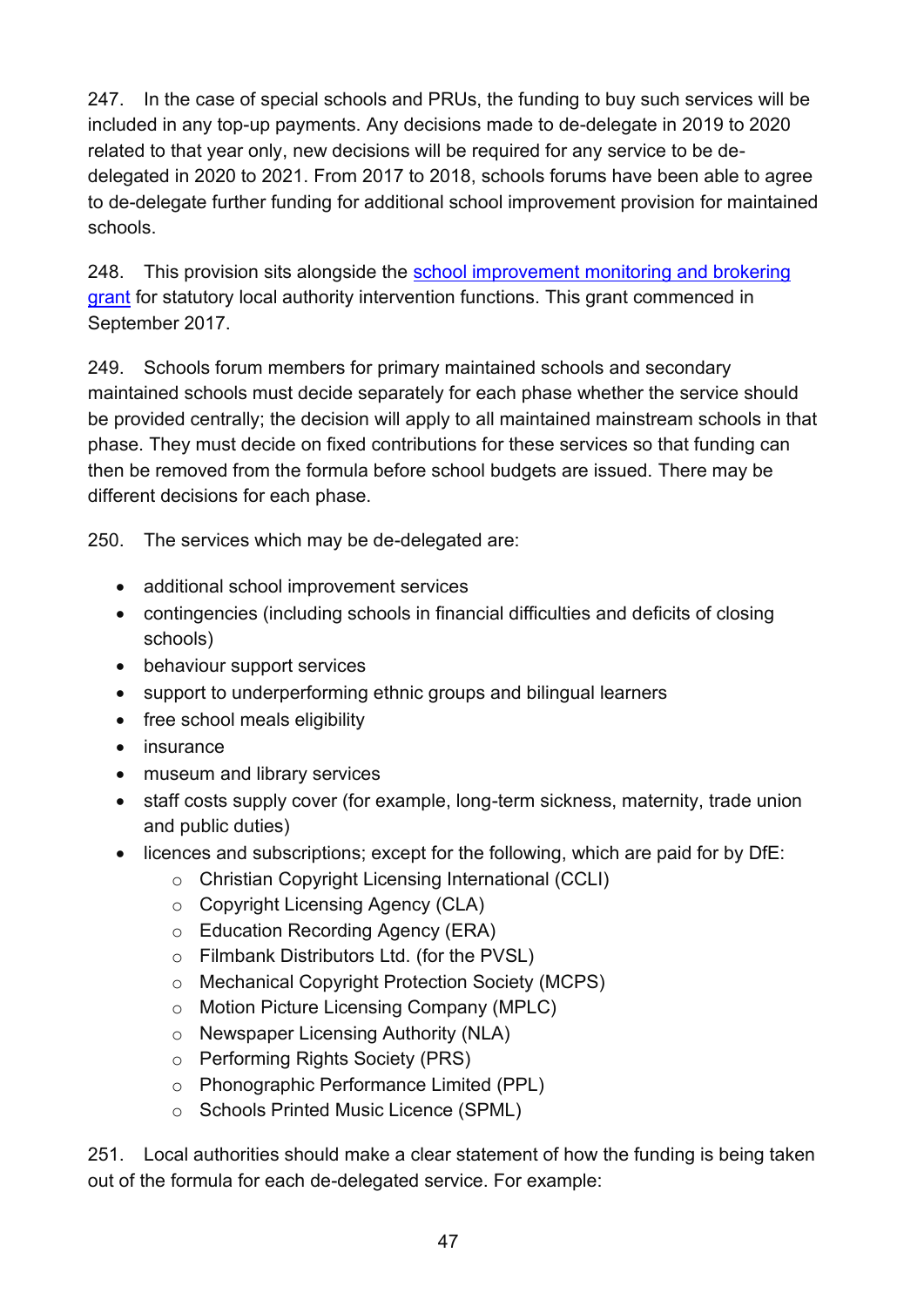- primary insurance £20 per pupil
- secondary behaviour support services £30 per FSM pupil

252. There should be a clear statement of how contingencies and other resources will be allocated. Academies will continue to receive a share of funding for these services in their delegated budget.

253. Where de-delegation is agreed, middle schools will potentially be subject to two different decisions, and the unit value for de-delegation can be different for primary and secondary age pupils. For example, if the primary sector agreed to de-delegate a service but the secondary sector did not, middle schools in the authority would have their formula allocation reduced only for their primary pupils at the agreed primary school rate.

254. 2020 to 2021 de-delegation arrangements for schools converting to academy status are as follows:

- conversion date on or before 1 April 2020 no de-delegation
- conversion date between 2 April 2020 and 1 September 2020 local authority retains any de-delegated funding until 1 September 2020
- conversion date between 2 September 2020 to 21 March 2021 local authority retains any de-delegated funding until 31 March 2021

255. After the dates specified, the academy will receive the full formula allocation and ESFA will recoup this from the local authority. The local authority should continue to provide the services to new academies where funding is de-delegated, if they are asked to do so. If the local authority is unable to provide the requested service, we expect the local authority and the academy to come to an arrangement to pay the funding directly to the academy.

256. Exceptions to this would be in cases where contractual arrangement to pay services in advance have already been made, and the local authority does not have the ability to continue to provide this service.

257. Where there has been agreement that a school is entitled to receive an allocation from a de-delegated contingency fund, that agreement should be honoured if the school converts to an academy at any point in the year.

258. Where a school converts to an academy in the period 2 April 2020 to 1 September 2020, local authorities will have an opportunity to present an evidence-based case to ESFA to request a recoupment adjustment for the period 2 September 2020 to 31 March 2021.

259. Local authorities should report any unspent de-delegated funding remaining at year-end to their schools forum. Local authorities can carry funding forward to the following funding period as with any other centrally retained budget, and can choose to use it specifically for de-delegated services.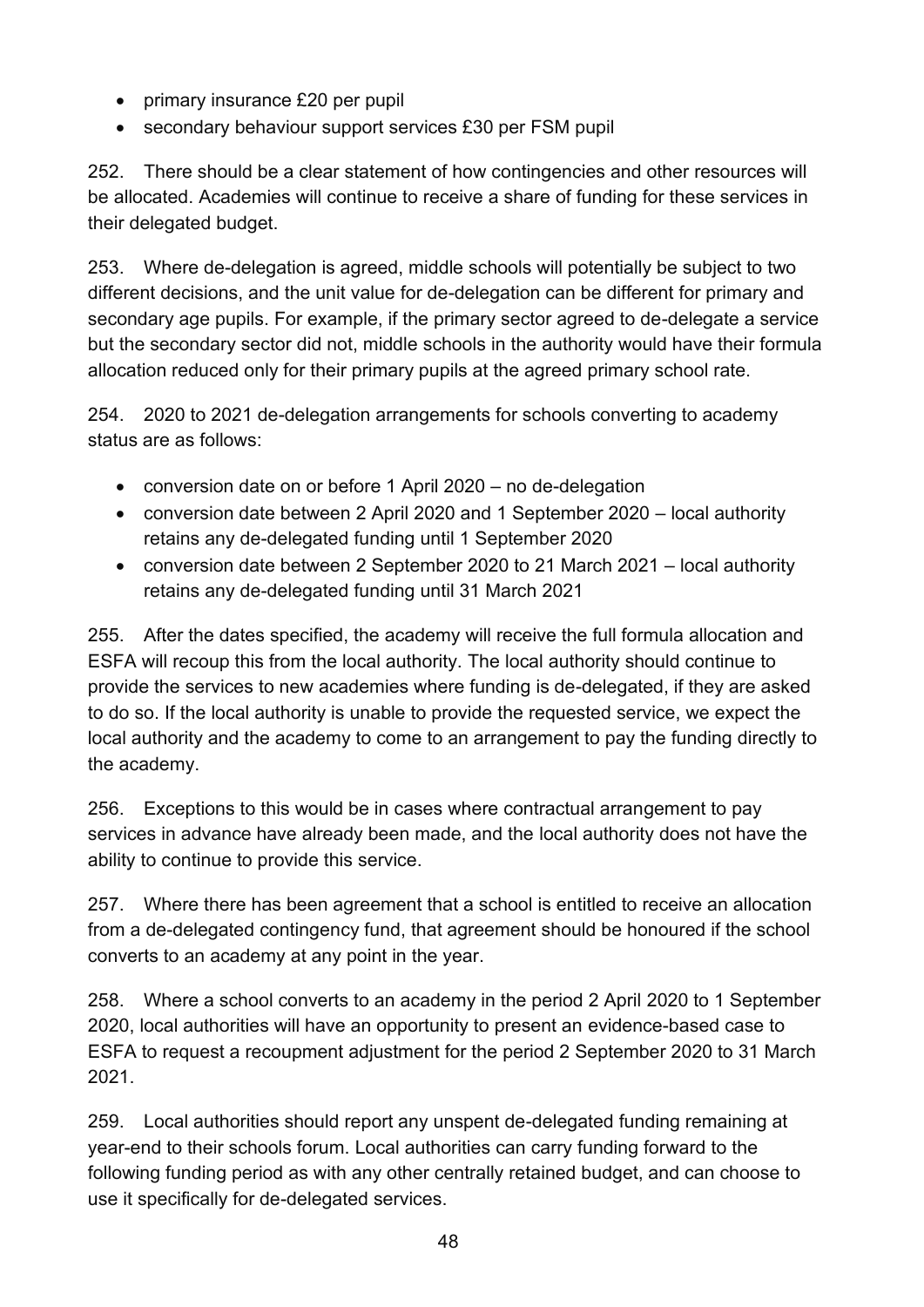260. If there is a brought forward overspend on de-delegated services from 2019 to 2020, the schools forum has to specifically approve funding of this overspend, from the 2020 to 2021 schools budget, as a separate decision from any decisions on the overall underspend or overspend on central expenditure.

## <span id="page-48-0"></span>**High needs funding**

261. The high needs block supports provision for pupils and students with special educational needs (SEN) and disabilities (SEND), from age 0 to 25, and alternative provision (AP) for pupils who, because of exclusion, illness or other reasons, cannot receive their education in mainstream schools.

- 262. We can confirm the following aspects of the High Needs NFF:
	- 262.1. The funding floor will be set at 8% so each local authority can plan for an increase of at least that percentage, taking into account changes in their 2 to18 population (as estimated by the ONS).
	- 262.2. The gains cap will be set at 17%.
	- 262.3. We will publish provisional high needs block allocations for 2020 to 2021 alongside technical notes explaining the calculations in October 2019.

263. Operational aspects of high needs funding and the process for finalising local authority allocations of high needs funding and institutions' allocations of place funding will remain largely unchanged from 2019 to 2020.

264. These will be explained in the high needs operational guide, to be published in late September. In the meantime, local authorities should start discussions with schools and other institutions making provision for children and young people with high needs, so that planning for the places required in 2020 to 2021 is sufficiently advanced in time for changes to be notified to ESFA later in the autumn term.

## <span id="page-48-1"></span>**Completing the authority proforma tool (APT)**

265. Local authorities must report their local funding formula to ESFA on a combined modelling tool and proforma, the APT. ESFA will calculate academy budgets based on the formula set out in the proforma.

266. While local authorities can use their own spreadsheet modelling for their formula, we strongly recommend the APT is populated alongside their own models to ensure consistency between them and avoid unnecessary delay in the submission process.

267. To help local authorities plan and model their funding formula, we will provide an APT formulated with the 2019 to 2020 dataset, in October 2019; this is for planning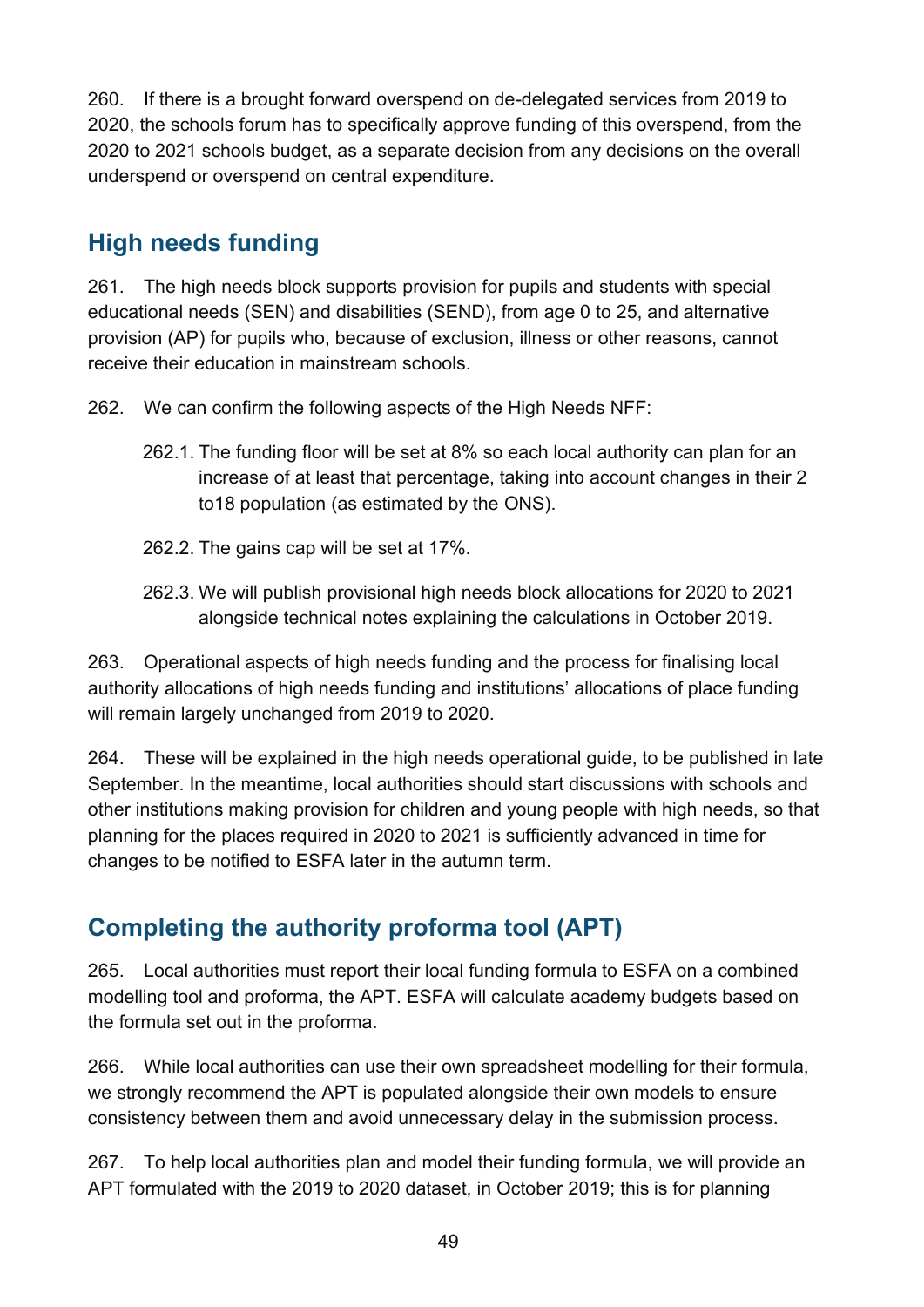purposes only. A final APT will be available in December 2019 with information from the October census, and include the changes announced in the DSG settlement. Local authorities must submit their final APT by 21 January 2020.

268. Where in exceptional circumstances, a local authority has made a significant change to a disapplication request for a movement from the schools block by 16 January 2020, we recognise that we will need to extend its APT deadline.

269. We will aim to make final decisions in time to allow the local authorities concerned to submit their APT by 14 February 2020. Local authorities considering this should ensure that they have procedures in place to meet the requirement to calculate maintained school budgets by 29 February 2020; this includes gaining political ratification of budgets.

270. The APT is an integrated tool which contains a range of information, including the underpinning data for school level allocations, details of how split site and PFI allocations have been calculated, and the methods used for de-delegation of services. The APT contains a range of validation checks to identify inconsistencies in the data local authorities have entered, and to highlight where required data and information may be missing. Local authorities should ensure that all validation checks are passed before submitting the APT; we will provide detailed guidance on how to use the APT, and can work with local authorities individually where needed.

271. Local authorities must ensure they have built the relevant political approval into their planning as the deadlines shown in the timetable below are critical to achieving the advantages of issuing earlier budgets. We appreciate that formulas often have to be approved by the local authority's cabinet or lead member, so it is important that the forward plan takes account of this.

272. To speed up the approval process in January, once the DSG and pupil numbers are known, we strongly advise that local authorities obtain earlier approval for the principles they will use to balance the budget if pupil numbers turn out differently to the estimates they used. Examples could include scaling back the basic per pupil entitlement across all key stages or carrying forward any marginal shortfall on DSG to the following financial year.

## <span id="page-49-0"></span>**Treatment in the APT of new and growing schools**

273. Regulations require local authorities to provide estimated numbers on the APT for new schools and schools that have opened in the last seven years that do not yet have pupils in every year group. This means it is not necessary for local authorities to apply for a pupil number variation in these situations.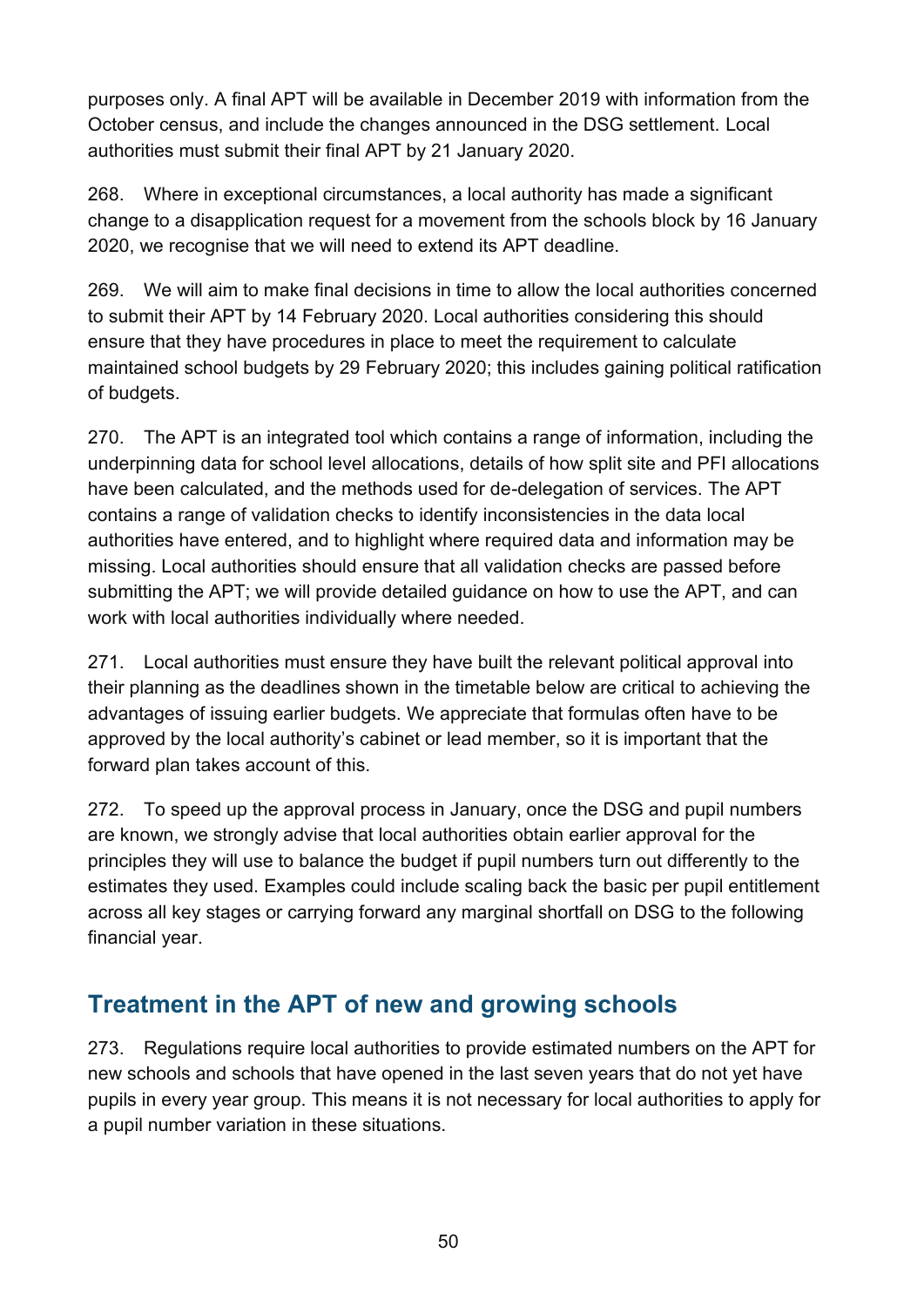274. As the APT covers the financial year, and year groups join at the start of an academic year, we would generally expect the estimated numbers to reflect seven twelfths of the financial year.

275. We need to understand details of the academic year numbers as well so that relevant academies can be funded on that basis (this also applies to variations in pupil numbers where there are changes in age range).

276. Local authorities should work with the schools concerned to provide the most accurate and realistic estimate based on the latest admissions and demographic data. The regulations are not prescriptive about how future numbers on roll should be calculated; however, methodologies could include:

#### **[October 2019 NOR (from APT) x 5/12] + [October 2020 estimated NOR x 7/12]**

#### **[October 2019 NOR (from APT)] + [7/12 October 2020 estimated intake in new year group]**

277. Where a school is filling a large number of empty places in existing year groups, it may be more appropriate to consider the estimated number on roll of the whole school rather than simply considering the size of the new cohort.

278. The 2020 to 2021 APT will automatically convert the financial year estimated pupil numbers to pupil numbers expected in the academic year and local authorities should assure themselves that these are correct.

279. For a school to be classed as a growing school, it has to have opened in the last seven years, and not have all year groups present yet. Academies with predecessor schools are not considered as new schools for this purpose. If a school has opened in the last seven years and is already taking in pupils in all year groups, there is no requirement to estimate numbers. Existing schools which are extending their age range or becoming all-through are unlikely to be classed as growing, unless they also opened in the last seven years.

280. The regulations allow retrospective adjustments in the following financial year so that schools are appropriately funded if actual numbers are different from the estimates. This is a matter for local decision, but we would generally expect such a mechanism.

281. Local authorities can choose whether to use a threshold. All mainstream free schools are now recoupable from the first year of opening. Local authorities should estimate pupil numbers and characteristics for these schools, as was the case already for those opened under the presumption arrangements.

282. To help local authorities estimate the recoupment amounts for these schools, ESFA will again include a dataset of free schools predicted to open in the next year (with expected pupil numbers) when we send out the final APT in December.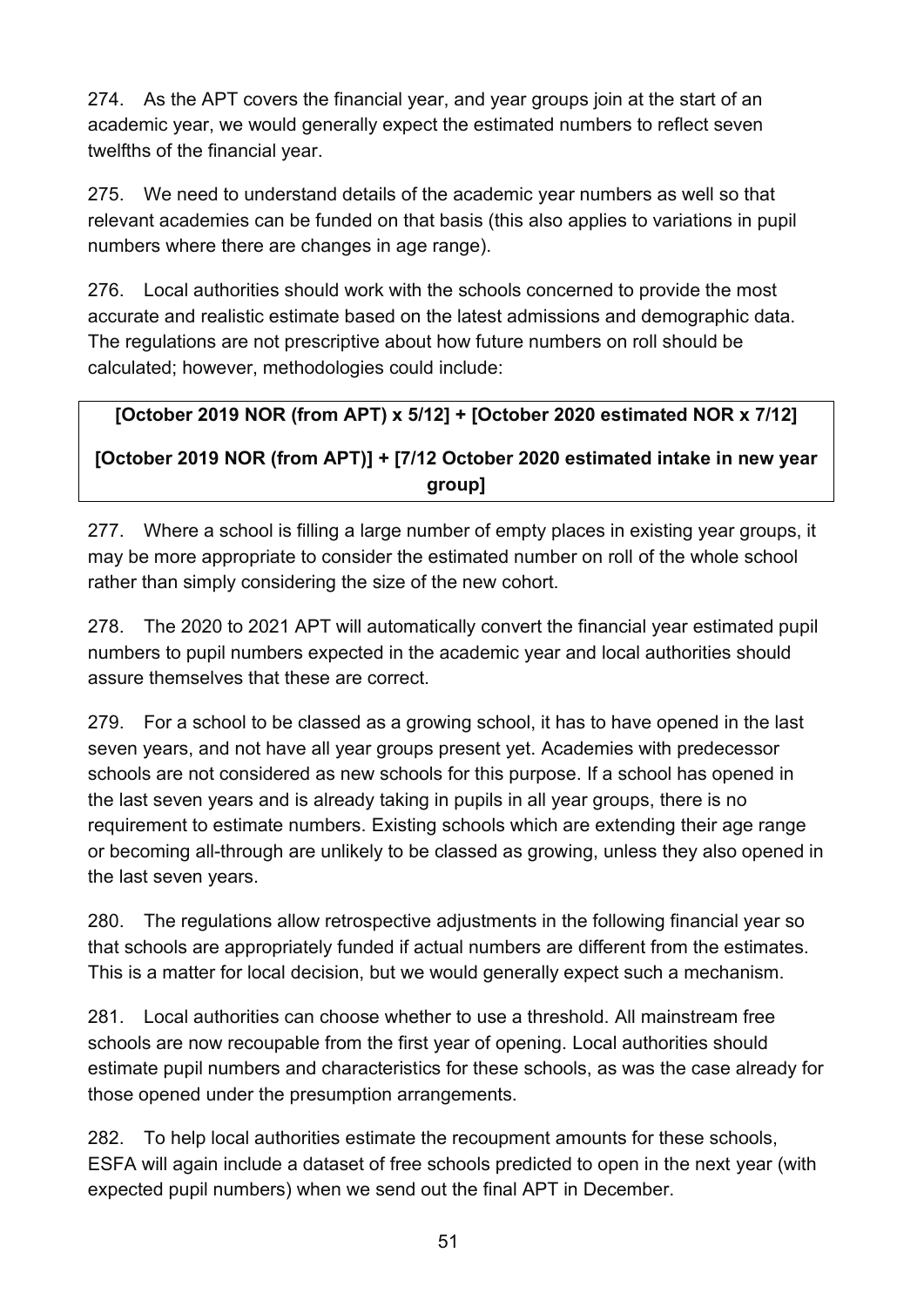283. We will ask local authorities, when submitting the APT, to combine the data provided with their own local knowledge to determine the most accurate estimate of the number of pupils for new free schools. ESFA will recoup for newly opening free schools based on the information local authorities have provided in their APT.

284. If the actual pupil numbers at newly opening free schools differ from the estimates provided in the 2019 to 2020 APT, local authorities should make a retrospective adjustment on the 2020 to 2021 APT, unless the local authority guaranteed the pupil numbers in the previous year. If local authorities did not show a new free school in the 2019 to 2020 APT and it opens before March 2020, local authorities should show this as a retrospective adjustment in the 2020 to 2021 APT, and we will recoup accordingly.

285. ESFA will check for required amendments by cross-referring to October 2019 school census data when validating the 2020 to 2021 APT. We will adjust recoupment in 2020 to 2021 for any new free schools where a local authority fails to show, or incorrectly shows, a retrospective adjustment. The 'NewISB' worksheet in the APT should reflect funding for the period in the year that the new free schools are open, and we will therefore recoup the figure shown on the APT in full. We will not pro-rate the calculation in respect of these academies.

## <span id="page-51-0"></span>**Funding of academies**

- 286. Most academies are funded on census in the same way maintained schools are.
	- 286.1. Academies that meet the definition of a new school will be funded on their estimates, rather than the census, because this is the provision in their funding agreements.
	- 286.2. There is then a retrospective pupil number adjustment applied by ESFA in the following year.

287. Local authorities can choose how to estimate numbers for the APT, and whether and how to use a retrospective adjustment. It is therefore possible that the numbers the academy is funded on, and the subsequent adjustment, may differ. This is essentially no different to other variations which may occur between the amount recouped and the amount funded because of different baselines being used. However, where the academy is taking on basic need growth, such as through a bulge class, the local authority should allocate funding to the academy in the same way as it would for a maintained school, and according to the same criteria.

288. We will adjust recoupment in 2020 to 2021 for any academy where an authority fails to show, or incorrectly shows, basic need growth. Where the local authority has agreed a guaranteed number of pupils to a new academy to ensure viability, this should be indicated in the APT. In this case, ESFA may use the APT estimate to fund the new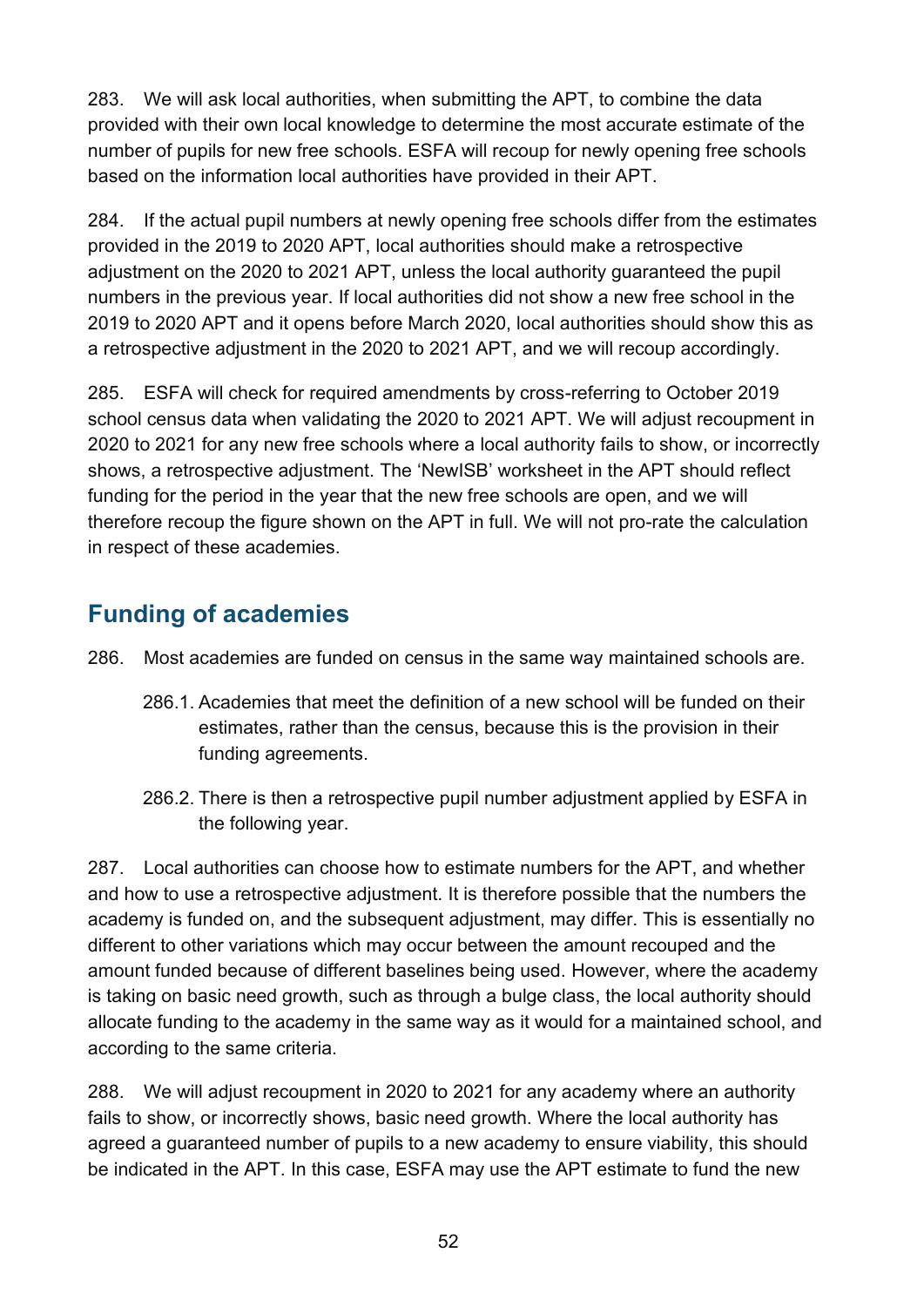academy, instead of the normal estimate process; the local authority should provide commentary on the APT to explain their rationale.

289. The APT guidance has been updated to cover the situation where there is a need to adjust pupil numbers for more than one year. If this is the case then the academic year calculation will be incorrect, as the APT cannot handle adjustments for more than one year. In these circumstances, local authorities should add an additional spreadsheet to the commentary sheet providing a full breakdown of the calculation; further details will be provided in the APT guidance.

290. Several older academies will also be funded on estimates because of a clause in their funding agreement. Most of these academies will have all year groups present now (or may always have had them) so there would normally be no need for local authorities to vary pupil numbers on the APT; unless there was a change of age range, major restructuring, or the addition of extra classes to meet basic need. In this case, the local authority should allocate funding to the academy according to its growth criteria in the same way as it would for a maintained school; this could be through amendments to the pupil numbers on the APT, or through specific funding from the growth fund.

291. ESFA will ensure through the pupil number adjustments process that the academy is only funded for the growth once. We will adjust recoupment in 2020 to 2021 for any academy where an authority fails to show, or incorrectly shows, basic need growth.

292. Where academies are funded based on the census, we will use any approved variations to pupil numbers submitted by the local authority, as with age range changes for established schools. It is imperative that local authorities make all maintained schools and academies aware of the consequences for their budget of any variations to pupil numbers; details of the effect on individual schools should be sent out with a clear explanation.

293. Where academies are funded on estimates, and there is a variation to pupil numbers on the APT, local authorities need to be clear in their communications to them that their APT modelling is for their own budgeting purposes only and may not have the same effect on the academies' budgets.

294. Where a local authority makes additional funding available to schools during the course of the year from central funds outside the formula, for example, to settle equal pay liabilities, it must treat academies in the same way as maintained schools.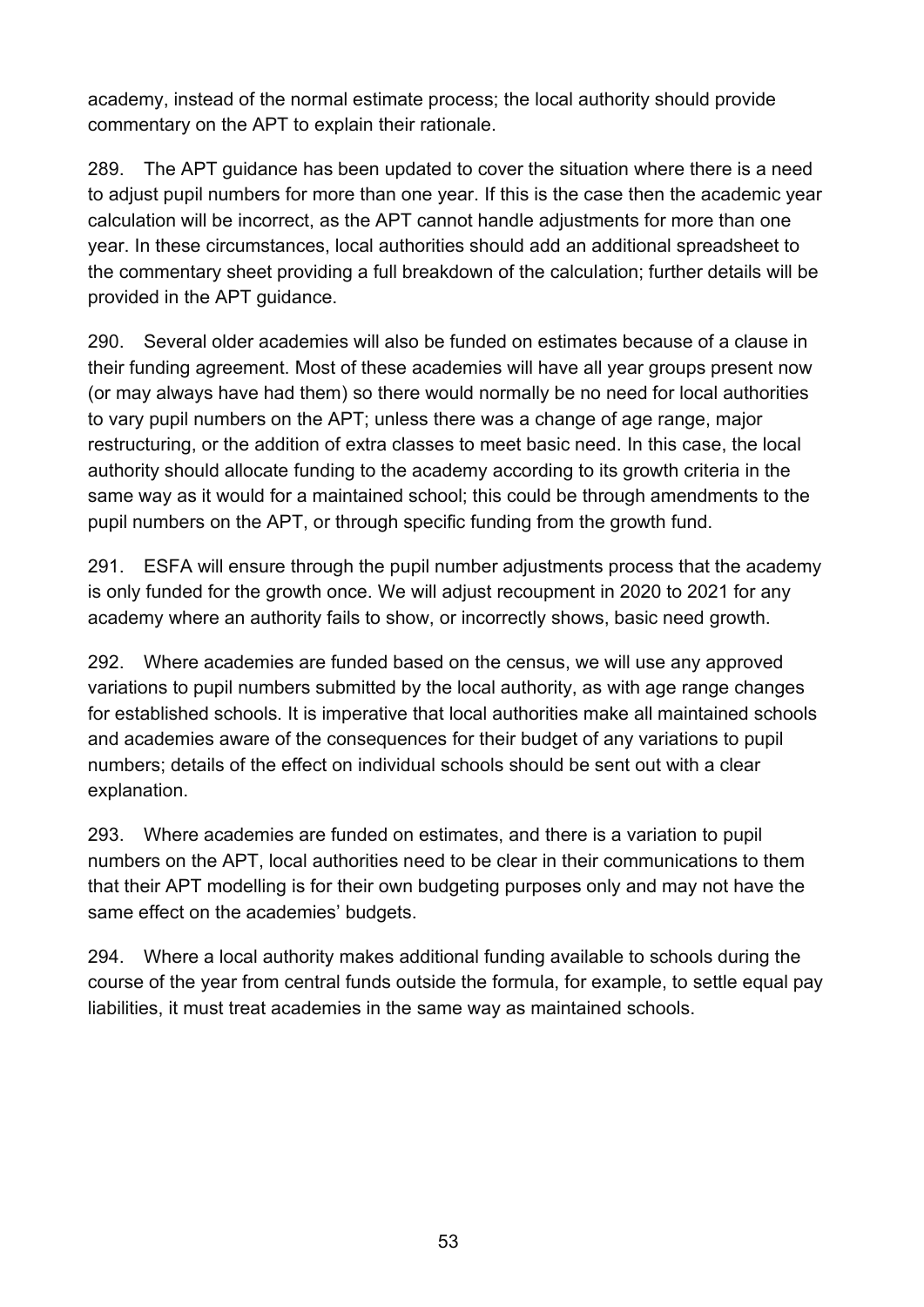# <span id="page-53-0"></span>**Timetable**

295. The provisional timetable for the data checking and calculation of the blocks is shown below:

## <span id="page-53-1"></span>**Local authority activity**

#### **03 October**

• School census day.

## **11 October 2019**

- Deadline for submitting disapplication requests (for response by December) for:
	- o MFG exclusions
	- o exceptional premises factors
	- o sparsity factors
	- o lump sum variations for amalgamating schools
	- o pupil number reductions

#### **Mid-November 2019**

• Closing date for submission of the 2020 to 2021 high needs place change workbooks.

## **20 November 2019**

- Deadline for submitting disapplication requests (for response by the APT deadline) for:
	- o MFG exclusions
	- o exceptional premises factors
	- o sparsity factors
	- o lump sum variations for amalgamating schools
	- o pupil number reductions

## **28 November 2019**

- Deadline for submitting disapplication requests if the local authority wishes to move more than 0.5% of the schools block.
- A request must also be submitted if the schools forum has turned down a proposal from the authority to move funding out of the schools block, but the authority wishes to proceed with the transfer. We aim to issue decisions before the APT deadline.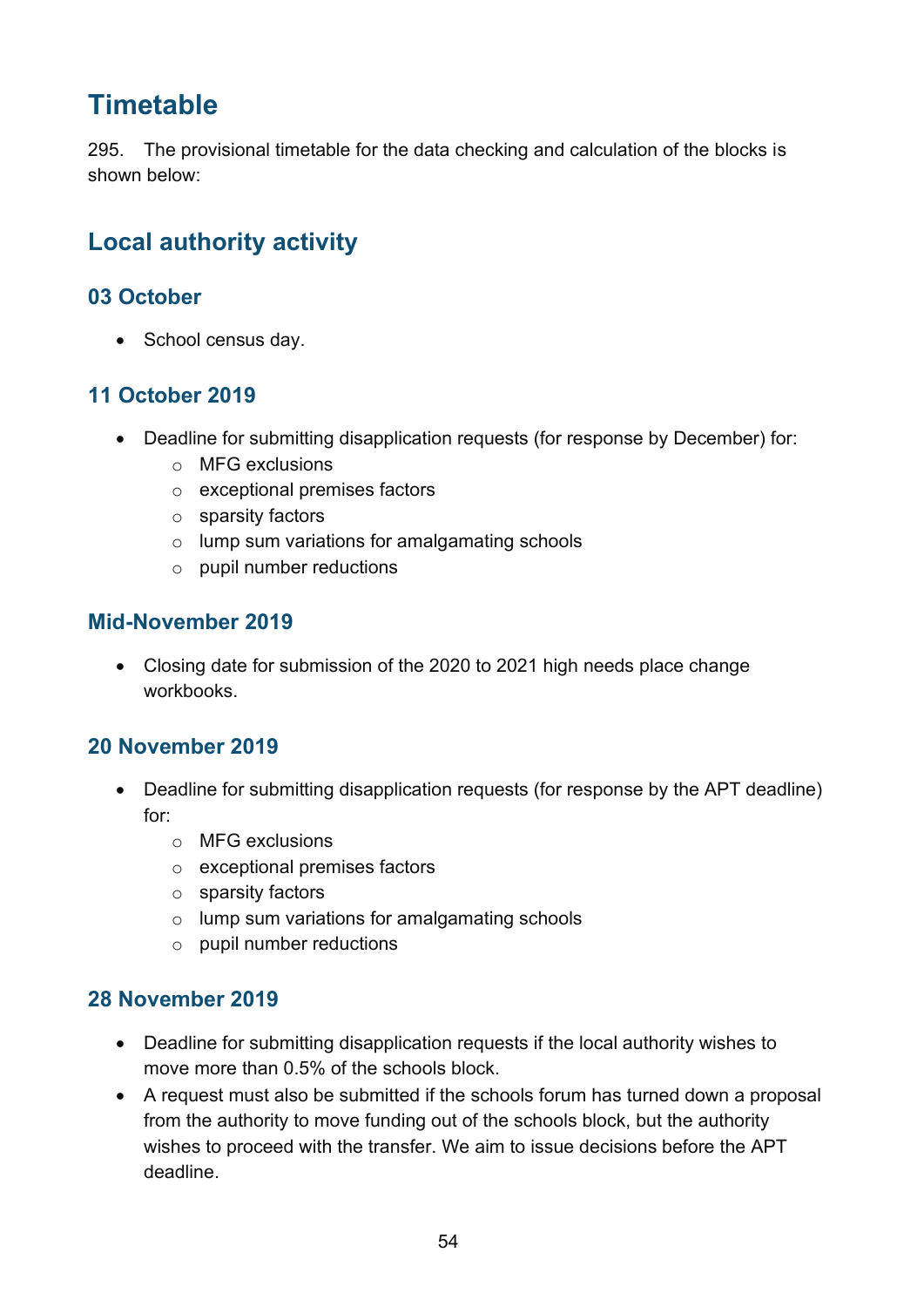#### **November 2019**

- School census database closed.
- Check and validate school census.

#### **Mid-January 2020**

- Schools forum consultation and political approval required for final 2020 to 2021 funding formula.
- 16 January schools block disapplication submission amendment date.

## **21 January 2020**

• Deadline for submission of final 2020 to 2021 APT to ESFA.

#### **29 February 2020**

• Deadline for confirmation of schools budget shares to mainstream maintained schools.

## <span id="page-54-0"></span>**DfE or ESFA activity**

#### **September 2019**

- Operational guidance published setting out arrangements for 5 to 16 mainstream schools implementation for 2020 to 2021.
- High needs funding operational guide for 2020 to 2021 issued to local authorities.

## **October to November 2019**

- Publish 2020 to 2021 high needs place change notification: technical note.
- Check and validate school census.
- NFF arrangements for 2020 to 2021 for schools, central school services and high needs published (illustrative allocations, PUFs, SUFs, policy document, technical notes).
- Further information to illustrate 2020 to 2021 growth funding allocations will be provided to local authorities.
- Draft APT issued to local authorities.
- Government response to consultation on implementing mandatory minimum per pupil levels.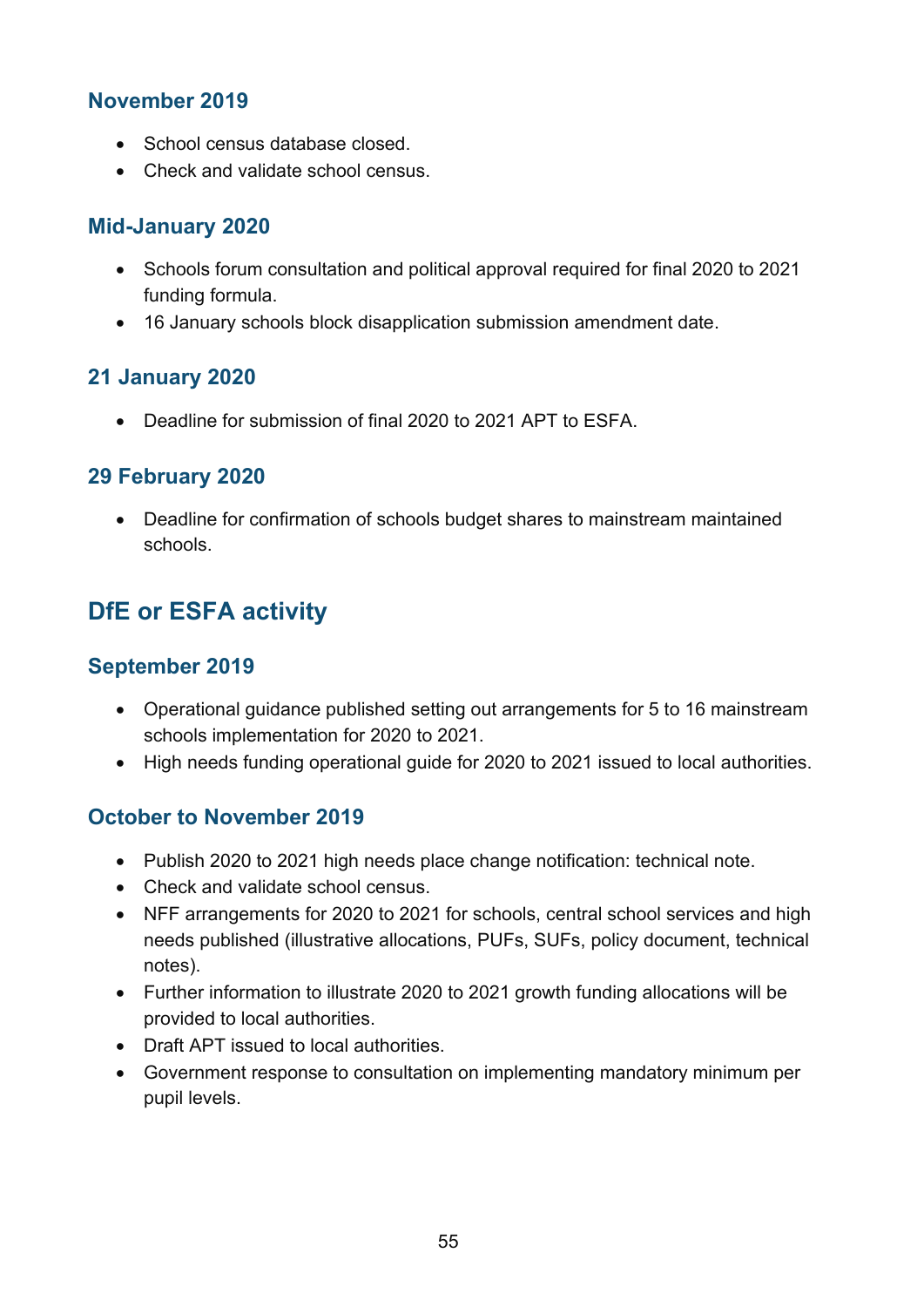## **December 2019**

- Final APT issued to local authorities, containing October 2019 census-based pupil data and factors.
- Publication of 2020 to 2021 DSG schools block (prior to academies recoupment), central school services block, initial early years block allocations and initial high needs block allocations for 2020 to 2021.

## **By 31 March 2020**

- Confirmation of 2020 to 2021 general annual grant for academies open by 9 January 2020.
- 2020 to 2021 allocation statements issued to post-16 institutions, academies, and NMSS.
- Publication of 2020 to 2021 high needs place numbers at institution level.

## **April 2020**

• First DSG payments to local authorities based on 2020 to 2021 allocations, including academies recoupment (DSG allocations updated termly for in-year academy conversions), FE high needs place funding deductions, and other adjustments.

#### **Summer 2020**

• Early years block updated for January 2020 early years pupil numbers.

#### **Summer 2021**

Early years block updated for January 2021 early years pupil numbers (pro rata seven twelfths, as this relates only to the period September 2020 to March 2021).

## <span id="page-55-0"></span>**Additional support**

296. We'll continue to offer support to local authorities, where possible, as they continue to implement the funding reforms. We are interested in seeing local authority proposals as they are developed and are happy to offer advice through the process.

297. In most cases, local authorities should submit any questions about the detail and practical implications of implementation by using the [ESFA enquiry form.](https://form.education.gov.uk/en/AchieveForms/?form_uri=sandbox-publish://AF-Process-f9f4f5a1-936f-448b-bbeb-9dcdd595f468/AF-Stage-8aa41278-3cdd-45a3-ad87-80cbffb8b992/definition.json&redirectlink=%2Fen&cancelRedirectLink=%2Fen)

298. ESFA values the regional meetings of local authority finance officers, which provide the opportunity to discuss practical issues and share best practice. Please make every effort to attend, and we'll ensure that officials continue to attend these meetings.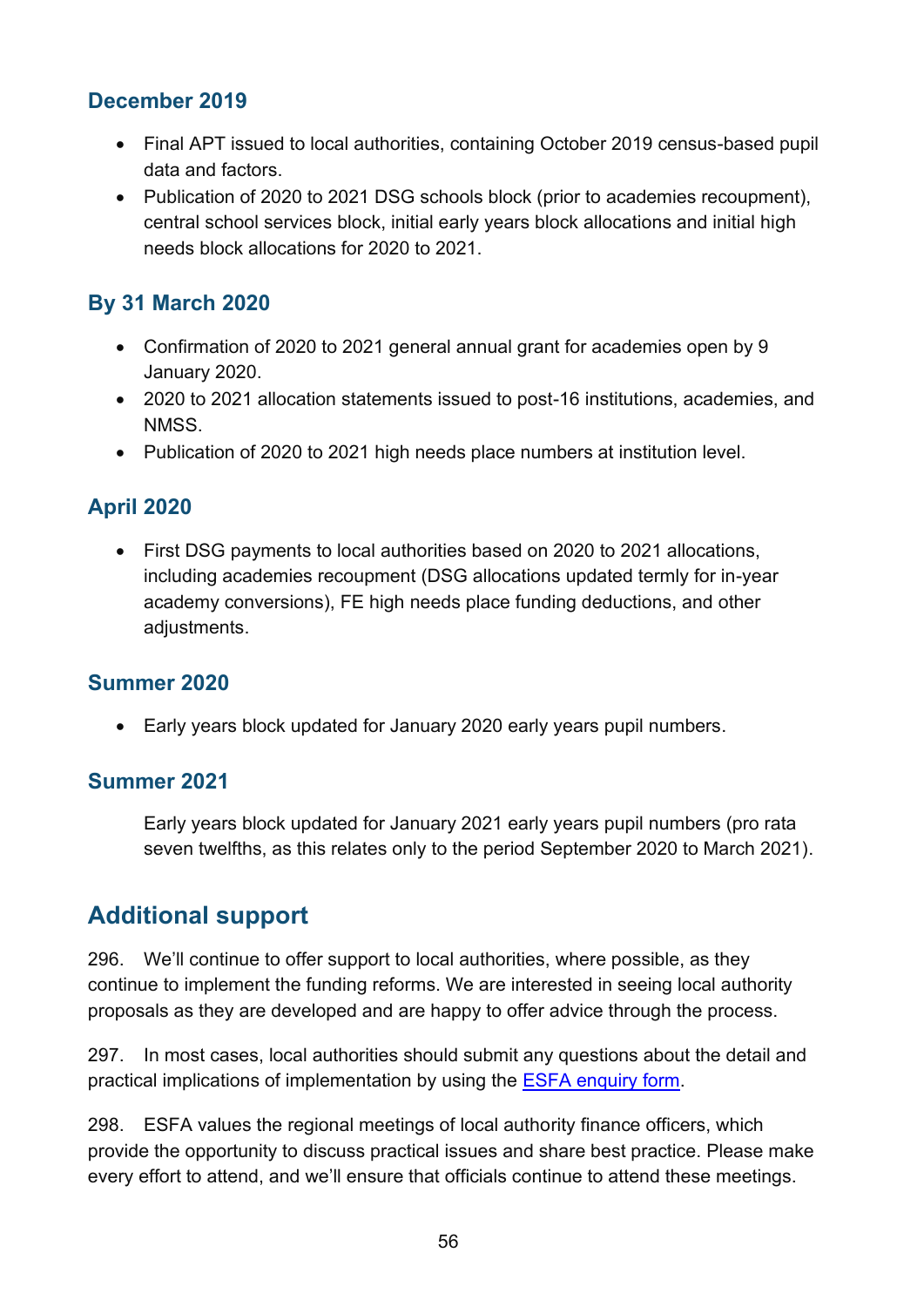299. For 2019, we are hosting a series of workshops for local authority finance officers who are new to role. The workshops are designed to provide guidance on data collections and key areas of work within the Academies and Maintained Schools funding division. The workshops will be held in October in Sheffield and London. For further information please contact us by email: **Academy.questions@education.gov.uk**.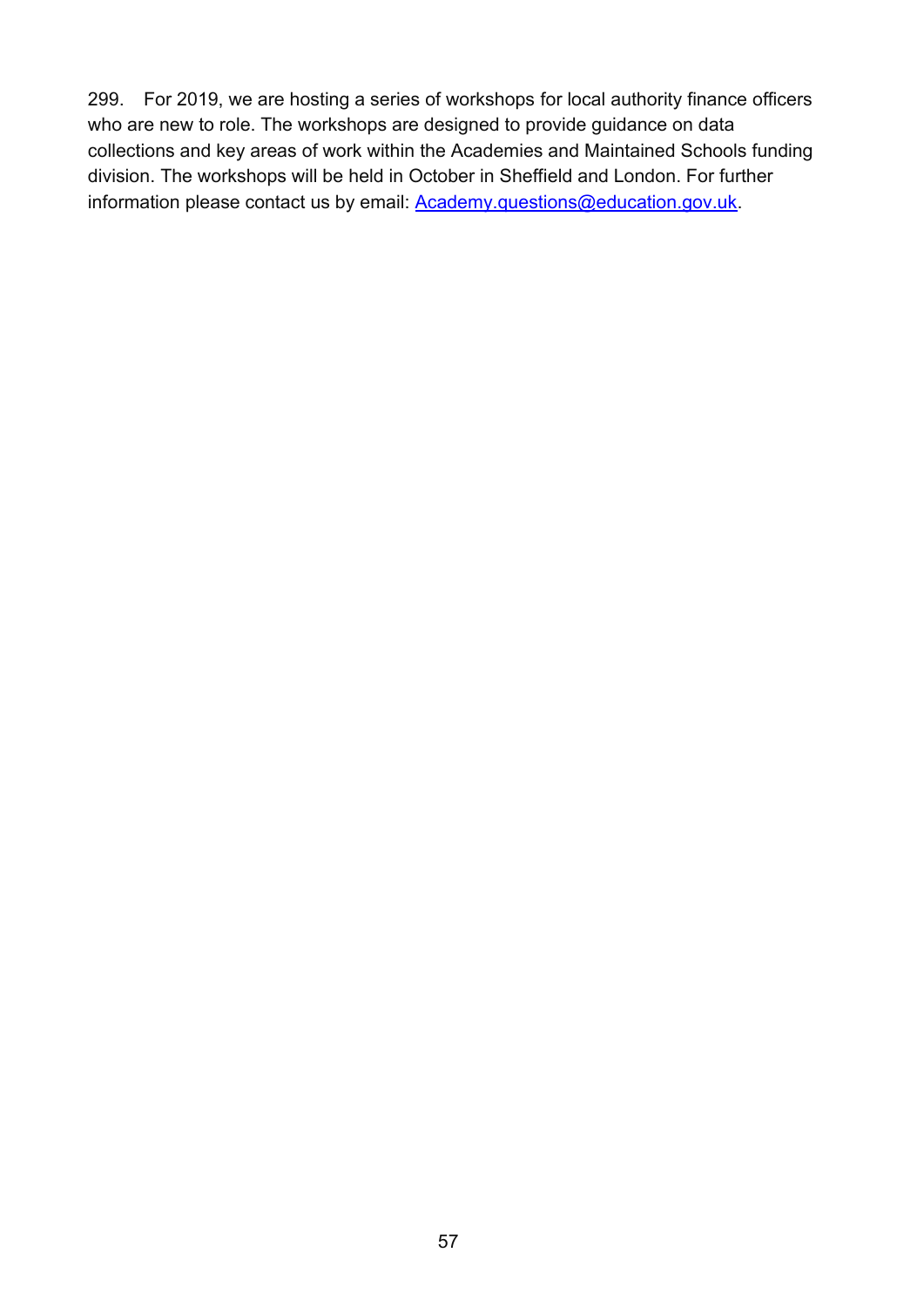

## <span id="page-57-1"></span><span id="page-57-0"></span>**Annex 1 – Funding for growing schools**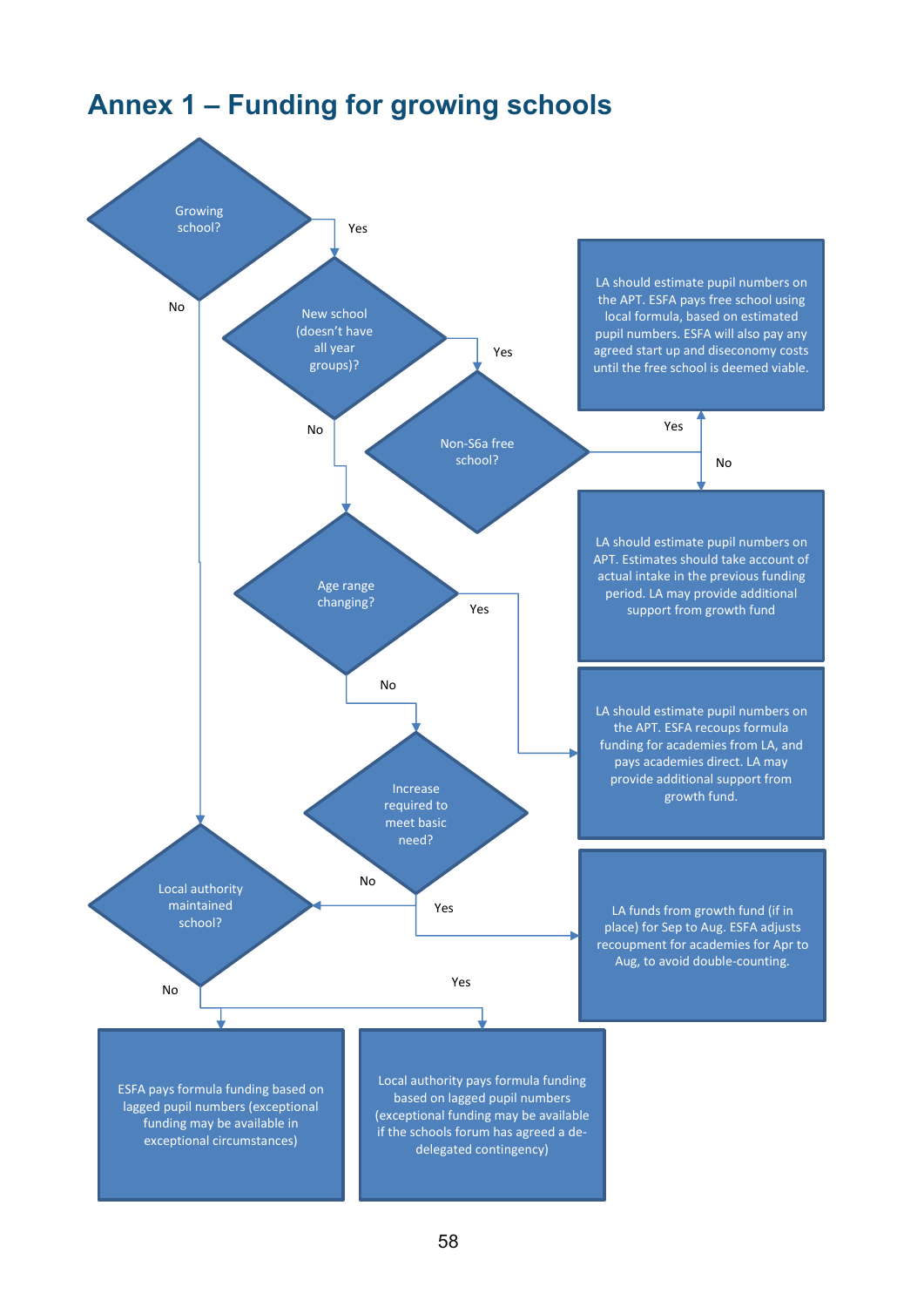# <span id="page-58-0"></span>**Annex 1a – Funding for growing schools (text version)**

- Growing school?
	- $\circ$  Yes New school (doesn't have all year groups)?
		- Yes Non-S6a free school?
			- Yes Local authority should estimate pupil numbers on the APT. ESFA pays free school using local formula, based on estimated pupil numbers. ESFA will also pay any agreed start up and diseconomy costs until the free school is deemed viable.
			- No Local authority should estimate pupil numbers on the APT. Estimates should take account of actual intake in the previous funding period. Local authority may provide additional support from growth fund.
		- No Age range changing?
			- Yes Local authority should estimate pupil numbers on the APT. ESFA recoups formula funding for academies from the local authority, and pays academies direct. Local authority may provide additional support from growth fund.
			- No Increase required to meet basic need?
				- $\circ$  Yes Local authority funds from growth fund (if in place) for September to August. ESFA adjusts recoupment for academies for Apr to Aug, to avoid double-counting.
				- $\circ$  No Local authority maintained school?
					- Yes Local authority pays formula funding based on lagged pupil numbers, exceptional funding may be available if the schools forum has agreed a de-delegated contingency.
					- No ESFA pays formula funding based on lagged pupil numbers, exceptional funding may be available in exceptional circumstances.
- Growing school?
	- o No Local authority maintained school?
		- Yes Local authority pays formula funding based on lagged pupil numbers, exceptional funding may be available if the schools forum has agreed a de-delegated contingency.
		- No ESFA pays formula funding based on lagged pupil numbers, exceptional funding may be available in circumstances.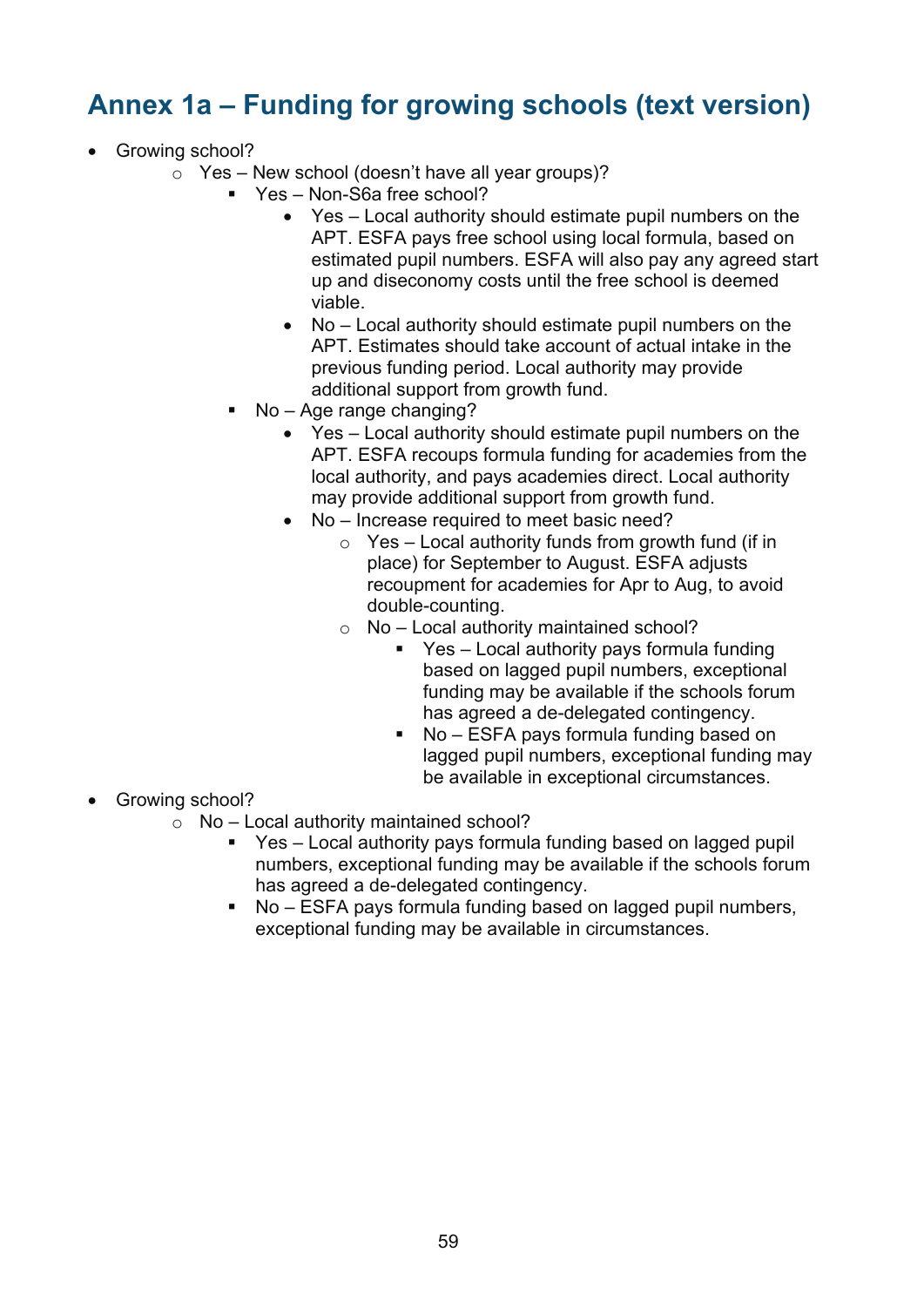# <span id="page-59-0"></span>**Annex 2 – Central services that may be funded with agreement of schools forums**

The split of services between responsibilities local authorities hold for all schools, and those that relate to maintained schools only are shown below.

Responsibilities held by local authorities for all schools are funded from the central school services block, with the agreement of schools forums.

Responsibilities held by local authorities for maintained schools only are funded from maintained schools budgets only, with agreement of the maintained schools members of schools forums.

We have included references to the relevant schedules in the [2018 \(No. 2\) Regulations,](http://www.legislation.gov.uk/uksi/2018/1185/contents/made) these refer to last year's and we will be updating these when the new regulations are laid.

## <span id="page-59-1"></span>**Responsibilities held for all schools**

## **Statutory and regulatory duties**

- Director of children's services and personal staff for director (Sch 2, 15a)
- Planning for the education service as a whole (Sch 2, 15b)
- Revenue budget preparation, preparation of information on income and expenditure relating to education, and external audit relating to education (Sch 2, 22)
- Authorisation and monitoring of expenditure not met from schools' budget shares (Sch 2, 15c)
- Formulation and review of local authority schools funding formula (Sch 2, 15d)
- Internal audit and other tasks related to the authority's chief finance officer's responsibilities under Section 151 of LGA 1972 except duties specifically related to maintained schools (Sch 2, 15e)
- Consultation costs relating to non-staffing issues (Sch 2, 19)
- Plans involving collaboration with other LA services or public or voluntary bodies (Sch 2, 15f)
- Standing Advisory Committees for Religious Education (SACREs) (Sch 2, 17)
- Provision of information to or at the request of the Crown other than relating specifically to maintained schools (Sch 2, 21)

## **Education welfare**

- Functions in relation to the exclusion of pupils from schools, excluding any provision of education to excluded pupils (Sch 2, 20)
- School attendance (Sch 2, 16)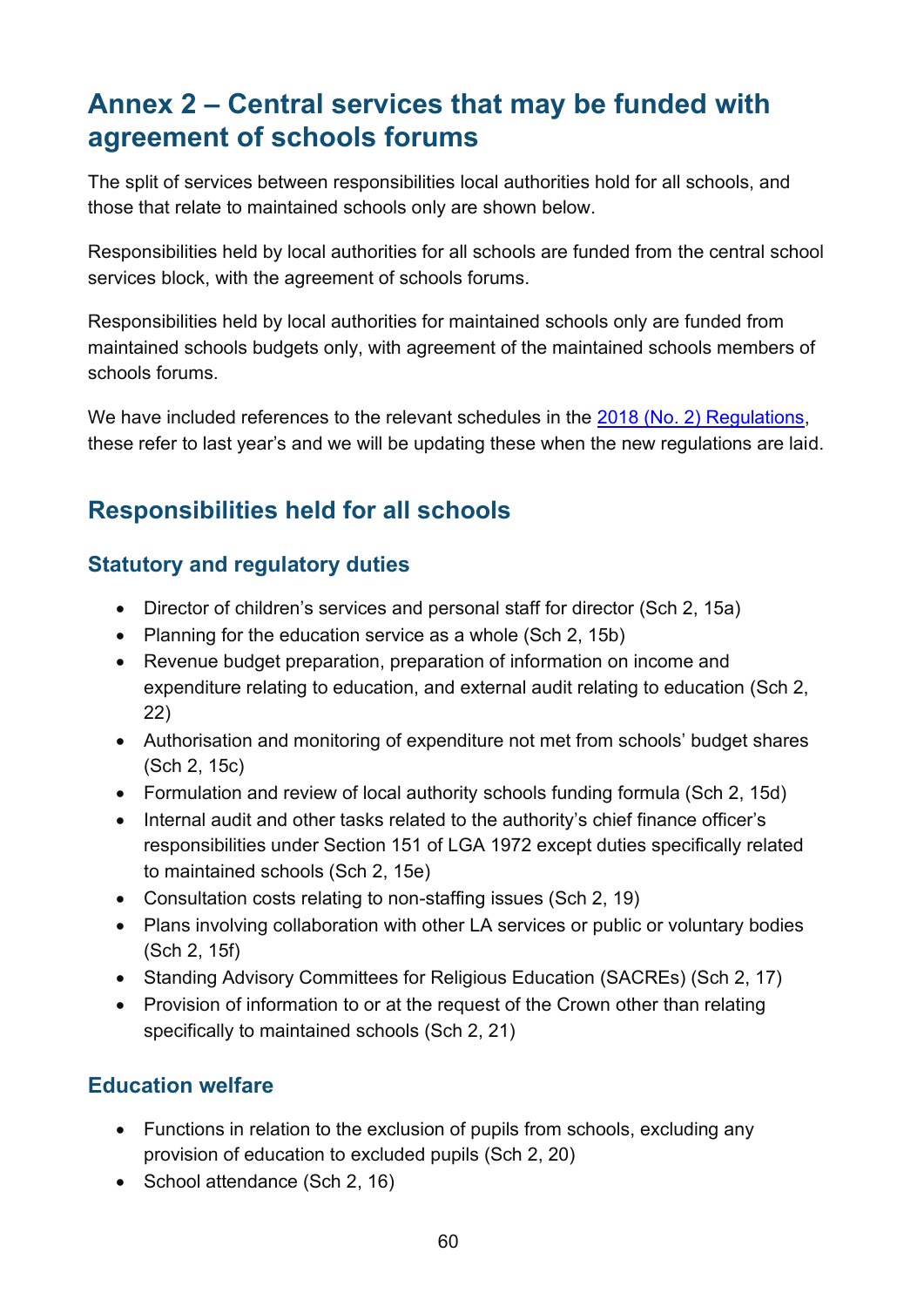• Responsibilities regarding the employment of children (Sch 2, 18)

## **Asset management**

- Management of the LA's capital programme including preparation and review of an asset management plan, and negotiation and management of private finance transactions (Sch 2, 14a)
- General landlord duties for all buildings owned by the local authority, including those leased to academies (Sch 2, 14b)

## **Other ongoing duties**

- Licences negotiated centrally by the Secretary of State for all publicly funded schools (Sch 2, 8); this does not require schools forum approval
- Admissions (Sch 2, 9)
- Places in independent schools for non-SEN pupils (Sch 2, 10)
- Remission of boarding fees at maintained schools and academies (Sch 2, 11)
- Servicing of schools forums (Sch 2, 12)
- Back-pay for equal pay claims (Sch 2, 13)
- Writing to parents of year 9 pupils about schools with an atypical age of admission, such as UTCs and studio schools, within a reasonable travelling distance (Sch 2, 23)

## **Historic commitments**

- Capital expenditure funded from revenue (Sch 2, 1)
- Prudential borrowing costs (Sch 2, 2(a))
- Termination of employment costs (Sch 2, 2(b))
- Contribution to combined budgets (Sch 2, 2(c))

## <span id="page-60-0"></span>**Responsibilities held for maintained schools only**

## **Statutory and regulatory duties**

- Functions of LA related to best value and provision of advice to governing bodies in procuring goods and services (Sch 2, 57)
- Budgeting and accounting functions relating to maintained schools (Sch 2, 74)
- Authorisation and monitoring of expenditure in respect of schools which do not have delegated budgets, and related financial administration (Sch 2, 58)
- Monitoring of compliance with requirements in relation to the scheme for financing schools and the provision of community facilities by governing bodies (Sch 2, 59)
- Internal audit and other tasks related to the authority's chief finance officer's responsibilities under Section 151 of LGA 1972 for maintained schools (Sch 2, 60)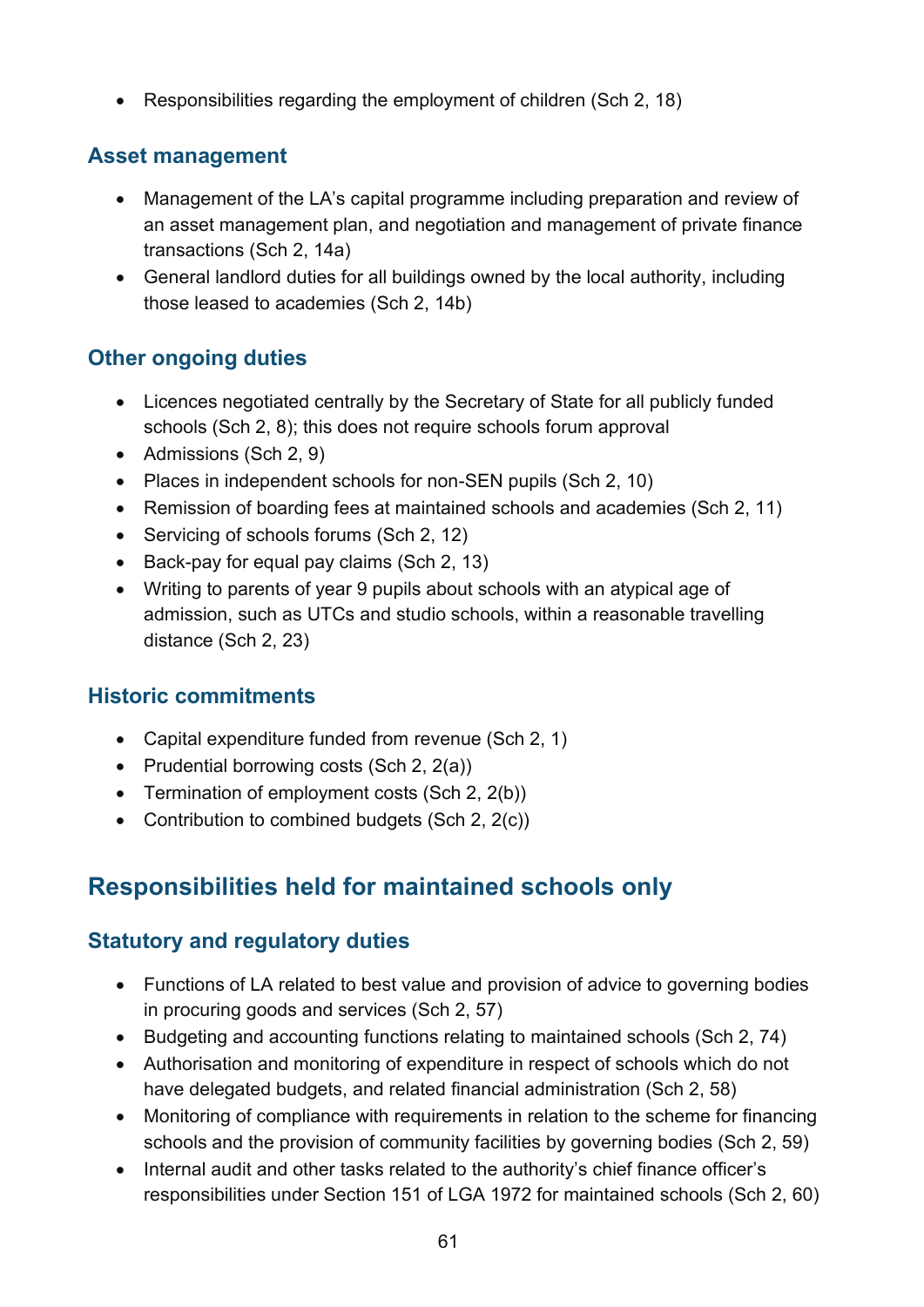- Functions made under Section 44 of the 2002 Act (Consistent Financial Reporting) (Sch 2, 61)
- Investigations of employees or potential employees, with or without remuneration to work at or for schools under the direct management of the headteacher or governing body (Sch 2, 62)
- Functions related to local government pensions and administration of teachers' pensions in relation to staff working at maintained schools under the direct management of the headteacher or governing body (Sch 2, 63)
- Retrospective membership of pension schemes where it would not be appropriate to expect a school to meet the cost (Sch 2, 76)
- HR duties, including: advice to schools on the management of staff, pay alterations, conditions of service and composition or organisation of staff (Sch 2, 64); determination of conditions of service for non-teaching staff (Sch 2, 65); appointment or dismissal of employee functions (Sch 2, 66)
- Consultation costs relating to staffing (Sch 2, 67)
- Compliance with duties under Health and Safety at Work Act (Sch 2, 68)
- Provision of information to or at the request of the Crown relating to schools (Sch 2, 69)
- School companies (Sch 2, 70)
- Functions under the Equality Act 2010 (Sch 2, 71)
- Establish and maintaining computer systems, including data storage (Sch 2, 72)
- Appointment of governors and payment of governor expenses (Sch 2, 73)

## **Education welfare**

• Inspection of attendance registers (Sch 2, 79)

#### **Asset management**

- General landlord duties for all maintained schools (Sch 2, 77a & b (section 542(2)) Education Act 1996; School Premises Regulations 2012) to ensure that school buildings have:
	- o appropriate facilities for pupils and staff (including medical and accommodation)
	- $\circ$  the ability to sustain appropriate loads
	- o reasonable weather resistance
	- o safe escape routes
	- o appropriate acoustic levels
	- $\circ$  lighting, heating and ventilation which meets the required standards
	- o adequate water supplies and drainage
	- $\circ$  playing fields of the appropriate standards
- General health and safety duty as an employer for employees and others who may be affected (Health and Safety at Work etc. Act 1974)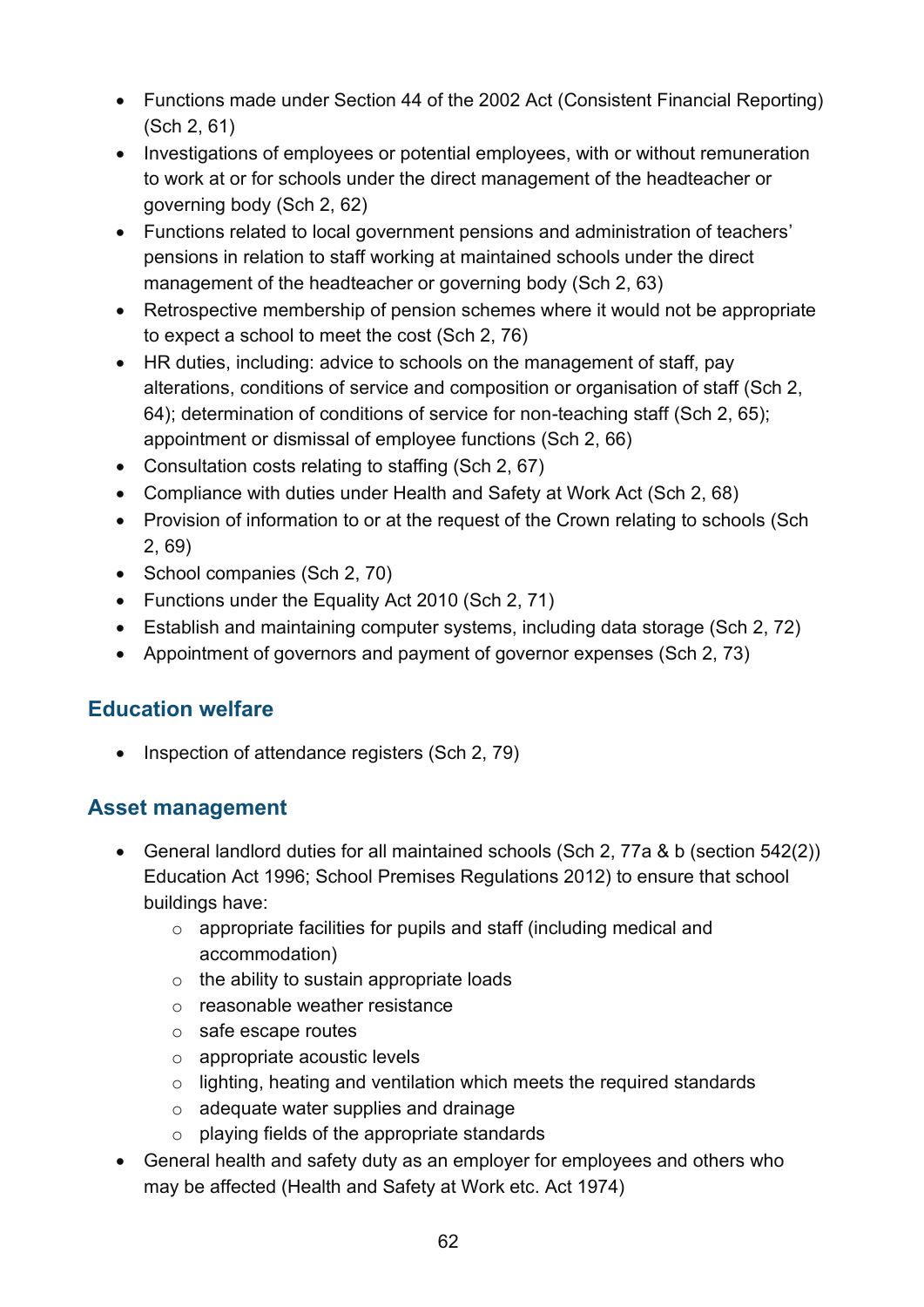• Management of the risk from asbestos in community school buildings (Control of Asbestos Regulations 2012)

## **Central support services**

- Clothing grants (Sch 2, 53)
- Provision of tuition in music, or on other music-related activities (Sch 2, 54)
- Visual, creative and performing arts (Sch 2, 55)
- Outdoor education centres (but not centres mainly for the provision of organised games, swimming or athletics) (Sch 2, 56)

## **Premature retirement and redundancy**

• Dismissal or premature retirement when costs cannot be charged to maintained schools (Sch 2, 78)

## **Monitoring national curriculum assessment**

• Monitoring of National Curriculum assessments (Sch 2, 75)

## **Therapies**

• This is now covered in the high needs section of the regulations and does not require schools forum approval

## **Additional note on central services**

Services set out above will also include administrative costs and overheads relating to these services (regulation 1(4)) for:

- expenditure related to functions imposed by or under chapter 4 of part 2 of the 1998 Act (financing of maintained schools), the administration of grants to the authority (including preparation of applications) and, where it's the authority's duty to do so, ensuring payments are made in respect of taxation, national insurance and superannuation contributions
- expenditure on recruitment, training, continuing professional development, performance management and personnel management of staff who are funded by expenditure not met from schools' budget shares and who are paid for services
- expenditure in relation to the investigation and resolution of complaints
- expenditure on legal services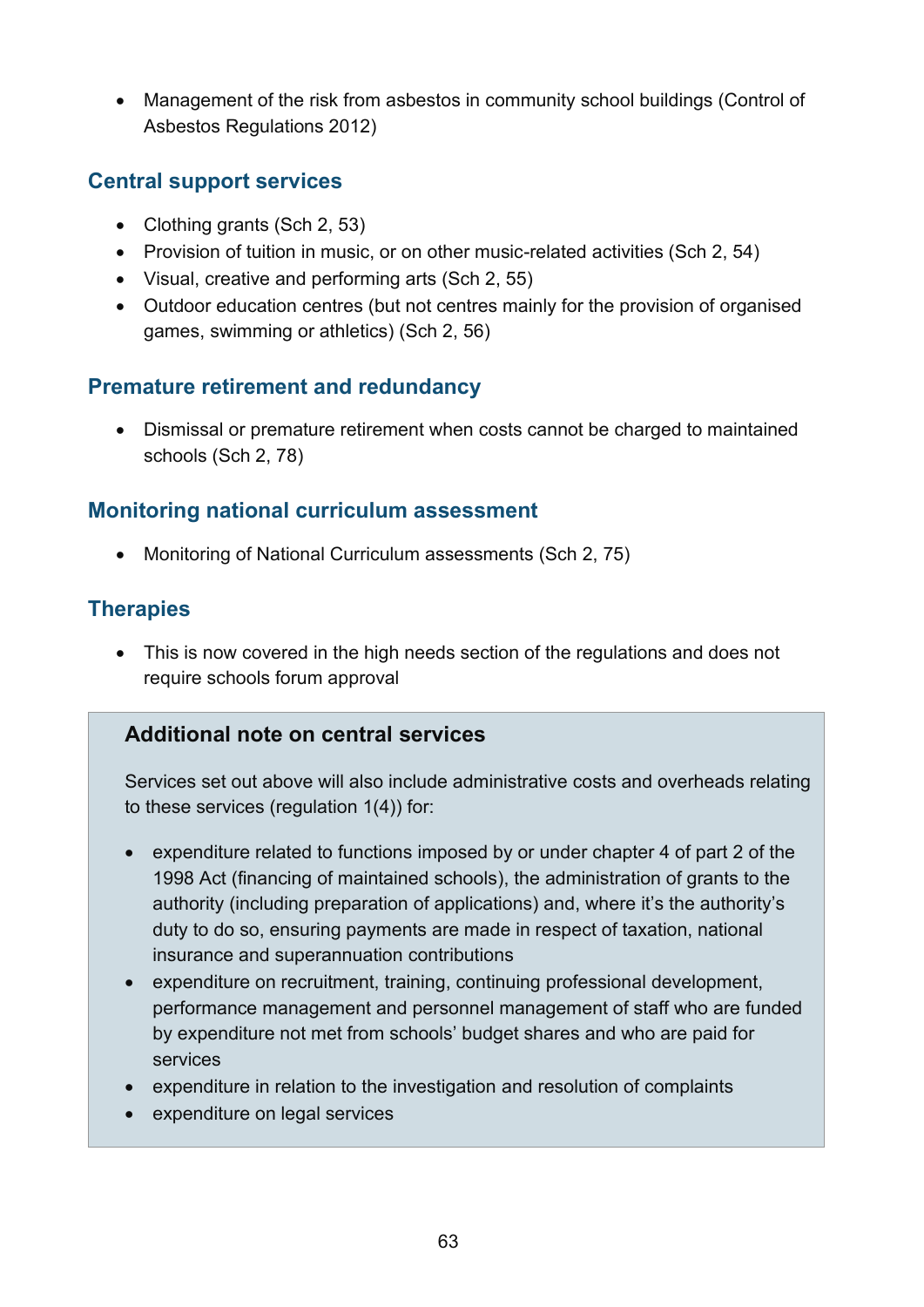# <span id="page-63-0"></span>**Annex 3 – Schools forum approvals for centrally held funding**

A number of the services that are covered by funding that is held centrally are subject to a limitation of no new commitments or increases in expenditure from 2019 to 2020.

This limit does not apply to admissions or the servicing of schools forums.

Schools forum approval is required each year to confirm the amounts on each line.

When using centrally held funding, local authorities must treat maintained schools and academies on an equivalent basis.

The following sections set out the level of approval required for each centrally retained service and for funding of brought forward deficits.

#### **Schools forum approval is not required (although they should be consulted)**

- high needs block provision
- central licences negotiated by the Secretary of State

#### **Schools forum approval is required on a line-by-line basis**

- funding to enable all schools to meet the infant class size requirement
- back pay for equal pay claims
- remission of boarding fees at maintained schools and academies
- places in independent schools for non-SEN pupils
- admissions
- servicing of schools forum
- contribution to responsibilities that local authorities hold for all schools
- contribution to responsibilities that local authorities hold for maintained schools (voted on by relevant maintained school members of the forum only)
- de-delegated services from the schools block (voted on by the relevant maintained school members of the forum only)

#### **Schools forum approval is required**

- central early years block provision
- any movement of funding out of the schools block
- any deficit from the previous funding period that is being brought forward and is to be funded from the new financial year's schools budget (this should be specifically agreed at the time the budget is set, using the latest estimated outturn position)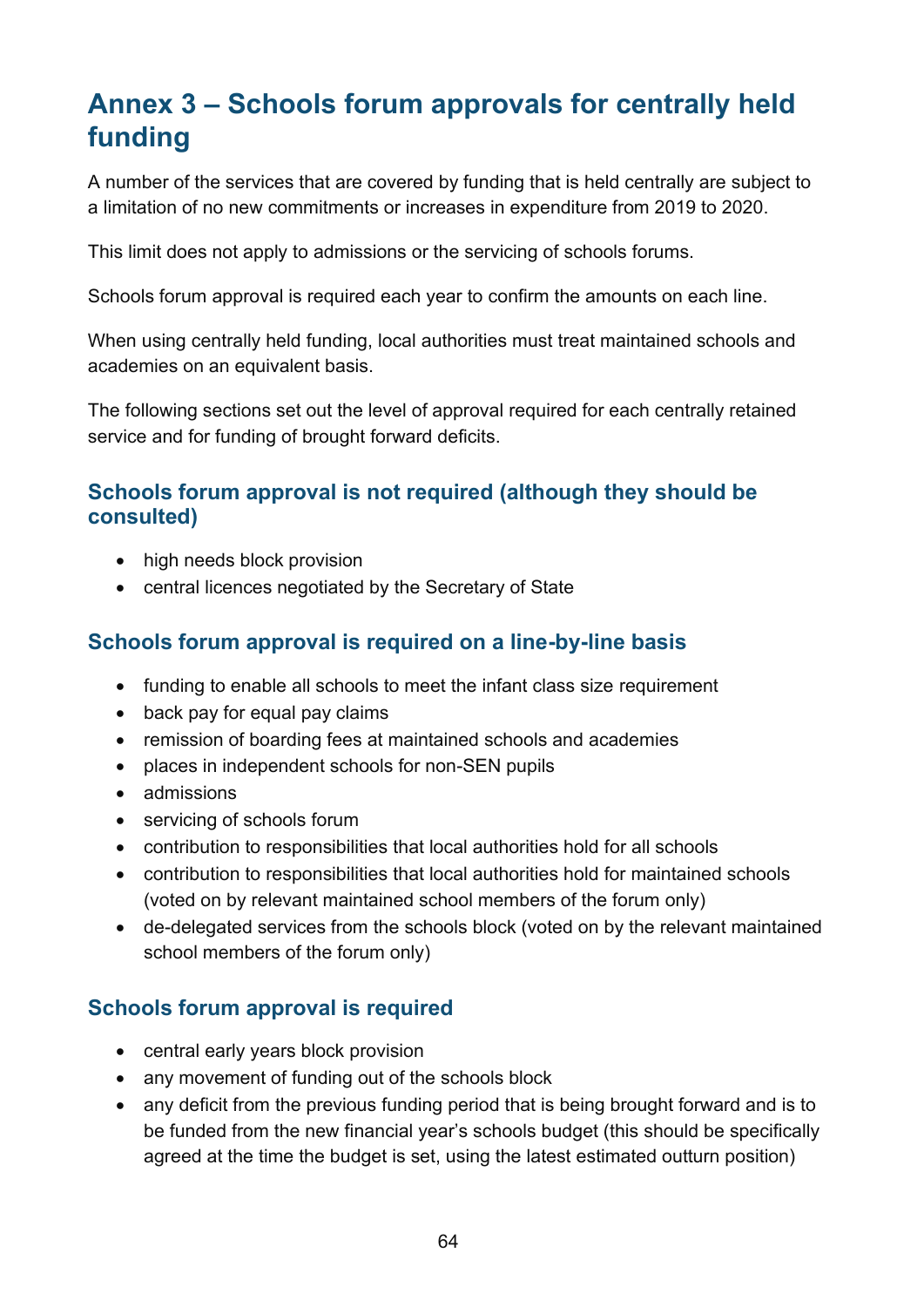• any brought forward deficit on de-delegated services which is to be met by the overall schools budget

#### **Schools forum approval is required on a line-by-line basis – the budget cannot exceed the value agreed in the previous funding period, and no new commitments can be entered into**

- capital expenditure funded from revenue
- projects must have been planned and decided on prior to April 2013; no new projects can be charged
- details of the remaining costs should be presented
- contribution to combined budgets
- where the schools forum agreed prior to April 2013 a contribution from the schools budget to services which would otherwise be funded from other sources
- existing termination of employment costs
- costs for specific individuals must have been approved prior to April 2013; no new redundancy costs can be charged
- prudential borrowing costs
- the commitment must have been approved prior to April 2013
- details of the remaining costs should be presented
- SEN transport where the schools forum agreed prior to April 2013 a contribution from the schools budget (this is now treated as part of the high needs block but still requires schools forum approval as a historic commitment)

#### **Schools forum approval is required on a line-by-line basis, including approval of the criteria for allocating funds to schools**

- funding for significant pre-16 pupil [growth,](#page-32-0) including new schools set up to meet basic need, whether maintained or academy
- funding for good or outstanding schools with [falling rolls](#page-34-0) where growth in pupil numbers is expected within three years